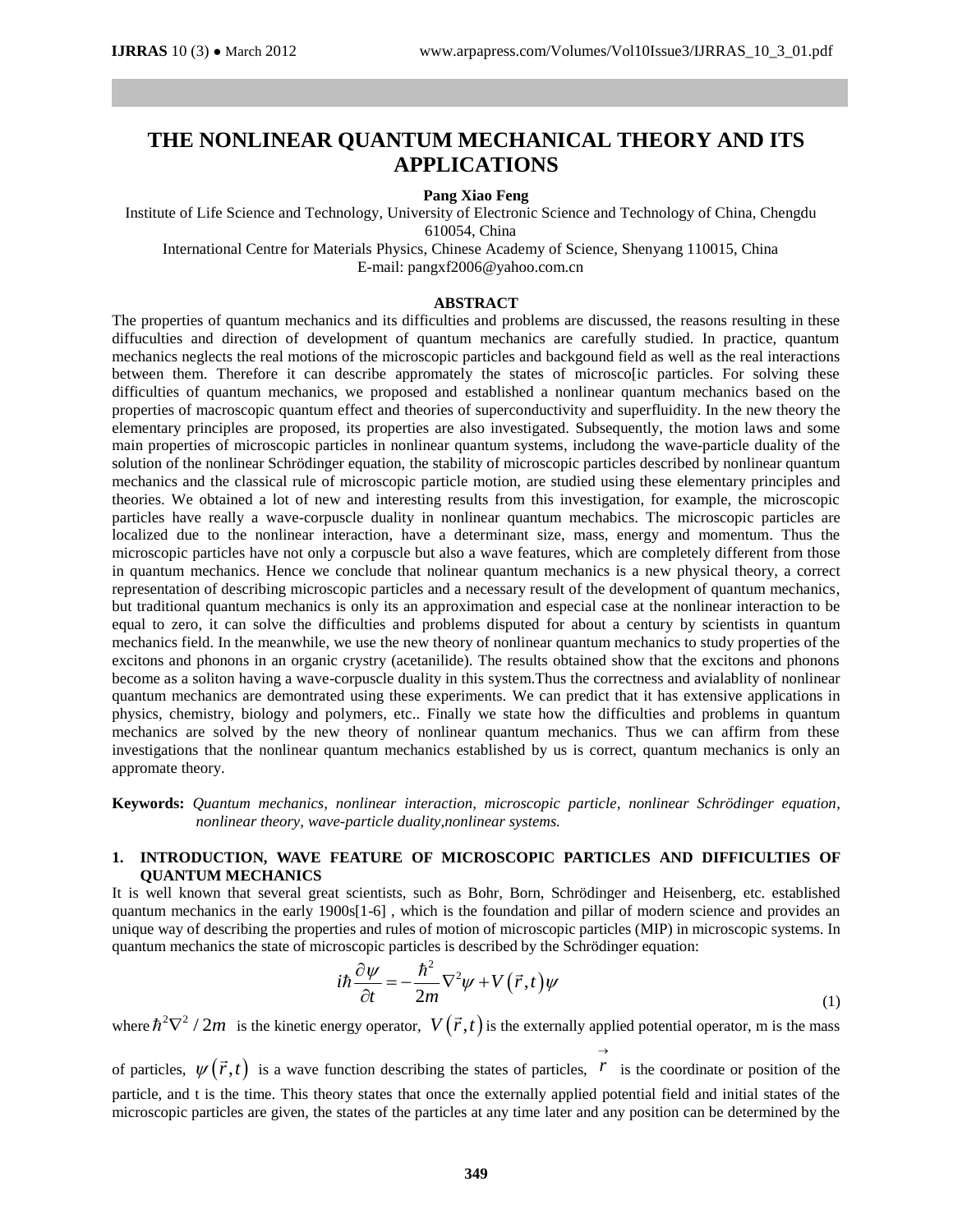Schrödinger equation (1) in the case of nonrelativistic motion. In this theory the Hamiltonian operator of the system corresponding Eq.(1) is

$$
H(t) = \hbar^2 \nabla^2 / 2m + V(\vec{r}, t) +
$$
 (2)

where  $\hat{T} = \hbar^2 \nabla^2 / 2m$  is the kinetic energy operator, V the external potential energy operator.

The quantum mechanics has achieved a great success in descriptions of motions of microscopic particles, such as, the electron, phonon, exciton, polaron, atom, molecule, atomic nucleus and elementary particles, and in predictions of properties of matter based on the motions of these quasi-particles. For example, energy spectra of atoms (such as hydrogen atom, helium atom), molecules (such as hydrogen molecules) and compounds, electrical, optical and magnetic properties of atoms and condensed matters can be calculated based on linear quantum mechanics and the calculated results are in basic agreement with experimental measurements. Thus considering that the quantum mechanics is thought of as the foundation of modern science, then the establishment of the theory of quantum mechanics has revolutionized not only physics, but also many other science branches such as chemistry, astronomy, biology, etc., and at the same time created many new branches of science, for instance, quantum statistics, quantum field theory, quantum electronics, quantum chemistry, quantum optics and quantum biology, etc. Therefore, we can say the quantum mechanics has achieved a great progress in modern science. One of the great successes of linear quantum mechanics is the explanation of the fine energy spectra of hydrogen atom, helium atom and hydrogen molecule. The energy spectra predicted by the quantum mechanics are in agreement with experimental data. Furthermore, new experiments have demonstrated that the results of the Lamb shift and superfine structure of hydrogen atom and the anomalous magnetic moment of the electron predicted by the theory of quantum electrodynamics are in agreement with experimental data. It is therefore believed that the quantum electrodynamics is one of the successful theories in modern physics.

Studying the above postulates in detail, we can find [7-13] that the quantum mechanics has the following characteristics.

In the activity.<br>
(1) Linearity. The wave function of the particles,  $\psi(\vec{r},t)$ , satisfies the linear Schrödinger equation (1) and linear

superposition principle, that is, if two states,  $|\psi_1\rangle$  and  $|\psi_2\rangle$  are both eigenfunctions of a given linear operator, then their linear combination holds:

 $|\psi\rangle = C_1 |\psi\rangle + C_2 |\psi\rangle$ 

where  $C_1$  and  $C_2$  are constants relating to the state of these particle. The operators are some linear operators in the Hilbert space. This means that the quantum mechanics is a linear theory, thus it is quite reasonable to refer to the theory as the linear quantum mechanics.

The independence of Hamiltonian operator on the wave function. From Eq. (2) we see clearly that the Hamiltonian operator of the systems is independent on the wave function of state of the particles, in which the interaction potential contained relates also not to the state of the particles. Thus the potential can change only the states of the particles, such as the amplitude, but not its natures. Therefore, the natures of the particles can only be determined by

the kinetic energy term,  $\hat{T} = \hbar^2 \nabla^2 / 2m$  in Eqs. (1) and (2).

(3) The wave feature. The Schrödinger equation (1) is in essence a wave equation and has only wave solutions, which do not include any corpuscle feature. In fact, let the wave function be  $\psi = f \exp[-iEt/\hbar]$  and substitute it into Eq. (1), we can obtain

$$
\frac{\partial^2 f}{\partial x^2} + k_0^2 n^2 f = 0
$$

where  $n^2 = (E - U)/(E - C) = k^2 / k_0^2$  $k^2/k_0^2$ , *C* is a constant,  $k_0^2$  $k_0^2 = 2m(E - C)/\hbar^2$ . This equation is nothing but that of a light wave propagating in a homogeneous medium. Thus, the linear Schrödinger equation (1) is unique one able to describe the wave feature of the microscopic particle. In other words, when a particle moves continuously in the space-time, it follows the law of linear variation and disperses over the space-time in the form of a wave of microscopic particles. Therefore, the dynamic equation (1) of the particles is a wave equation in essence, thus the microscopic particles are only a wave. This is a basic or essential nature of the microscopic particles in quantum mechanics.

This nature of the particles can be also verified by using the solutions of Eq. (1)[7-18]. In fact, at  $V(\vec{r},t)$  =0, its solution is a plane wave: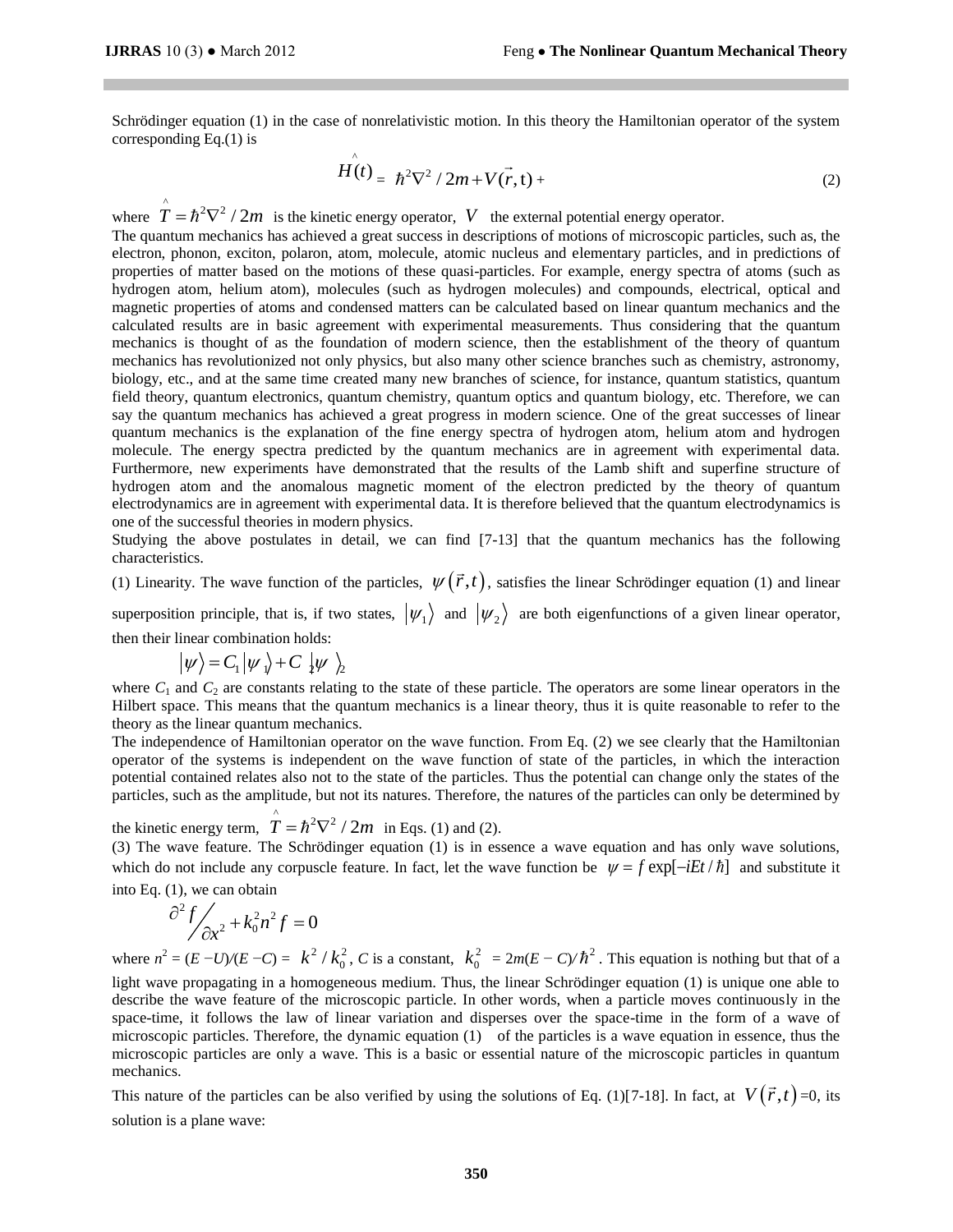$$
\psi(\vec{r},t) = A' \exp[i(\vec{k}\cdot\vec{r} - \omega t)]
$$
\n(3)

where  $k$ ,  $\omega$ ,  $A'$  and are the wavevector, frequency, and amplitude of a wave, respectively. This solution denotes the

state of a freely moving microscopic particle with an eigenenergy:  
\n
$$
E = \frac{p^2}{2m} = \frac{1}{2m} (p_x^2 + p_y^2 + p_z^2),
$$
\n
$$
(-\infty < p_x, p_y, p_y < \infty)
$$

This is a continuous spectrum. It states that the probability of the particle to appear at any point in the space is same, thus a microscopic particle propagates freely in a wave and distributes in total space, this means that the microscopic particle cannot be localized and has nothing about corpuscle feature.

solution of Eq. (1) is standing waves as follows:

partice cannot be localized and has nothing about copposite feature.

\nIf a free particle can be confined in a small finite space, such as, a rectangular box of dimension *a*, *b*, and *c*, the solution of Eq. (1) is standing waves as follows:

\n
$$
\psi(x, y, z, t) = A \sin\left(\frac{n_1 \pi x}{a}\right) \sin\left(\frac{n_2 \pi y}{b}\right) \sin\left(\frac{n_3 \pi z}{c}\right) e^{-iEt/\hbar}
$$

where  $n_1$ ,  $n_2$  and  $n_3$  are three integers. In this case, the particle is still not localized, it appears also at each point in the box with a determinant probability. In this case the eigenenergy of the particle in this case is quantized as follows:

$$
E = \frac{\pi^2 h^2}{2m} \left( \frac{n_1^2}{a^2} + \frac{n_2^2}{b^2} + \frac{n_3^2}{c^2} \right)
$$

The corresponding momentum is also quantized. This means that the wave feature of microscopic particle has not been changed because of the variation of itself boundary condition

If the potential field is further varied, for example, the microscopic particle is subject to a conservative time-independent field,  $V(\vec{r},t) = V(\vec{r}) \neq 0$ , then the microscopic particle satisfies the time-independent linear Schrödinger equation

 $\cdot$  2

$$
-\frac{\hbar^2}{2m}\nabla^2\psi' + V(\vec{r})\psi' = E\psi'
$$

where

$$
\psi = \psi'(\vec{r})e^{-iE/\hbar}
$$

When  $V = \overline{F} \cdot \overline{r}$ , here *F* is a constant field force, such as, a one dimensional uniform electric field E' , then  $V(x) = -eE'x$ , thus its solution is (1)  $\left(2 - \frac{3}{2}\right)$  $A = A \sqrt{\xi} H_{1/2}^{(1)} \left( \frac{2}{3} \xi^{3/2} \right),$ such as, a one dimensional uniform electric fields<br>  $\psi' = A \sqrt{\xi} H_{1/2}^{(1)} \left( \frac{2}{3} \overline{\xi}^{3/2} \right), \left( \overline{\xi} = \frac{x}{l} + \overline{\lambda} \right)$ 

where  $H^{(1)}(x)$  is the first kind of Hankel function, *A* is a normalized constant, *l* is the characteristic length, and  $\overline{\lambda}$ is a dimensionless quantity. The solution remains a dispersed wave. When  $\xi \rightarrow \infty$ , it approaches

$$
\psi'(\xi) = A \xi^{-1/4} e^{-2\xi^{3/2}/3},
$$

to be a damped wave.

If  $V(x) = ax^2$ , the eigenenergy and eigenwave function are

$$
\psi'(x) = N_n e^{-a^2 x^2/2} H_n(\alpha x)
$$
  
and

$$
E_n = (n+1/2)\hbar\omega, \ \ (n=0,1,2,...),
$$

 $\psi(\vec{r},t) = A \exp[i(\vec{k}\cdot\vec{r}-\omega t)]$ <br>
quency, and amplitude of a wave, ro<br>
with an eigenenergy:<br>
with an eigenenergy:<br>  $\gamma^2$ ,<br>
he probability of the particle to app<br>
in a wave and distributes in total s<br>
about corpusele featur respectively, here  $H_n(\alpha x)$  is the Hermite polynomial. The solution obviously has a decaying feature. If the potential fields are successively varied, we find that the wave nature of the solutions in Eq. (1) does not change no matter what the forms of interaction potential. This shows clearly that the wave nature of the particles is intrinsic in quantum mechanics.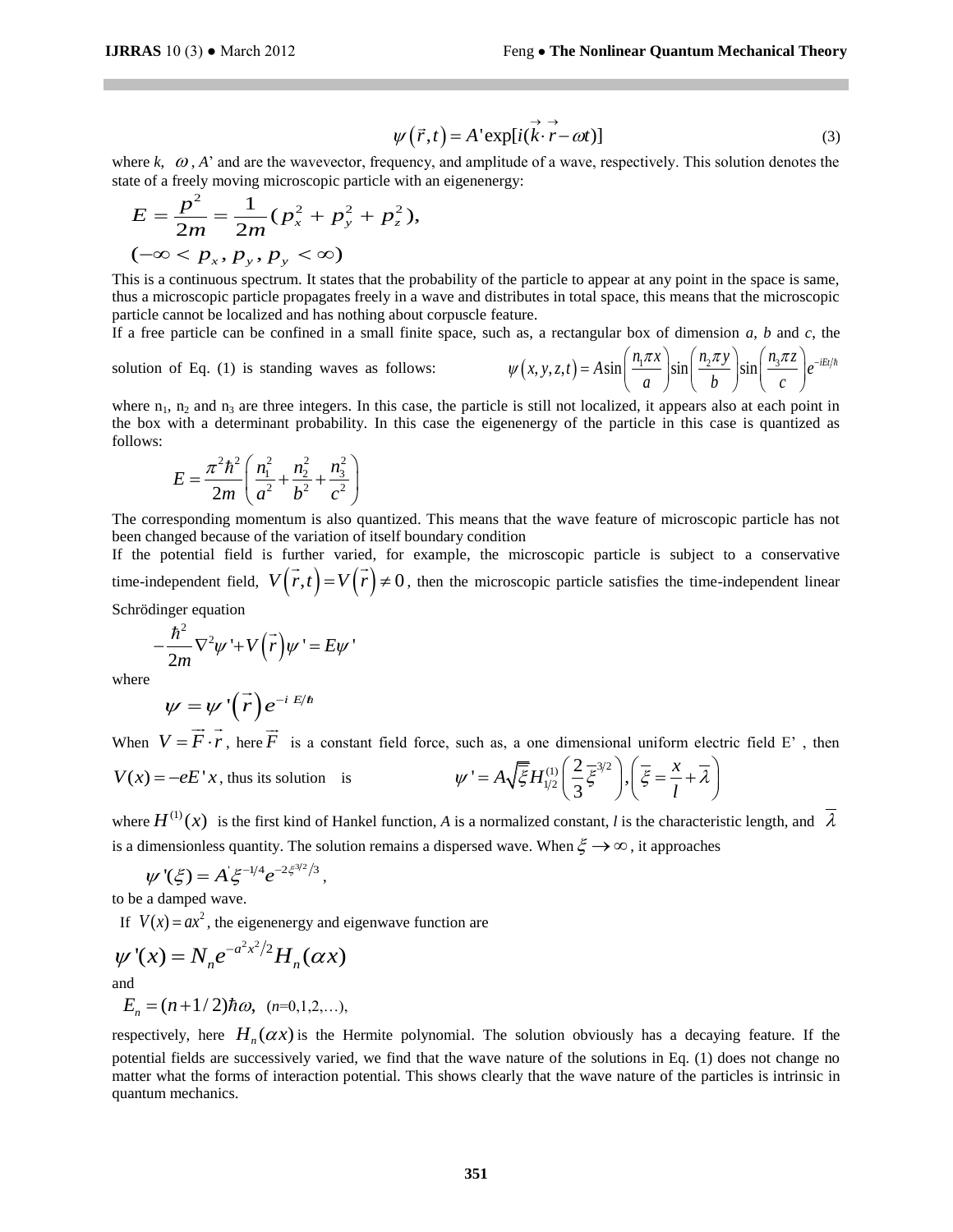(4) Simplicity. We can easily solve arbitrary complicated quantum problems or systems, only if their potential functions are obtained. Therefore, to solve quantum mechanical problems becomes almost to find the representations of the external potentials by means of various approximate methods.

(5) Quantization. The particles, which the matter is composed of , are quantized in the microscopic systems. Concretely, the eigenvalues of physical quantities of the particles are quantized. For instance, the eigenenergy of the

particles at  $V(\vec{r},t) = 0$  in Eq. (1) is quantized, when  $V(x) = ax^2$ , its eigenenergy,  $E_n = (n + \frac{1}{2})\hbar\omega$ ,  $E_n = (n + \frac{1}{2})\hbar \omega$ , is also

quantized as mentioned above, and so on. In practice, the momentum, moment of momentum, and spin of the microscopic particles are all quantized in quantum mechanics. These quantized effects refer to as microscopic quantum effects because they occur on the microscopic scale.

Because of the above nature of quantum mechanics, some novel results, such as the uncertainty relationship between the position and momentum and the mechanical quantities are denoted by some average values in an any state, occur also. Meanwhile, the wave nature of the particles obtained from this theory is not only incompatible with de Broglie

relation,  $E = h v = \hbar \omega$  and  $p = \hbar \vec{k}$ , of wave- corpuscle duality for microscopic particles and Davisson and Germer's experimental result of electron diffraction on double seam in 1927[12-13], but also contradictory to the traditional concept of particles. Thus a lot of difficulties and problems occur in the quantum mechanics, among them the central problem is how we represent and delineate the corpuscle feature of the microscopic particles. Aimed at this

issue, Born introduce a statistic explanation for the wave function, and use  $\left|\psi(\vec{r},t)\right|^2$  $\rightarrow$ to represent the probability of  $\rightarrow$ 

the particles occurring the position *r* at time t in the space-time. However, the microscopic particles have a wave  $\overline{\phantom{a}}$ 

feature and can disperse over total system, thus the probability  $\left|\psi(\vec{r},t)\right|^2$ has a certain value at every point, for

example, the probability of the particle denoted by Eq. (3) is same at all points. This means that the particle can occur at every point at same time in the space. In this case, a fraction of particle must appear in the systems, which is a very strange phenomenon and is quite difficult to understand. However, in physical experiments, the particles are always captured as a whole one not a fractional one by a detector placed at an exact position. Therefore, the concept of probability representing the corpuscle behavior of the particles cannot be accepted.

Due to the linearity of the theory and the dispersive effect of the microscopic particles, then the use of quantum mechanics is impossible to describe the corpuscle feature of microscopic particles. Thus some scientists suggest that using a wave packet, for example, a Gaussian wave packet, represents the corpuscle behavior of a particle. The wave

packet is given by  

$$
\psi(x, t=0) = A_0 \exp[-\beta_0^2 x^2 / 2]
$$

at  $t = 0$ , where  $A_0$  is a constant. Although this wave packet is localized at  $t = 0$  because  $|\psi|^2 = |A_0|^2 \exp[-\beta_0^2 x^2] \to 0$  at  $x \to \infty$ , the wave packet is also inappropriate to denote the corpuscle feature of the particles because it disperses and attenuates always with time during the course of propagation, that is  $\psi(x,t) = \frac{1}{\sqrt{2\pi}} \int_{-\infty}^{\infty} \Psi(k) \exp[i(kx - \hbar k^2 t / 2m] dk$ 

$$
\psi(x,t) = \frac{1}{\sqrt{2\pi}} \int_{-\infty}^{\infty} \Psi(k) \exp[i(kx - \hbar k^{2} t / 2m] dk
$$

$$
= \frac{1}{\beta_{0} \sqrt{\beta_{0}^{-2} + i\hbar t / m}} \exp[-x^{2} (\beta_{0}^{-2} + i\hbar t / m) / 2]
$$

where

re  
\n
$$
\Psi(k, t=0) = \frac{1}{\sqrt{2\pi}} \int_{-\infty}^{\infty} \psi \quad \text{if } t=0
$$

In this case,  
\n
$$
|\psi(x,t)|^2 = \frac{1}{\sqrt{1 + (\beta_0^2 \hbar t / m)^2}} e^{-x^2/\beta_t^2}
$$
\n
$$
\beta_t = \frac{1}{\beta_0} \sqrt{1 + i \beta_0^2 \hbar t / m}
$$

,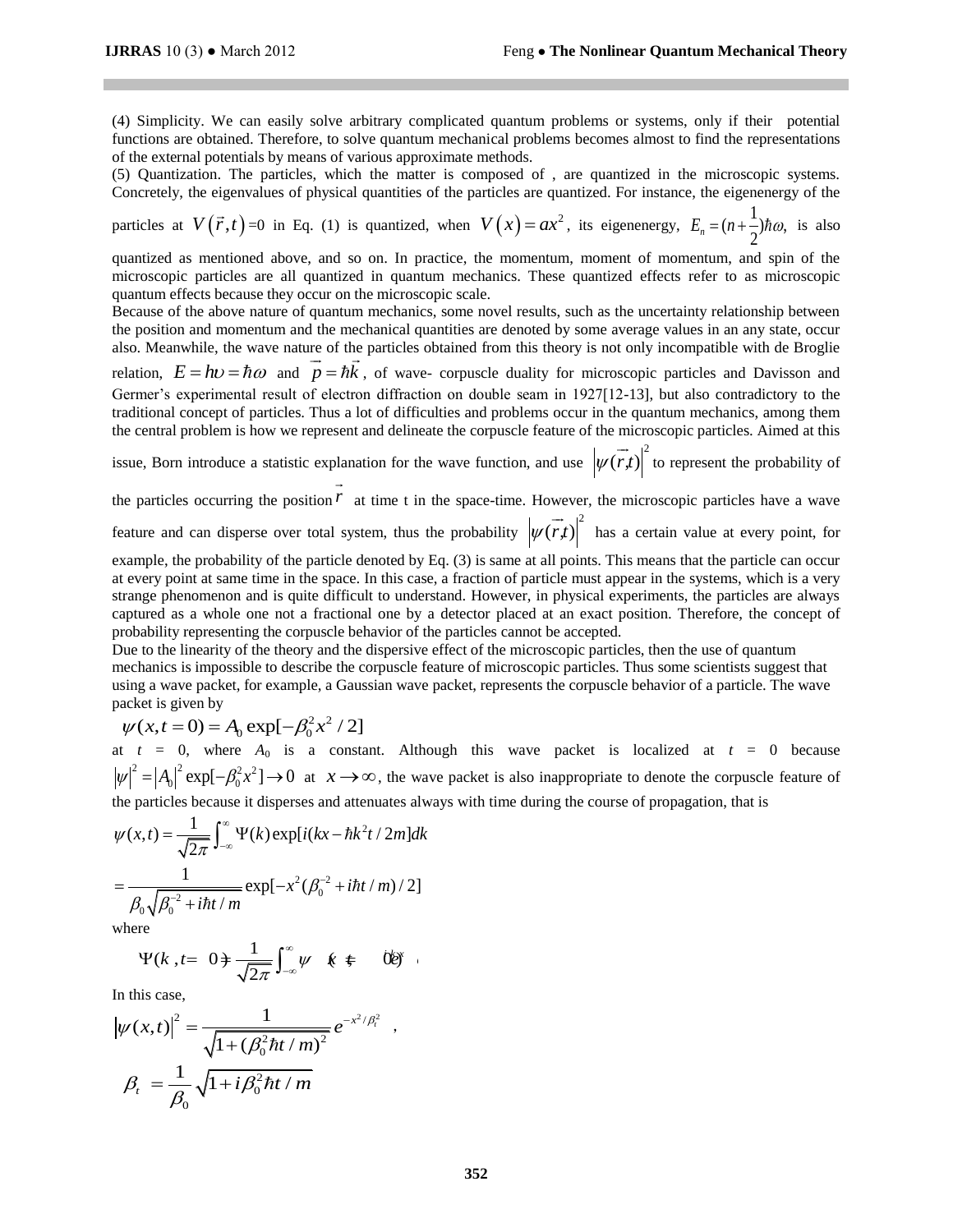This indicates clearly that the wave packet is instable and dispersed as time goes by, and its position is also uncertain with the time, which is not the feature of corpuscle. The corresponding uncertainty relation is

$$
\Delta x \Delta p = \frac{\hbar}{2} \sqrt{1 + \beta_0^4 \hbar^2 t^2 / m^2}
$$

where

$$
\Delta x = \frac{1}{2\beta_0} \sqrt{1 + \beta_0^4 \hbar^2 t^2 / m^2}, \Delta p = \frac{\hbar \beta_0}{\sqrt{2}}
$$

Hence, the wave packet cannot be applied to describe the corpuscle property of a microscopic properties. How to solve this problem has always been a challenge in the quantum mechanics. This is just an example of intrinsic difficulties of the quantum mechanics.

On the other hand, we know from Eqs. $(1)-(2)$  that the quantum mechanics requires to incorporate all interactions among particles or between particles and background field, such as the lattices in solids and nuclei in atoms and molecules, including nonlinear and complicated interactions, into the external potential by means of various approximate methods, such as, the free electron and average field approximations, Born-Oppenheimer approximation, Hartree-Fock approximation, Thomas- Fermi approximation, and so on. This is obviously incorrect. The method replacing these real interactions by an average field amounts to freeze or blot out real motions and interactions of the microscopic particles and background fields, which was often used in the quantum mechanics to study the properties of the particles in the systems of many- particles and many- bodies. This indicates that the quantum mechanics is only an approximate theory and therefore quantum mechanics cannot be used to solve the real properties of the microscopic particles, such as electrons in atoms. In contrast, since the electron denoting by

 $\psi(\vec{r},t)$  in atoms is a wave, then it does not have a determinant position in quantum mechanics, but the vector

 $\vec{r}$  is use to denote the position of the electron with charge e and mass m in the wave function and the Coulemb *r* is use to denote the position of the electron with charge e and mass in in the wave function and the Coutemb potential,  $V(r) = Ze^2/\vec{r}$ . Thus it is difficult to understand correctly these contradictory representations mechanics .

These difficulties and problems of the quantum mechanics mentioned above inevitably evoked the contentions and further doubts about the theory among physicists. Actually, taking a closer look at the history of physics, we could find that not so many fundamental assumptions were required for a physical theory but the linear quantum mechanics. Obviously, these assumptions of linear quantum mechanics caused its incompleteness and limited its applicability. However, the disputations continued and expanded mainly between the group in Copenhagen School headed by Bohr representing the view of the main stream and other physicists, including Einstein, de Broglie, Schrödinger, Lorentz, etc[7-16]. The following is a brief summary of issues being debated and problems encountered in linear quantum mechanics.

The correctness and completeness of the linear quantum mechanics were challenged. Is linear quantum mechanics correct? Is it complete and self-consistent? Can the properties of microscopic particle systems be completely described by the linear quantum mechanics? Do the fundamental hypotheses contradict each other?

Is the linear quantum mechanics a dynamic or a statistical theory? Does it describe the motion of a single particle or a system of particles? The dynamic equation seems an equation for a single particle, but its mechanical quantities are determined based on the concepts of probability and statistical average. This caused confusion about the nature of the theory itself.

How to describe the wave-particle duality of microscopic particles? What is the nature of a particle defined based on the hypotheses of the linear quantum mechanics? The de Broglie relations established the wave-particle duality. Can statistical interpretation of wave function correctly describe such a property? There are also difficulties in using wave package to represent the particle nature of microscopic particles. Thus description of the wave-corpuscle duality was a major challenge linear quantum mechanics had to face.

Was the uncertainty principle due to intrinsic properties of microscopic particles or a result of uncontrollable interaction between the measuring instruments and the system being measured?

A particle appears in space in the form of a wave, and it has certain probability to be at a certain location. However, it is always a whole particle, rather than a fraction of it, being detected in a measurement. How can this be interpreted? Is the explanation of this problem based on wave package contraction in the measurement correct?

However, why does quantum mechanics have these questions? This is worth studying deeply and in detail. As is known, dynamic equation (1) describes the motion of a particle and Hamiltonian operator of the system, Eq.(2), consist only of kinetic and potential operator of particles; the potential is only determined by an externally applied field, and not related to the state or wavefunction of the particle, thus the potential can only change the states of MIP, and cannot change its nature and essence. Therefore, the natures and features of MIP are only determined by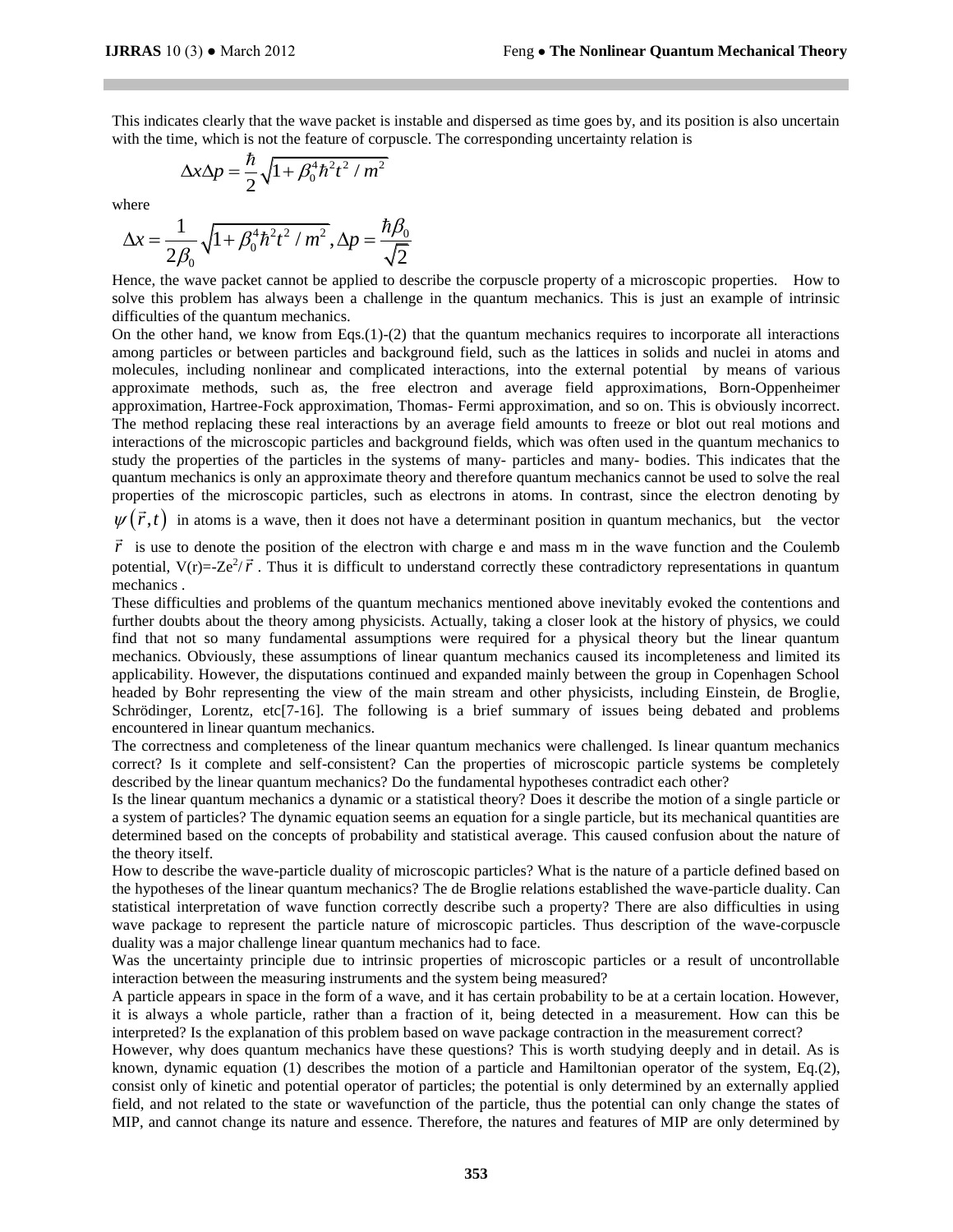the kinetic term. Thus there is no force or energy to obstruct and suppress the dispersing effect of kinetic energy in the system, then the MIP disperses and propagates in total space, and cannot be localized at all. This is the main reason why MIP has only wave feature in quantum mechanics. Meanwhile, the Hamiltonian in Eq.(2) does not represent practical essences and features of MIP. In real physics, the energy operator of the systems and number operator of particles are always associated with the states of particles, i.e., they are related to the wavefunction of MIP. On the other hand, Eq.(1) or (2) can describe only the states and feature of a single particle, and cannot describe the states of many particles. However, a system composed of one particle does not exist in nature. The simplest system in nature is the hydrogen atom, but it consists of two particles. In such a case, when we study the states of particles in realistic systems composed of many particles and many bodies using quantum mechanics, we have to use a simplified and uniform average- potential unassociated with the states of particles to replace the complicated and nonlinear interaction among these particles <sup>[10-11]</sup>. This means that the motions of the microscopic particles and background field as well as the interactions between them are completely freezed in such a case. Thus, these complicated effects and nonlinear interactions determining essences and natures of particles are ignored completely, to use only a simplified or average potential replaces these complicated and nonlinear interactions. This is obviously not reasonable. Thus nature of microscopic particles is determined by the kinetic energy term in Eq.(1). Therefore, the microscopic particles described by quantum mechanics possess only a wave feature, not corpuscle feature. This is just the essence of quantum mechanics. Then we can only say that quantum mechanics is an approximate and linear theory and cannot represent completely the properties of motion of MIPs. We here refer to it as linear quantum mechanics (LQM). Meanwhile, a lot of hypotheses or theorems of particles in quantum mechanics also do not agree with conventional understanding, and have excited a long-time debate between scientists. Up to now, there is no unified conclusion. Therefore, it is necessary to improve and develop LQM.

However, what is its direction of development? From the above studies we know that a key shortcoming or defect of LQM is its ignoring of dynamic states of other particles or background field, and the dependence of the Hamiltonian or energy operator of the systems on the states of particles and nonlinear interactions among these particles. As a matter of fact, the nonlinear interactions always exist in any realistic physics systems including the hydrogen atom, if only the real motions of the particles and background as well as their interactions are completely considered[17-30]. At the same time, it is also a reasonable assumption that the Hamiltonian or energy operator of the systems depend on the states of particles[17-30]. Hence, to establish a correct new quantum theory, we must break through the elementary hypotheses of LQM, and use the above reasonable assumptions to include the nonlinear interactions among the particles or between the particles and background field as well as the dependences of the Hamiltonian of the systems on the state of particles. Thus, we must establish nonlinear quantum mechanism (NLQM) to study the rules of motion of MIPs in realistic systems with nonlinear interactions by using the above new idea and method[18-25].

At present, to know the root problems generating the difficulties in quantum mechanics, it is very necessary to understand the basic tenents of the discipline. Obviously the roots relate closely to the fundamental postulates of the discipline [21-24]. From Eqs. (1.7) and (1.8) we see that the dynamic equation and Hamiltonian of the systems are

composed of a kinetic energy term, aposed of a kinetic energy term,  $(\hbar^2 / 2m) \nabla^2 = p^2 / 2m$ , of particles, and an externally applied potential term,

 $V(\vec{r})$ . As can be seen from the above analyses, the potential cannot change the nature of any of the particles, but only the shapes and outlines such as amplitude and velocity, and this is because it is not related to the wave function of the state of the particle. Too, the nature of particles is mainly determined by the kinetic energy term. But the latter has a dispersive effect and can make the particle dispersion in total system taking on the form of a wave. This means that there is not an interaction, which might balance and/or suppress the dispersive effect in the systems. Thus the microscopic particle have only a wave feature and cannot be localized in quantum mechanics. This is just one root generating the above difficulties in quantum mechanics. In this case we must incorporate all interactions, including nonlinear and complicated interactions; those among particles or between particles and the background field, into the external potential by means of various approximate methods, when quantum mechanics is applied to study motions of the microscopic particles [21-22]. This amounts to a freeze of the real motions of other particles and background fields as well as the interactions between them. According to basic theory, this is without reason. Therefore it is highly necessary to develop a new quantum mechanics theory that can truly describe and study the motion of the particles and background field as well as the interactions between them in these systems, especially in the examples of systems with many-particles and many-bodies.

 How do we improve and develop the discipline of quantum mechanics? What is the direction of development? These problems are worth studying deeply. Looking back to the development and applications of quantum mechanics as well as the related disputes that have endured for almost a century, we see that it seems impossible to solve these problems and improve the theory within the framework of linear quantum mechanics. Therefore, to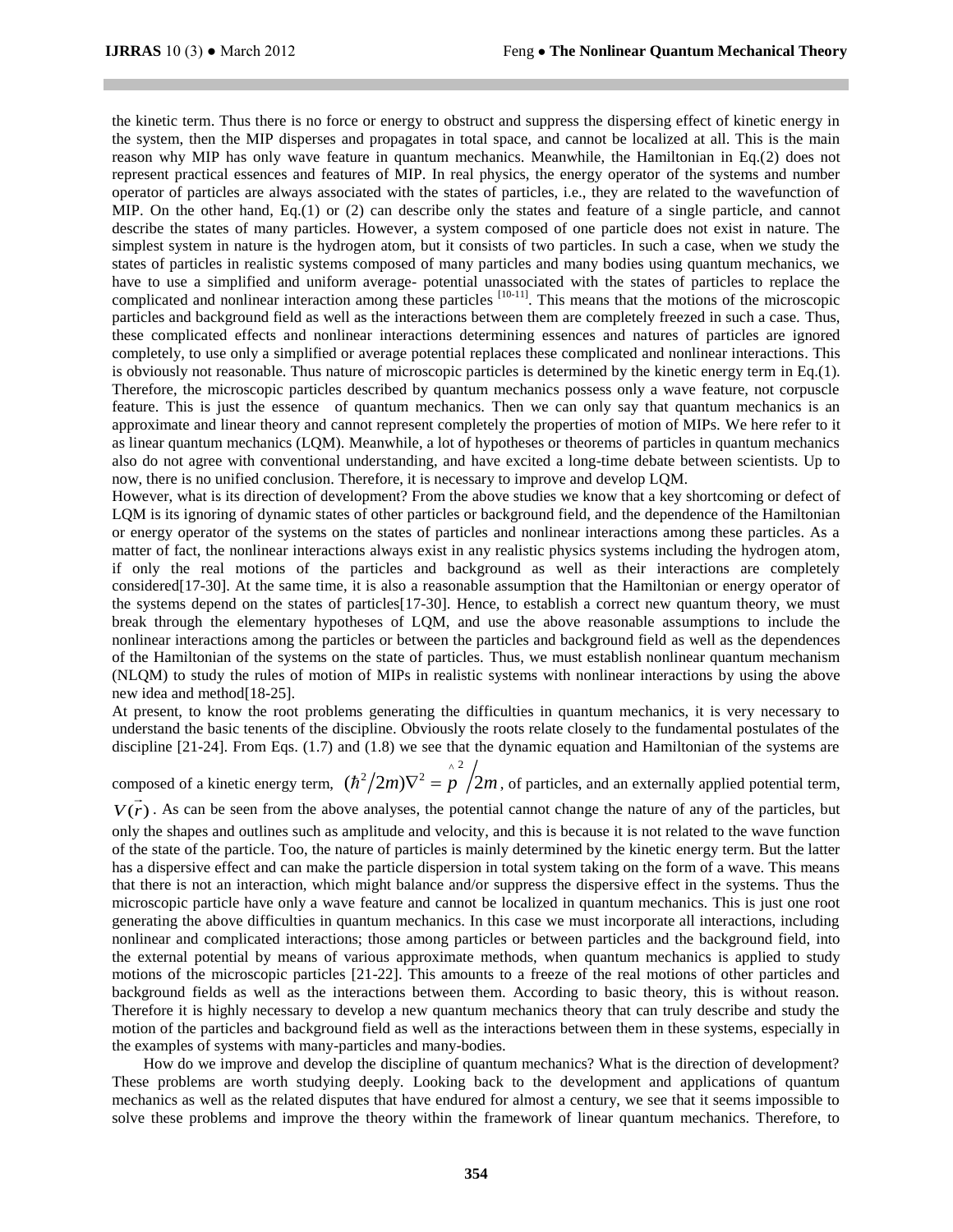further develop a new base theory we need to find alternatives beyond quantum mechanics. To do this, we must break through some fundamental postulates of the existing disciplinary base of quantum mechanics, such as the linearity of the theory and the independence of the Hamiltonian operator related to the system on the states of particles. The linearity of theory greatly limits the applicable scope and domain of the development of quantum mechanics and cannot be used to study the properties of the microscopic particles in the complex systems of many-body, many-particle examples in which there exist complicated interactions, such as the self-interaction and nonlinear interactions among particles and between particles and environment. The independence of the Hamiltonian operator on the states of particles erases the real relation of the energy of a system with the states of particles *and* blots out the nonlinear interactions among particles and between particles and background field. Therefore, these two postulates should be abandoned in the new theory. In other words, we must consider the *real* motions of all particles and the true interactions among particles and between particles and background field including the nonlinear interactions in the new theory. We expect that these nonlinear interactions among particles and between particles and background field can be involved in the Hamiltonian operator and dynamic equation to balance and suppresses the dispersive effect in systems and make eventually the particles the localization and wave-corpuscle duality. The above is our concept of the direction and objective of development of quantum mechanics.

This paper is essentially composed of four parts. The first presents the fundamental principles of NLQM. The descriptions of essential features of microscopic particles, including the wave-particle duality of the solution of the nonlinear Schrödinger equation, the stability of microscopic particles described by NLQM, the invariances and conservation laws of motion of particles, the Hamiltonian principle of particle motion and corresponding Lagrangian and Hamilton equations, the classical rule of microscopic particle motion, the mechanism and rules of particle collision, the features of reflection and the transmission of particles at interfaces, and the uncertainty relation of particle's momentum and position, are covered in the second part. The resolution of difficulties and problems of quantum mechanics are stated in the third part, A conclusion of the investigation is finally given. These investigations are helpful for understanding the properties of MIPs in nonlinear systems and the essences of NLQM.

# **2. ESTABLISHMENT OF NONLINEAR QUANTUM MECHANICS**

### **2.1 Basic principles of nonlinear quantum mechanics**

Pang worked out the NLQM describing the properties of motion of MIPs in nonlinear systems [17-30]. The elementary principles, theory, calculated rules and applications of NLQM were described in Pang *et al*.'s books [25-27]. For the development of quantum mechanics from linear range to nonlinear domain in the basis of original quantum mechanics, Pang worked at and investigated this problem for about 20 years[17-30]. In this investigation, Pang first sought the roots of these problems existing in the LQM. Subsequently, Pang [23-30] broke through the restrictions of the elementary hypotheses for the independence of the Hamiltonian of the systems on the states of the particles and the linearity of the theory in the LQM, and proposed and established the elementary principles and theory of the NLQM, based on the relations among the nonlinear interaction and soliton motions and macroscopic quantum effect, and incorporating modern theories of superconductors, superfluids and solitons [23-27]. In these physical systems the Hamiltonian, free energy or Lagrangian functions of the systems are all nonlinear functions of the wave function of the microscopic particles which break down the hypotheses for the independence of the Hamiltonian of the systems on the states of the particles and the linearity of the theory in the LQM, the dynamic equations of microscopic particles, such as superconductive electrons and superfluid heliem atoms which were depicted by a macroscopic wave function,<br> $\mu(\vec{r},t) = \mu(\vec{r},t) \mu(\vec{r},t)$ 

$$
\phi(\vec{r},t) = \varphi(\vec{r},t)e^{i\theta(\vec{r},t)},
$$

are the time-independent and time-dependent Ginzburg-Landau equations,(G-L) and Gross- Pitaerskii (G-P) equation[31-36], which are in essece the nonlinear Schrödinger equation and have a soliton solution with a wave-corpuscle duality because the nonlinear interactions balance and suppress the dispersive effect of the kinetic energy in these dynamic equations [23-27]. We demonstrated that the macroscopic quantum effects are in an ordered coherent state or a Bose-Einstein condensed state, the superconductivity and superfluidity are caused by motions of solitons of superconductive electrons and superfluid heliem atoms under actions of nonlinear interactions, respectively. According to modern soliton theory, a soliton, which differs completely from a microscopic particle in the quantum mechanics, possesses the wave-particle duality. Therefore, the investigations of essences and properties of macroscopic quantum mechanics, superconductivity and superfluid provide direction and fundamental for establishing nonlinear quantum mechanics[23-27].

Based on the above discussions, the fundamental principles of nonlinear quantum mechanics (NLQM) proposed by Pang may be summarized as follows [18-30].

(1) Microscopic particles in a nonlinear quantum system are described by the following wave function,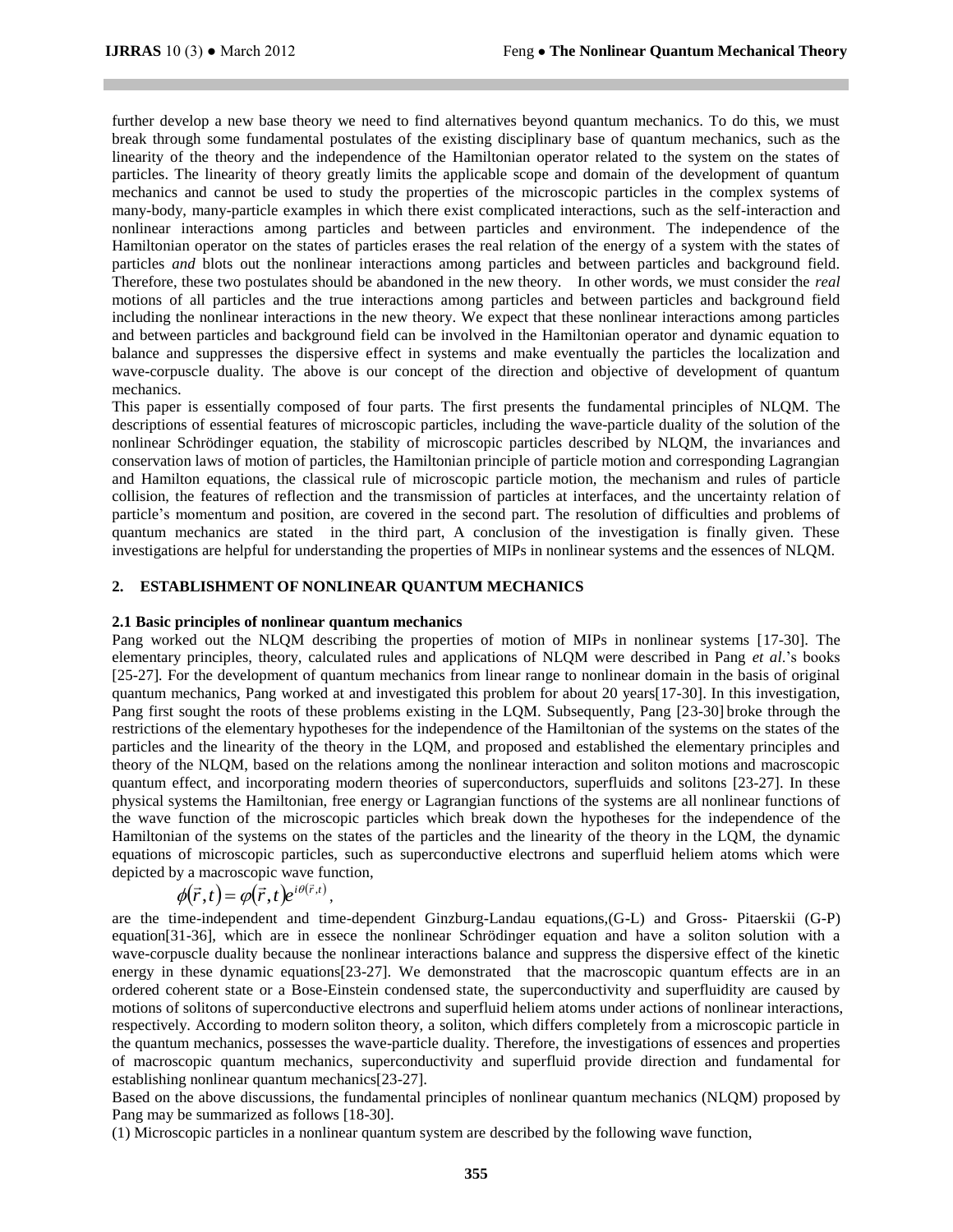$$
\phi(\vec{r},t) = \varphi(\vec{r},t)e^{i\theta(\vec{r},t)}
$$
\n(4)

where both the amplitude  $\varphi(\vec{r},t)$  and phase  $\theta(\vec{r},t)$  of the wave function are functions of space and time, and satisfy different equation of motion.

sausry unterent equation of motion.<br>(2)In the nonrelativistic case, the wave function  $\phi(\vec{r},t)$  satisfies the generalized nonlinear Schrödinger equation (NLSE), i.e.,

$$
i\hbar \frac{\partial \phi}{\partial t} = -\frac{\hbar^2}{2m} \nabla^2 \phi \pm b |\phi|^2 \phi + V(\vec{r}, t) \phi + A(\phi), \tag{5}
$$

or

$$
\mu \frac{\partial \phi}{\partial t} = -\frac{\hbar^2}{2m} \nabla^2 \phi \pm b \phi \mid^2 \phi + V(\vec{r}, t) \phi + A(\phi)
$$
\n(6)

where  $\mu$  is a complex number, V is an external potential field, A is a function of  $\phi(\vec{r},t)$ , and b is a coefficient indicating the strength of nonlinear interaction.

Indicating the strength of hominear interaction.<br>In the relativistic case, the wave function  $\phi(\vec{r},t)$  satisfies the nonlinear Klein-Gordon equation (NLKGE), including the generalized Sine-Gordon equation (SGE) and the  $\phi^4$ -field equation, i.e.,

$$
\frac{\partial^2 \phi}{\partial t^2} - \frac{\partial^2 \phi}{\partial x_j^2} = \beta \sin \phi + \gamma \frac{\partial \phi}{\partial t} + A(\phi)(j=1,2,3)
$$
\n(7)

and

$$
\frac{\partial^2 \phi}{\partial t^2} - \frac{\partial^2 \phi}{\partial x_j^2} \mp \alpha \phi \pm \beta |\phi|^{2} \phi = A(\phi) \quad (j=1,2,3)
$$
\n(8)

where  $\gamma$  represents a dissipative or frictional effects,  $\alpha$  is a constant,  $\beta$  is a coefficient indicating the strength of nonlinear interaction and A is a function of  $\phi(\vec{r},t)$ .

 $(\vec{r},t) = \varphi(\vec{r},t)e^{i\theta}$ <br>
inase  $\theta(\vec{r},t)$  of the metric on  $\varphi(\vec{r},t)$  is  $-\nabla^2\phi \pm b |\phi|^2 \phi +$ <br>  $-\nabla^2\phi \pm b |\phi|^2 \phi +$ <br>  $\pi$ <br>  $\pi$ <br>  $\pi$   $\varphi(\vec{r},t)$  satis <br>  $\pi$   $\pi$   $\varphi(\vec{r},t)$  satis <br>
ation (SGE) and t<br>  $\pi$   $\varphi(\vec$ These are the only two fundamental hypotheses of nonlinear quantum mechanics yet are quite different from linear quantum mechanics which is based on several hypotheses, as discussed above. However, the dynamic equations are just generalizations of the linear Schrödinger and linear Klein-Gordon equations in linear quantum mechanics to nonlinear quantum systems. These equations were also used to study the motion of superconducting electrons and helium atoms in the superfluid state.

It has been shown that Eqs.  $(5)$  –(8) indeed describe the law of motion and properties of microscopic particles in nonlinear quantum systems. This is the basis for having the two hypotheses as the principles of nonlinear quantum mechanics. Obviously, nonlinear quantum mechanics is an integration of superconductivity, superfluidity and modern soliton theories and its experimental foundation are the macroscopic quantum effects.

# **II.2.The features of the fundamental Principles.**

From the two above hypotheses, the following can be deduced.

From the two above hypotheses, the following can be deduced.<br>(1).Equation (4) indicates the basic form of wave function of states of the microscopic particles, where  $\varphi(\vec{r},t)$  is its amplitude and  $\theta(\vec{r},t)$  is its phase, therefore, they all have a determinant physics significance and satisfy different dynamic equations. If by inserting Eq. (4) into Eq. (5) we can ascertain that they satisfy, in a one dimensional case, the following two equations

$$
\frac{\partial^2 \varphi}{\partial x'^2} - \frac{\partial \theta}{\partial t'} \varphi - \left(\frac{\partial \theta}{\partial x'}\right)^2 \varphi + b\varphi^3 = V(x',t)\varphi
$$
\n(9)

$$
\varphi \frac{\partial^2 \theta}{\partial x^2} + 2 \frac{\partial \varphi}{\partial x^1} \frac{\partial \theta}{\partial x^1} + \frac{\partial \varphi}{\partial t^1} = 0
$$
\n(10)

respectively, where  $x' = x\sqrt{2m}/\hbar$ ,  $t' = t/\hbar$ .

From Eq. (10) we can easily find the relation of  $\theta(x',t')$  with  $\varphi(x',t')$ , then the solution,  $\varphi(x',t')$ , of Eq. (9) can also be found and, the b and  $V(x',t')$  known. In a bulk and uniform material,  $\theta(x',t')$  is a constant, then  $\theta(x', t')$  is independent with x' and t', thus from Eq. (9) we can get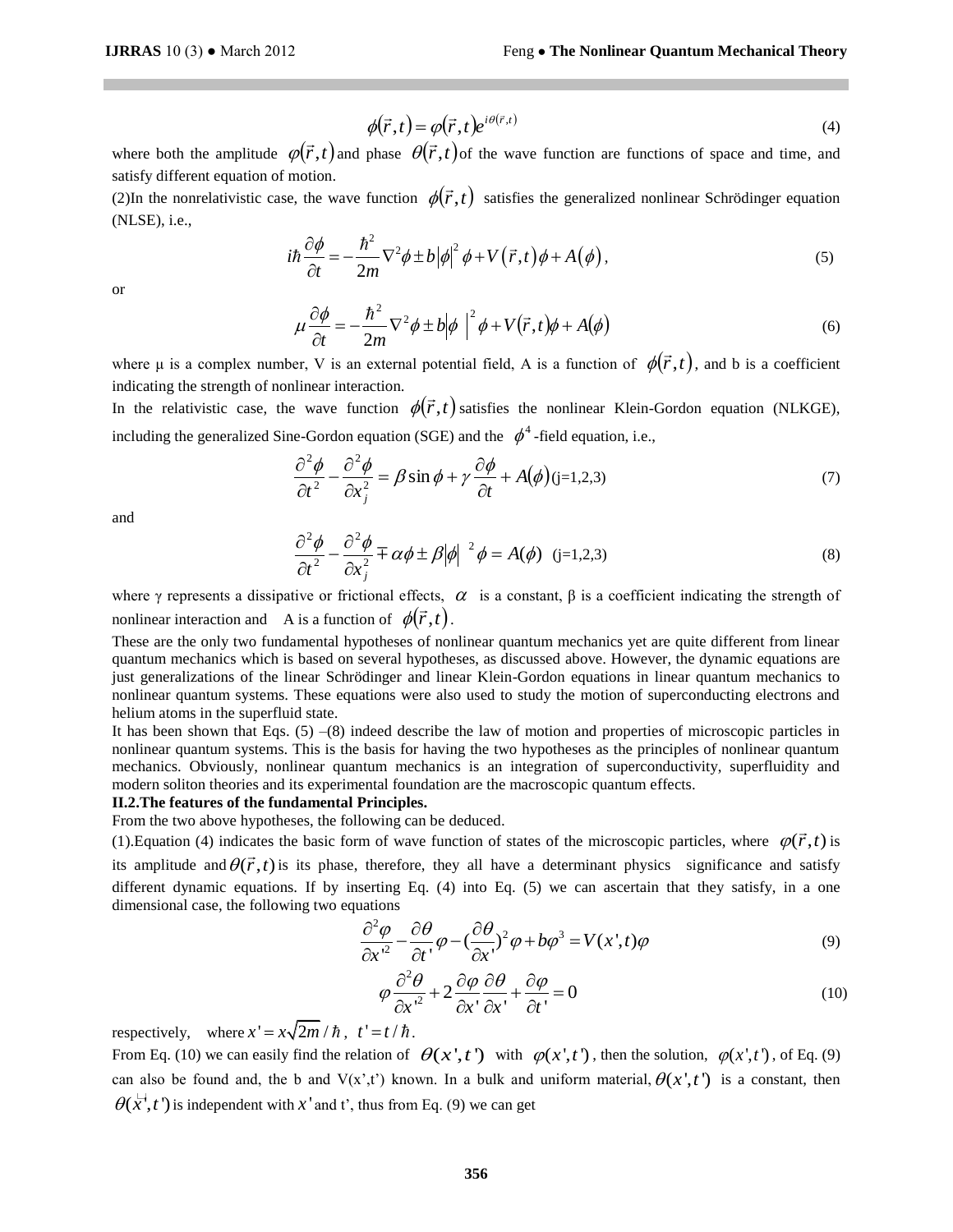$$
\frac{\partial^2 \varphi}{\partial x^2} + b\varphi^3 - V(t^{\prime})\varphi = 0
$$

It is a time-independent nonlinear Schrödinger equation and is same with time-independent G-L equation. This shows that the nonlinear Schrödinger equation in Eq. (5) depicting the states of microscopic particles has a good experimental foundation. This feature of wave function of the microscopic particles does not occur in quantum mechanics.

(2) We know from soliton theory that these equations in Eqs.(5)-(8) have all a soliton solution; therefore, the wave function  $\phi(r,t)$  represents a soliton or a solitary wave. It is no longer a linear or dispersive wave in the linear quantum mechanics. This differs also from that in quantum mechanics.

(3) The absolute square of wave function  $\phi(r,t)$  $\overline{\phantom{a}}$ and the metal equation in Eq.(4),  $|\phi(\vec{r},t)|^2 = |\phi(\vec{r},t)|^2 = \rho(\vec{r},t)$  is no longer the

probability of finding the microscopic particle at a given point in the space-time, but rather gives us the mass density of the microscopic particles at that point. Thus, the concept of probability or the statistical interpretation of wave function is no longer relevant in nonlinear quantum mechanics. The interpretation of Eq.(4) will be discussed in more detail in the following.

(4) The Lagrange density function, L, corresponding to Eq. (5) at  $A(\phi) = 0$  is given as follows:

$$
L' = \frac{i\hbar}{2} (\phi^* \partial_t \phi - \phi \partial_t \phi^*) - \frac{\hbar^2}{2m} (\nabla \phi \cdot \nabla \phi^*) - V(x) \phi \phi^* + (b/2) (\phi \phi^*)^2
$$
\n(11)

where L'=L. The momentum density of the particle system is defined as  $P = \partial L/\partial \phi$ . Thus, the Hamiltonian density, H, of the systems is as follows

$$
H = \frac{i\hbar}{2} (\phi^* \partial_t \phi - \phi \partial_t \phi^*) - L
$$
  

$$
= \frac{\hbar^2}{2m} (\nabla \phi \cdot \nabla \phi^*) + V(x) \phi \phi^* - (b/2) (\phi \phi^*)^2
$$
(12)

Equations.(11)-(12) clearly show that the Lagrange density function and Hamiltonian density of the systems are all related to the wave function of state of the particles and involve a nonlinear interaction,  $(b/2) (\phi \phi^*)^2$ .

The above, when compared to the linear quantum theory, thus shows that two major breakthroughs were made in the nonlinear quantum mechanics. One, the linearity of the dynamic equation and the other, the fundamental hypothesis of independence of the Hamiltonian operator on the wave function of the microscopic particles. In nonlinear quantum mechanics, the dynamic equations are nonlinear in the wave function  $, \phi(r,t)$ , i.e., they are nonlinear partial differential equations. The Hamiltonian operators depend on the wave function  $\phi(\vec{r},t)$ . In this respect, the nonlinear quantum mechanics is truly a breakthrough in the development of modern quantum theory. Then the natures of microscopic particles are simultaneously determined by the kinetic and nonlinear interaction terms in dynamic equations of nonlinear quantum mechanics. The balance each other between them results in the motion of soliton of microscopic particles, this means that the particles in nonlinear quantum mechanics have different properties from those in quantum mechanics, and no longer disperse and could may be localized.

(5) Obviously, the Lagrange density functions in Eq. (11) and the Hamiltonian density in Eq. (12) have space-time symmetry. That is, L and H remain unchanged under the transformations of  $t \to -t$  and  $\vec{r} \to -\vec{r}$  or  $x \rightarrow -x$ ,  $y \rightarrow -y$  and  $z \rightarrow -z$ . In the meanwhile, they also possess the *U*(1) symmetry, i.e., they are unchanged undergoing the transformations of<br>  $\phi(\vec{r}, t) \rightarrow \phi'(\vec{r}, t) = e^{-iQ_j \theta} \phi(\vec{r}, t)$ 

$$
\phi(\vec{r},t) \rightarrow \phi'(\vec{r},t) = e^{-iQ_j\theta} \phi(\vec{r},t)
$$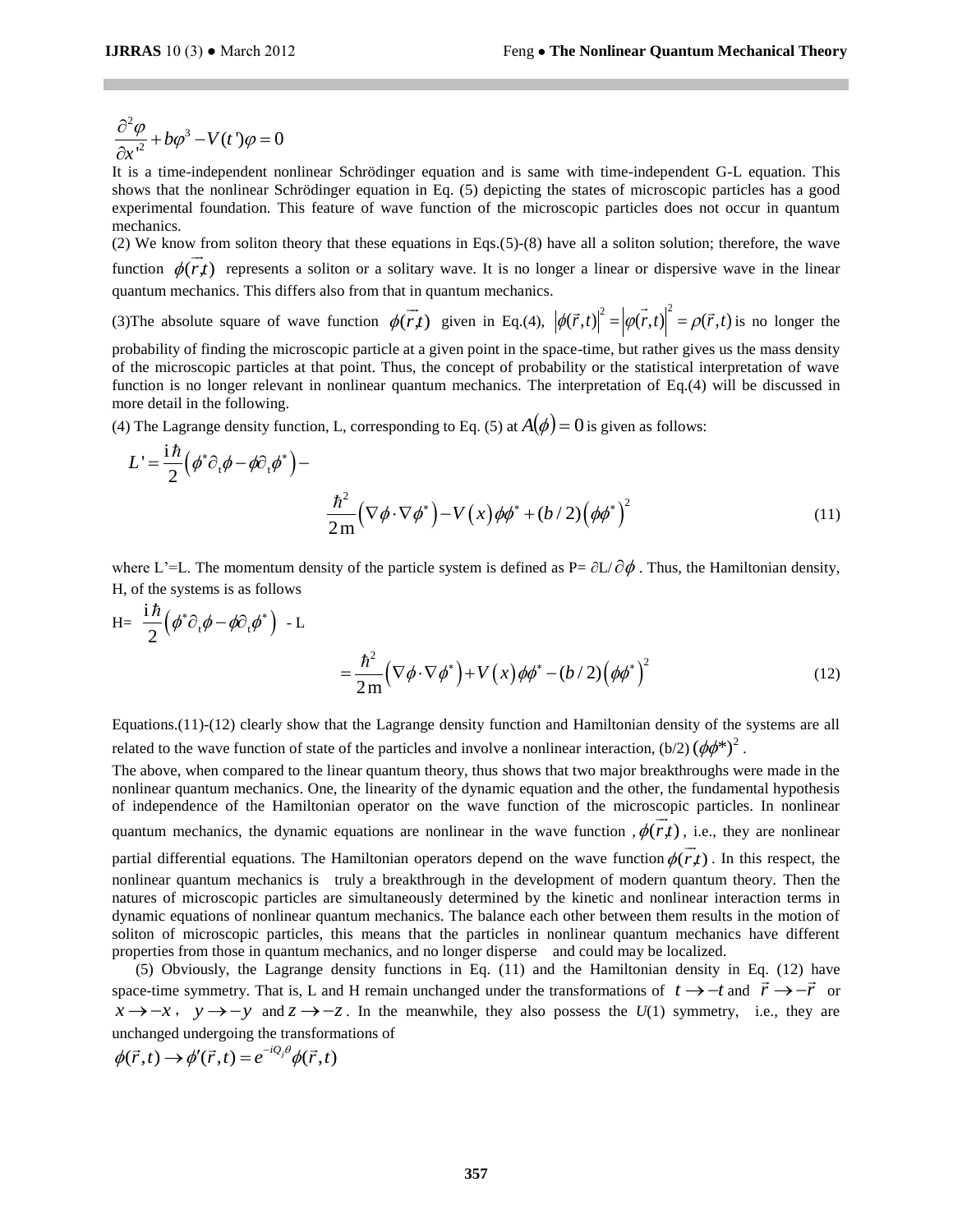due to the fact that the Hamiltonian density in Eq. (3.9) contains the product of the  $\phi_j(r)$ s  $\rightarrow$ and the invariance of charge of the system, i.e.,  $(Q_1 + Q_2 + \cdots + Q_n) = 0$ , and the facts of  $\nabla \phi_j \to e^{-i\theta Q_j} \nabla \phi_j$  in this case, where  $Q_j$  is the charge of the particle,  $\theta$  is a phase independent of *x*.

(6) The concept of operator in linear quantum mechanics can still be used in nonlinear quantum mechanics. However, the majority of them are no longer linear operators, and thus certain properties of linear operators, such as

the conjugate Hermitian of the momentum and the coordinate operators, are no longer required, *i t*  $\partial$  $\partial$  $\hbar \frac{\sigma}{2}$  no longer

corresponds to the energy operator. Instead, nonlinear operators are constructed and used in the nonlinear quantum mechanics. For example, Equation (5) may be written as

$$
i\hbar \frac{\partial \phi}{\partial t} = \hat{H}(\phi)\phi
$$
 (13)

The Hamiltonian operator  $\overrightarrow{H}$  has a nonlinear dependence on  $\phi(\overrightarrow{r},t)$ and is given by

$$
\hat{H}(\phi) = -\frac{\hbar^2}{2m}\nabla^2 - b|\phi|^2 + V(\vec{r}, t)
$$
\n(14)

for  $A(\phi) = 0$ .

In general, equations  $(5)$ – $(6)$  in one-dimensional case can be expressed as

$$
\phi_{t'} = \frac{d\phi}{dt'} = K(\phi) \quad , \quad \phi = \phi(x', t') \tag{15}
$$

according to the Lax method<sup>[28]</sup>, where  $K(\phi)$  is a nonlinear operator or hereditary operator. In a one-dimensional case, a new operator  $Q(\phi)$ , which is obtained from the generator of the translation group, can be used to produce the vectorial field  $K(\phi)$ , i.e.

$$
K(\phi) = Q(\phi)\phi_{x}.
$$
 (16)

and the operator,  $Q(\phi)$ , is called a nonlinear recursion operator. The nonlinear Schrödinger equation (5) at  $A(\phi) = 0$  and can be generalized as

$$
Q(\phi) = -iD + 4i\phi D^{-1} \operatorname{Re}(\overline{\phi})
$$
 (17)

where the operator  $D$  denotes the derivative with respect to  $x$ , and

$$
D^{-1}f(x') = \int_{-\infty}^{x'} f(\tilde{\xi}) d\tilde{\xi}.
$$

From the hereditary property of  $K(\phi)$ , we can obtain the following vector field

$$
K_n(\phi) = Q(\phi)^n \phi_{x'} \qquad \text{n=0.1}
$$
 (18).

The equation of motion of the eigenvalue  $\lambda$  ' of the recursion operator  $Q(\phi)$  may be expressed as

$$
\lambda_i = \partial \lambda' / \partial t' = K'(\phi)[\lambda'] \tag{19}
$$

where  $K'(\phi)$  is the variational derivative with respect to  $\phi$  and is given by

$$
K'(\phi)[\lambda'] = \frac{\partial}{\partial \varepsilon} K(\phi + \varepsilon \lambda')\Big|_{\varepsilon=0}
$$
 (20)

The equation describing the time variation of the recursion operator can be obtained via;  
\n
$$
\frac{\partial}{\partial t}Q(\phi) = K'(\phi)Q(\phi) - Q(\phi)K'(\phi) = [K'(\phi), Q(\phi)]
$$
\n(21)

This equation is very similar to the Heisenberg matrix equation in quantum mechanics. However, both  $K'(\phi)$  and  $Q(\phi)$  here are nonlinear operators. Therefore, we may refer to Eq. (21) as the Heisenberg equation of nonlinear operator in nonlinear quantum mechanics.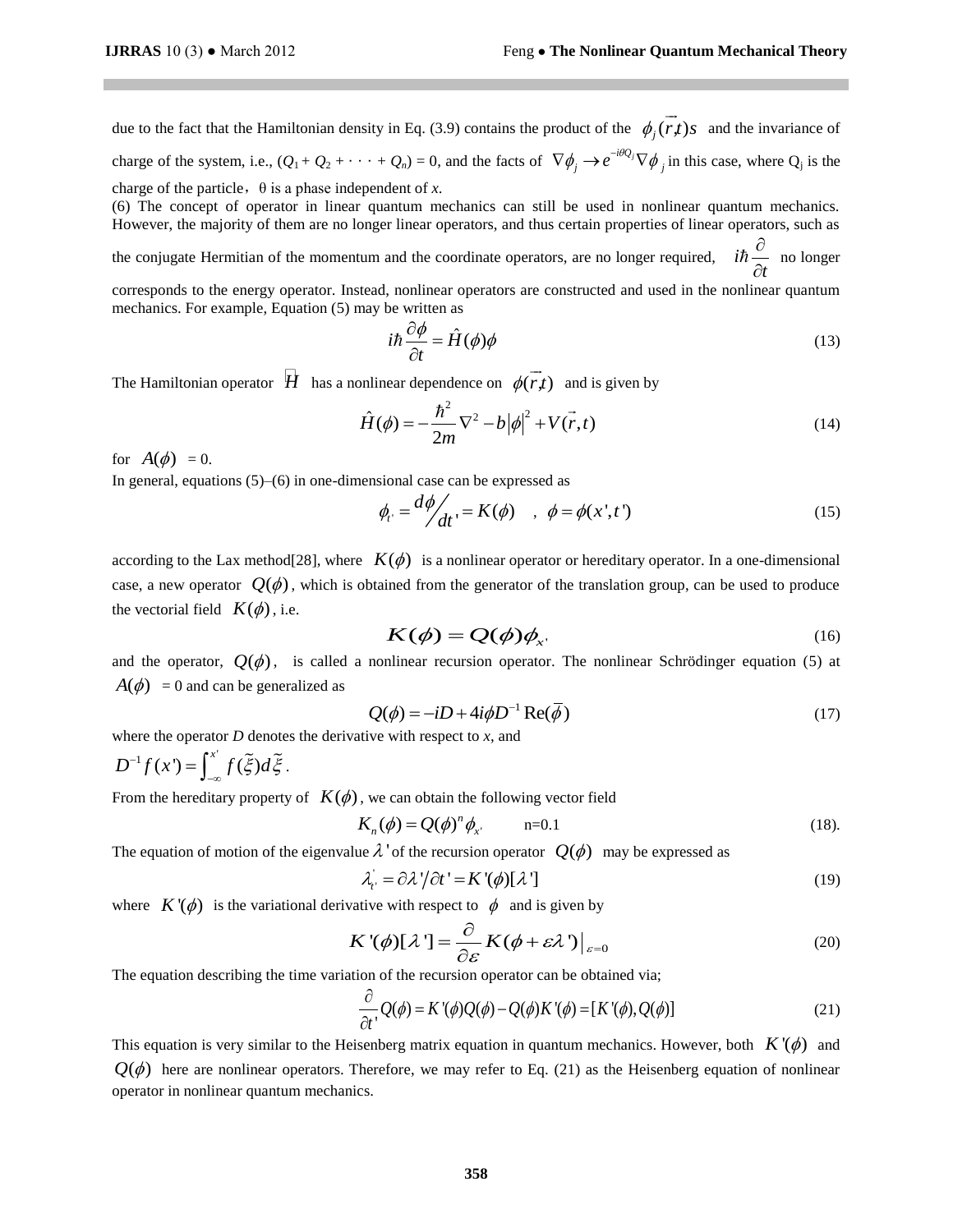(7) The theory of nonlinear quantum mechanics describes an integral system. For a general nonlinear equation given in Eq.(15), we know that  $K(\phi)$  is a nonlinear operator of  $\phi$ . According to the Lax method [28], if two linear operators  $\hat{L}$  and  $\hat{B}$  corresponding to Eq. (15), which depend on  $\phi$ , satisfy the following Lax operator equation

$$
iL_{t'} = \hat{B}\hat{L} - \hat{L}\hat{B} = \left[\hat{B}, \hat{L}\right]
$$
\n(22)

where  $t' = t / \hbar$  and  $\overline{B}$  is a self-adjoint operator, then the eigenvalue k and eigenfunction  $\Psi$  of the operator  $\hat{L}$ satisfy the equation:

$$
\hat{L}\Psi = k\Psi \tag{23}
$$

with

$$
\Psi(x',t') = \begin{pmatrix} \Psi_1 \\ \Psi_2 \end{pmatrix},
$$

but  $\overline{B}$  satisfies the equation:

$$
\hat{B}\Psi = i\Psi_{t'}\tag{24}
$$

For the following nonlinear Schrödinger equation in Eq. (5) at  $V(\vec{r}, t) = A(\phi) = 0$ 

$$
i\phi_{t} + \phi_{x^{\prime}x^{\prime}} + b|\phi|^{2} \phi = 0
$$
\n(25)

where  $x' = x\sqrt{2m}/\hbar$ , from Zakharov and Shabat et al. [29-30] we see that the concrete representations of  $\hat{L}$ and  $\overline{B}$  for Eq. (25), which are as follows

ch are as follows  
\n
$$
\hat{L} = i \begin{pmatrix} 1+s & 0 \\ 0 & 1-s \end{pmatrix} \frac{\partial}{\partial x'} + \begin{pmatrix} 0 & \phi^* \\ \phi & 0 \end{pmatrix}, \hat{B} = -s \begin{pmatrix} 1 & 0 \\ 0 & 1 \end{pmatrix} \frac{\partial^2}{\partial x'^2} + \begin{pmatrix} \frac{|\phi|^2}{1+s} & i\phi^*_{x'} \\ -i\phi_{x'} & -\frac{|\phi|^2}{1-s} \end{pmatrix}
$$
\n(26)

where  $s^2 = (1 - \frac{2}{b})$ ,  $\phi(\vec{r}, t)$  and satisfies Eq.(25). This is just the Lax form for the nonlinear Schrödinger equation (25) or Equation(5).

In general, many nonlinear dynamic equations can be written either in the Lax form, or in the Hamilton form of a compatibility condition for overdetermined linear spectral problems. In the former, the nonlinear dynamic equations with soliton solutions are often expressed as Eq. (15), corresponding the eigenvectors and eigenvalues of the linear operator  $\hat{L}$  and its time evolution are determined by Eqs. (23) and (24), respectively.

We now assume that the eigenfunction of the operator  $\hat{L}$  satisfies the equation :<br> $i\Psi_x = \hat{B}\Psi + f(\hat{L})\Psi$ 

$$
i\Psi_{t'} = \hat{B}\Psi + f(\hat{L})\Psi
$$
 (27)

where the function  $f(\hat{L})$  may be chosen according to convenience. In this case we can write the over-determined system of linear matrix equations as  $\Psi_{x'} = U(x', t', \alpha) \Psi, \Psi_{t'} = G(x', t', \alpha) \Psi$ 

$$
\Psi_{x'} = U(x', t', \alpha) \Psi, \Psi_{t'} = G(x', t', \alpha) \Psi
$$
\n(28)

where *U* and *G* are  $2\times2$  matrices. The compatibility condition of this system is obtained by differentiating the first equation of Eq.(28) with respect to *t*' and the second one with respect to *x*' and then subtracting one from the other

$$
U_{t'} - G_{x'} - [U, G] = 0,
$$

or

$$
U_{t'} - G_{x'} = [U, G] \tag{29}
$$

We emphasize that the operators U and G depend ,not only on  $t'$  and  $x'$ , but also on some parameters,  $\alpha$ , which are called spectral parameters. Then the condition in Eq.(29) must be satisfied by  $\alpha$ . In this case Makhankov et al [31-32] gave the representations of the operators *U* and *G* by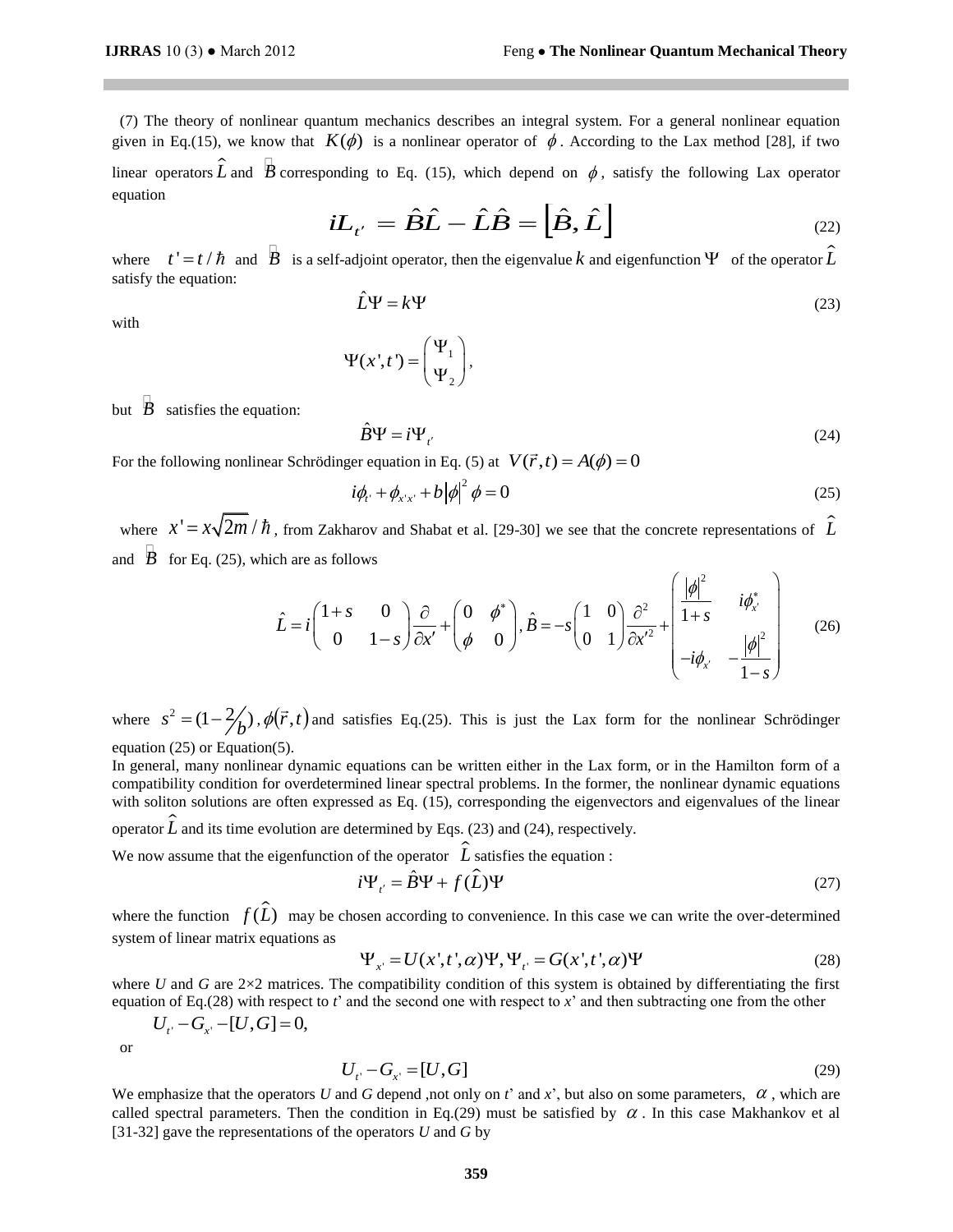$$
U = -i\alpha \begin{pmatrix} (1+s)^{-1} & 0 \\ 0 & (1-s)^{-1} \end{pmatrix} + \begin{pmatrix} 0 & i(1+s)^{-1}\phi^* \\ i(1+s)^{-1}\phi & 0 \end{pmatrix},
$$
  
\n
$$
\hat{B} = -i\alpha^2 \begin{pmatrix} s(1+s)^{-2} & 0 \\ 0 & s(1-s)^{-2} \end{pmatrix} +
$$
  
\n
$$
i2\alpha \begin{pmatrix} 0 & \frac{s\phi^*}{(1+s)(1-s^2)} \\ \frac{s\phi}{(1-s)(1-s^2)} & 0 \end{pmatrix} +
$$
  
\n
$$
\begin{pmatrix} \frac{i(\phi\phi^*)}{1-s^2} & \frac{\phi_{x'}}{1+s} \\ \frac{\phi_{x'}}{1-s} & -\frac{i|\phi|^2}{1-s^2} \end{pmatrix}
$$

The presence of a continuous time-independent parameter is a reflection of the fact that the nonlinear Schrödinger equation (25) describes a Hamiltonian system with a set of infinite number of conservation laws. In the case of a system with a finite number (*N'*) of degrees of freedom one can sometimes succeed in finding 2*N'* first integrals of motion between which the Poisson brackets are zero (in this case they are said to be in involution). Such a system is called completely integral. In such a case, equation (28) with Eq.(29) are referred to as the compatibility condition, and their consequence is the nonlinear Schrödinger equation (25).

This means that, for each solution,  $\phi(x',t')$  of Eq.(25), there is always a set of basis function  $\Psi$ , parameterized by  $\alpha$ , which can be obtained through solving the set of linear equations (27) – (29). Thus we can conclude that the nonlinear quantum systems described by nonlinear quantum mechanics is completely integrable. Zakharov and Faddeev [33]

generalized this concept in quantum field theory.

(8) Vector nonlinear Schrödinger equations. When a system is composed of *n same* particles in *same* condition, among which there are nonlinear interactions, the system of particles can be described by a vectorial nonlinear Schrödinger equation [31-32], which can often be written as

$$
i\hbar \frac{\partial \phi}{\partial t} = -\frac{\hbar^2}{2m} \nabla^2 \phi - b(\phi \phi) \phi + V(\vec{r}, t) \phi
$$
\n(30)

where



 $\phi$  is a column vector of *n*-components, describing the "isospace" state,  $\phi$  is its complex conjugate vector. The corresponding Lagrangian and Hamiltonian densities of the system are given by

$$
L' = \frac{i\hbar}{2} (\overline{\phi}\phi_t - \phi\overline{\phi}_t) -
$$
  

$$
\frac{\hbar^2}{2m} (\phi_x \cdot \overline{\phi}_x) - V(x) \phi\overline{\phi} + (b/2) (\phi\overline{\phi})^2
$$
  
and  

$$
H' = -\frac{\hbar^2}{2m} (\phi_x \cdot \overline{\phi}_x) + V(x) \phi\overline{\phi} - (b/2) (\phi\overline{\phi})^2
$$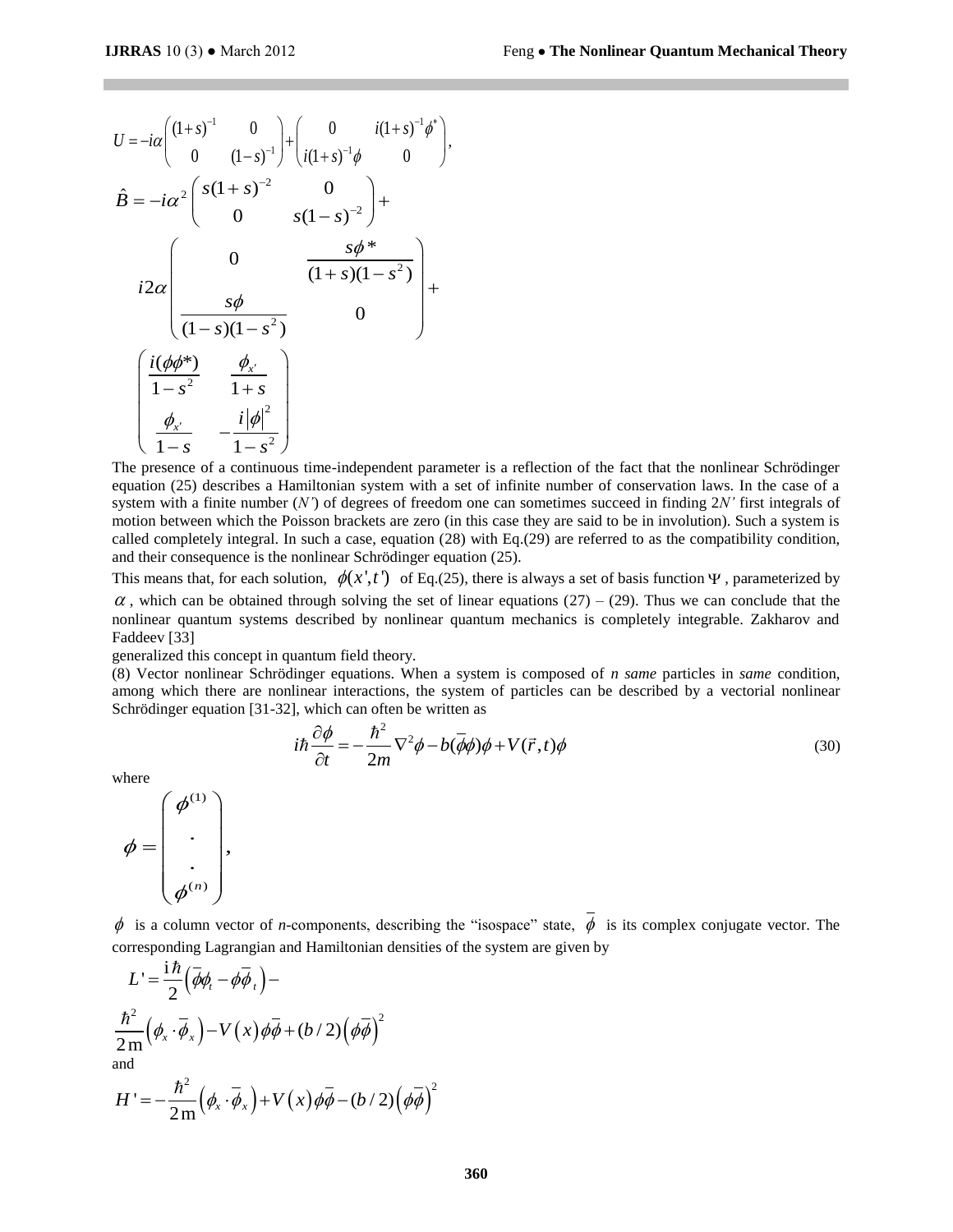where L'=L and H'=H,  $\phi = \phi * \gamma_0$  and  $\gamma_0$  is a diagonal matrix, and the internal product  $(\phi \phi) = \phi^{\dagger}$  $(\phi \phi) = \phi^{\dagger} \gamma_0 \phi$  is conserved. Such transformations also conserve L and H. That is, they are symmetrical transformations of the systems which do not change the vector nonlinear Schrödinger equation (30). When  $\gamma_0$  is also an *n*-component unit matrix, the transformations form a compact group  $U'(n)$ . On the other hand, if

 $\gamma_0 = \text{diag.}(1, 1 \cdot \cdot \cdot 1, -1, -1, \dots -1),$ 

which plays the role of isotropic space metric and the dagger sign  $(\dagger)$  denotes a Hermitian conjugate, the iso-transformation belongs to the non-compact group  $U(i, j)$ , here "i" is the number of "1", j is the number of "-1" "in  $\gamma_0$ . Zakharov and Shabat [29-30] showed that Eq. (30) is completely integrable in the case of  $U(1)$  group for both positive  $(b > 0)$  (the  $U(1, 0)$  model) and negative  $(b < 0)$  (the  $U(0, 1)$  model) coupling constants. Furthermore, Manakov [34] integrated the vector equation (30) for the  $U(2)$  group (the  $U(2, 0)$  model,  $b > 0$ ), and the integrability for the case of *U*(1*,* 1) group was shown by Makhankov [31]. These can be considered as special cases of the general system.

Based on the elementary principle Pang[23-27] established the theory of nonlinear quantum mechanics, which includes the superposition theorem of states of the particles, relation of nonlinear Fourier transformation, nonlinear perturbation theory, theory of nonlinear quantization, eigenvalue theory of nonlinear Schrödinger equation, calculated method of eigenenergy of Hamiltonian operator and relativistic theory of nonlinear quantum mechanics, collision and scattering theory of microscopic particles, and so on (please read Pang's book[25-27]). Thus a complete nonlinear quantum mechanics was established. Then we can investigate the rules and properties of motion of microscopic particles in any physical systems using these principle and theories of nonlinear quantum mechanics. In the following we will discuss the natures and properties of microscopic particles described by nonlinear quantum mechanics.

# **3. THE WAVE-CORPUSCLE FEATURES OF MICROSCOPIC PARTICLES**

### **3.1 The wave-corpuscle duality of solutions of dynamic equation**

As it is known, the microscopic particles have only the wave feature, but not corpuscle property in the quantum mechanics. Thus, it is very interesting what are the properties of the microscopic particles in the nonlinear quantum mechanics? We now study firstly the properties of the microscopic particles described by nonlinear Schrödinger equation in Eq. (5). In the one-dimensional case, the equation (5) at  $V(x,t) = A(\phi) = 0$  becomes as

$$
i\phi_{t'} + \phi_{x'x'} + b|\phi|^2 \phi = 0
$$
\n(31)

where  $x' = x / \sqrt{\hbar^2 / 2m}$ ,  $t' = t / \hbar$ . We now assume the solution of Eq.(31) to be of the form

$$
\phi(x',t') = \phi(x',t')e^{i\theta(x',t)}
$$
\n(32)

substituting Eq. (32) into Eq. (31) we get

$$
\varphi_{x'x'} - \varphi \theta_{t'} - \varphi \theta_{x'}^2 - b\varphi^2 \varphi = 0, (b > 0)
$$
\n(33)

$$
\varphi \theta_{x'x'} + 2\varphi_{x'}\theta_{x'} + \varphi_{t'} = 0 \tag{34}
$$

If let

$$
\theta = \theta(x'-v_c t'), \varphi = \varphi(x'-v_e t'),
$$
  

$$
\zeta = x'-v_c t', \zeta' = x'-v_e t',
$$

then Equations (13) - (14) become

$$
\varphi_{x'x'} + v_c \varphi \theta_{x'} - \varphi \theta_{x'}^2 - b\varphi^3 = 0
$$
\n(35)

$$
\varphi \theta_{x'x'} + 2\varphi_{x'}\theta_{x'} - v_e \varphi_{x'} = 0
$$
\n(36)

If fixing the time t' and further integrating Eq.  $(36)$  with respect to x' we can get

$$
\varphi^2(2\theta_{x} - v_e) = A(t')\tag{37}
$$

Now let integral constant A(t')=0, then we can get  $\theta_{x'} = v_e/2$ . Again substituting it into Eq. (35), and further integrating this equation we obtain

$$
\int_{\varphi_0}^{\varphi} \frac{d\varphi}{\sqrt{Q(\varphi)}} = x' - \nu_e t'
$$
\n(38)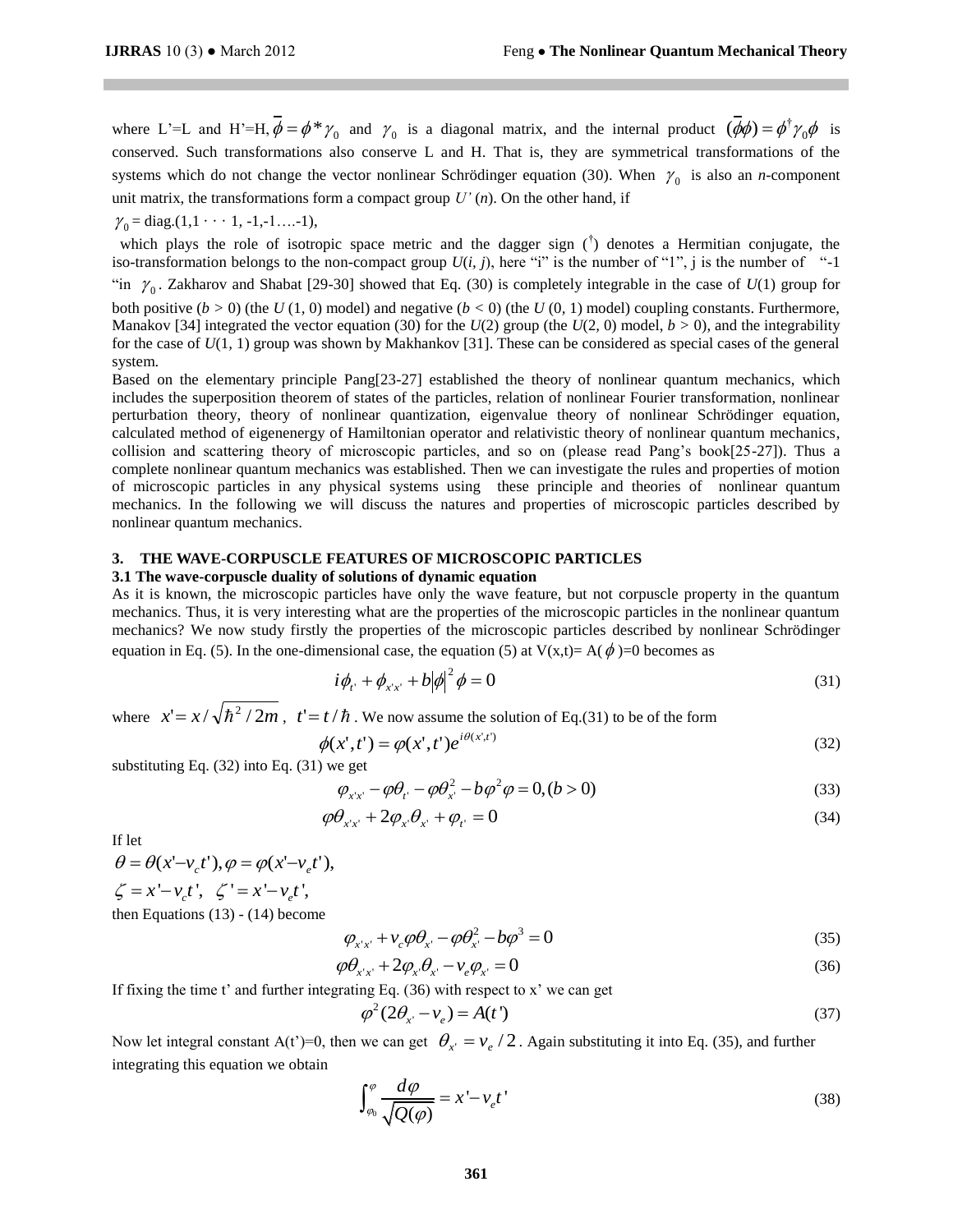where  $Q(\varphi) = -b\varphi^4/2 + (v_e^2 - 2v_e v_c)\varphi^2 + c'$ . When  $c'=0$ ,  $v_e^2 - 2v_c v_e > 0$ , then  $\varphi = \pm \varphi_0$ ,  $\varphi_0 = [(v_e^2 - 1)v_e^2]$  $\varphi_0 = \left[ \left( v_e^2 - 2v_e v_c \right) / 2b \right]$  is the roots of  $Q(\varphi) = 0$  except for  $\varphi = 0$ . From Eq. (38) Pang obtained the solution of Eqs. (33)-(34) to be

$$
\varphi(x',t') = \varphi_0 \sec h[\sqrt{\frac{b}{2}}\varphi_0(x'-v_e t')].
$$

Pang<sup>[18,23-27]</sup> represented eventually the solution of nonlinear Schrödinger equation in Eq. (11) in the coordinate of  $(x,t)$  by

$$
\phi(x,t) = A_0 \sec h \left\{ \frac{A_0 \sqrt{bm}}{\hbar} \left[ (x - x_0) - vt \right] \right\} e^{i \left[ mv(x - x_0) - Et \right] / \hbar}
$$
(39)

where  $A_0 = \sqrt{(mv^2/2 - E)/2b}$ , v is the velocity of motion of the particle,  $E = \hbar \omega$ . This solution is completely different from Eq. (3), and consists of a envelop and carrier waves, the former is  $\varphi(x, t) = A \text{ s e } \phi \text{ or } \phi \text{ f } [n - x] \times \text{ f } \phi$ 

$$
\varphi(x,t) = \mathbf{A} \ \mathbf{se} \, \mathbf{a} \, \mathbf{A} \, \mathbf{b} \, \mathbf{b} \, \mathbf{b} \, \mathbf{b} \, \mathbf{b}
$$

and a bell-type non-topological soliton with an amplitude A<sub>0</sub>, the latter is  $exp\{i[mv(x-x_0)-Et]/\hbar\}$ . This solution is shown in Fig.1a. Therefore, the particles described by nonlinear Schrödinger equation (31) are solitons. The envelop  $\varphi(x, t)$  is a slow varying function and is a mass centre of the particles; the position of the mass centre is just at  $x_0$ ,  $A_0$  is its amplitude, and its width is given by  $W' = 2\pi \hbar / A_0 \sqrt{2m}$ . Thus, the size of the particle is  $A_0 W' = 2\pi \hbar / \sqrt{2m}$  and a constant. This shows that the particle has exactly a determinant size and is localized at  $x<sub>0</sub>$ . Its form resemble a wave packet, but differ in essence from both the wave solution in Eq. (1) and the wave packet mentioned above in linear quantum mechanics due to invariance of form and size in its propagation process. According to the soliton theory [37-38], the bell-type soliton in Eq. (39) can move freely over macroscopic distances in a uniform velocity  $\nu$  in space-time retaining its form, energy, momentum and other quasi-particle properties. However, the wave packet in linear quantum mechanics is not so and will be decaying and dispersing with increasing time. Just so, the vector  $\overrightarrow{r}$  or  $\overrightarrow{x}$  in the representation n Eq.(39) has definitively a physical significance, and denotes exactly the positions of the particles at time *t*. Thus, the wave- function  $\phi(r, t)$  or  $\phi(x, t)$ can represent exactly the states of





the particle at the position  $r$  or  $x$  at time  $t$ . These features are consistent with the concept of particles. Thus the  $\rightarrow$ microscopic particles depicted by Eq. (31) display outright a corpuscle feature.

Using the inverse scattering method Zakharov and Shabat[39-40] obtained also the solution of Eq. (31) , which was represented as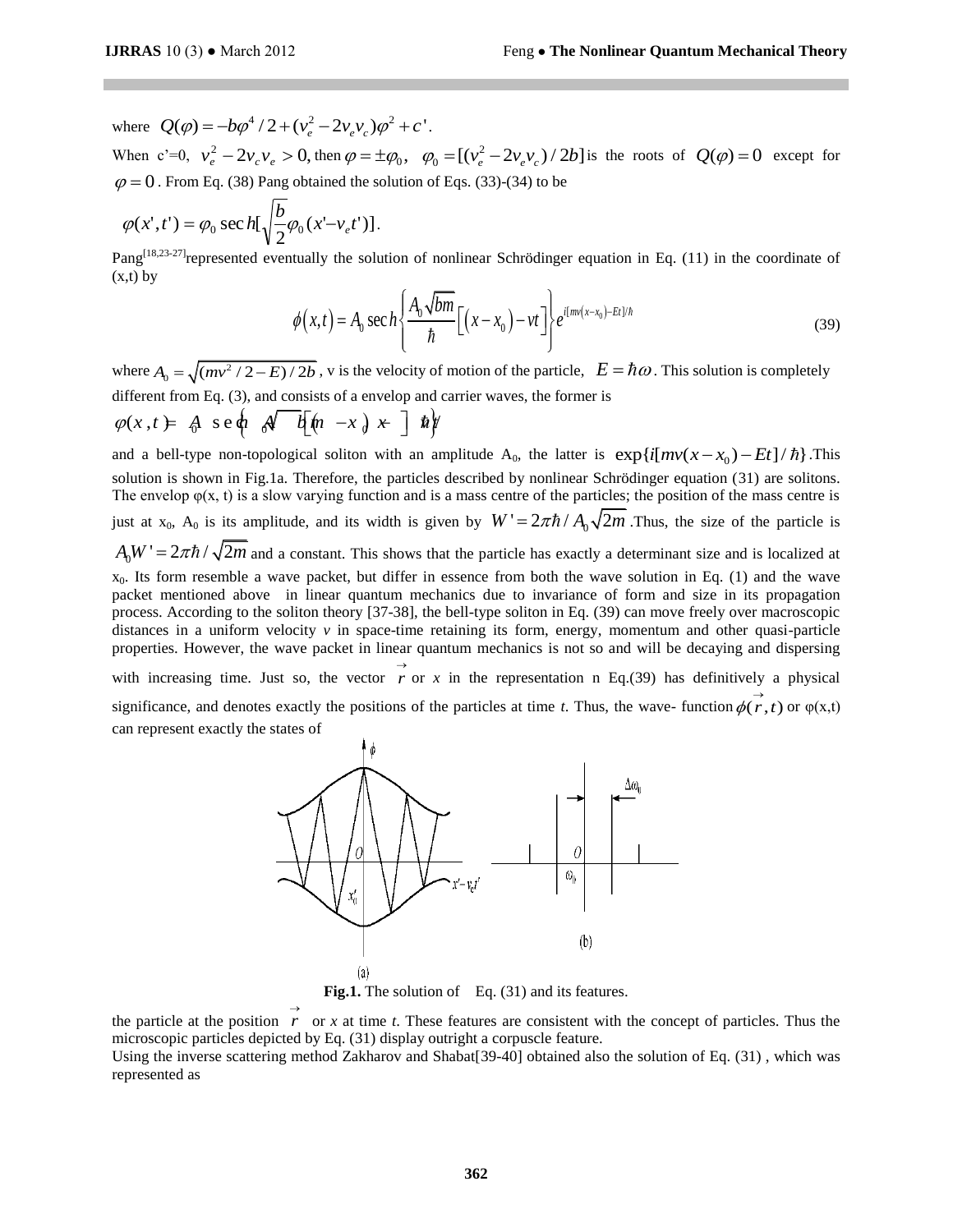$$
\varphi(x',t') = 2\left(\frac{2}{b}\right)^{1/2} \eta \sec h \left[2\eta(x'-x'_0) + 8\eta \xi t'\right] \times
$$
  
\n
$$
\exp \left[-4i\left(\xi^2 - \eta^2\right)t' - i2\xi x' - i\theta\right]
$$
\n(40)

in the coordinate of  $(x',t')$ , where  $\eta$  is related to the amplitude of the microscopic particle,  $\xi$  relates to the velocity of the particle,

$$
\theta = \arg \gamma, \lambda = \xi + i\eta, x_0' = (2\eta)^{-1} \log(\frac{|\gamma|}{2\eta}),
$$

$$
\gamma \text{ is a constant. We now re-write it as following form}^{[23-27]}\n\phi(x^*,t^*) = 2 \sqrt{\frac{2}{b}} k \sec h \left\{ 2k \left[ \left( x - x_0 \right) - v_e t^* \right] \right\} e^{i v_e \left[ \left( x - x_0 \right) - v_e t^* \right]} \tag{41}
$$

where  $v_e$  is the group velocity of the electron,  $v_c$  is the phase speed of the carrier wave in the coordinate of  $(x',t')$ . For a certain system,  $v_e$  and  $v_c$  are determinant and do not change with time. We can obtain

$$
2^{3/2}k/b^{1/2} = A_0, \ A_0 = \sqrt{\frac{v_e^2 - 2v_c v_e}{2b}}.
$$

 According to the soliton theory, the soliton shown in Eq. (41) has determinant mass, momentum and energy, which can be represented by $^{[23-27]}$ 

$$
N_{s} = \int_{-\infty}^{\infty} |\phi|^{2} dx' = 2\sqrt{2} A_{0} , p = -i \int_{-\infty}^{\infty} (\phi^{*} \phi_{x'} - \phi \phi_{x'}^{*}) dx' = 2\sqrt{2} A_{0} v_{e} = N_{s} v_{e} = const ,
$$
  

$$
E = \int_{-\infty}^{\infty} \left[ |\phi_{x'}|^{2} - \frac{1}{2} |\phi|^{4} \right] dx' = E_{0} + \frac{1}{2} M_{sol} v_{e}^{2}
$$
(42)

where  $M_{sol} = N_s = 2\sqrt{2A_0}$  is the effective mass density of the particles, which is a constant. Thus we can confirm that the energy, mass and momentum of the particle cannot be dispersed in its motion, which embodies concretely the corpuscle features of the microscopic particles. This is completely consistent with the concept of classical particles. This means that the nonlinear interaction,  $b |\phi|^2 \phi$ , related to the wave function of the particles, balances and suppresses really the dispersion effect of the kinetic term in Eq. (31) to make the particles become

eventually localized. Thus the position of the particles,  $\overrightarrow{r}$  or *x*, has a determinately physical significance.

However, the envelope of the solution in Eqs. (39)- (41) is a solitary wave. It has a certain wavevector and frequency as shown in Fig.1(b), and can propagate in space-time, which is accompanied with the carrier wave. Its feature of propagation depends on the concrete nature of the particles. Figure 1(b) shows the width of the frequency spectrum of the envelope  $\varphi(x,t)$  which has a localized distribution around the carrier frequency  $\omega_0$ . This shows that the particle has also a wave feature[23-27]. Thus we believe that the microscopic particles described by nonlinear quantum mechanics have simultaneously a wave-corpuscle duality. Equations (39) - (41) and Figure 1.a are just the most beautiful and perfect representation of this property, which consists also of de Broglie relation,  $E = h\nu = \hbar\omega$ and  $p = \hbar k$ , wave-corpuscle duality and Davisson and Germer's experimental result of electron diffraction on double seam in 1927 as well as the traditional concept of particles in physics [11-13]. Thus we have reasons to believe the correctness of nonlinear quantum mechanics proposed by Pang.[23-27]

### III**.2. The feature of Newton's motion of microscopic particles**

Since the microscopic particle described by the nonlinear Schrödinger equation (5) at  $A(\phi) = 0$  has a corpuscle feature and is also quite stable as mentioned above. Thus its motion in action of a potential field in space-time should have itself rules of motion. Pang[41-43] studied deeply this rule of motion of microscopic particles in such a case.

Let now  $\phi(x, t)$  represent the field of the particle, and assume that it has derivatives of all orders, and all integrations, and is convergent and finite. The Lagrange and Hamiltonian density function corresponding to the nonlinear Schrödinger equation (5) at  $A(\phi) = 0$  are represented by Eqs. (11) and (12), respectively, which involve all the nonlinear interactional energy, b  $(\phi\phi^*)^2$ , which can obstruct and suppress the dispersive effect of kinetic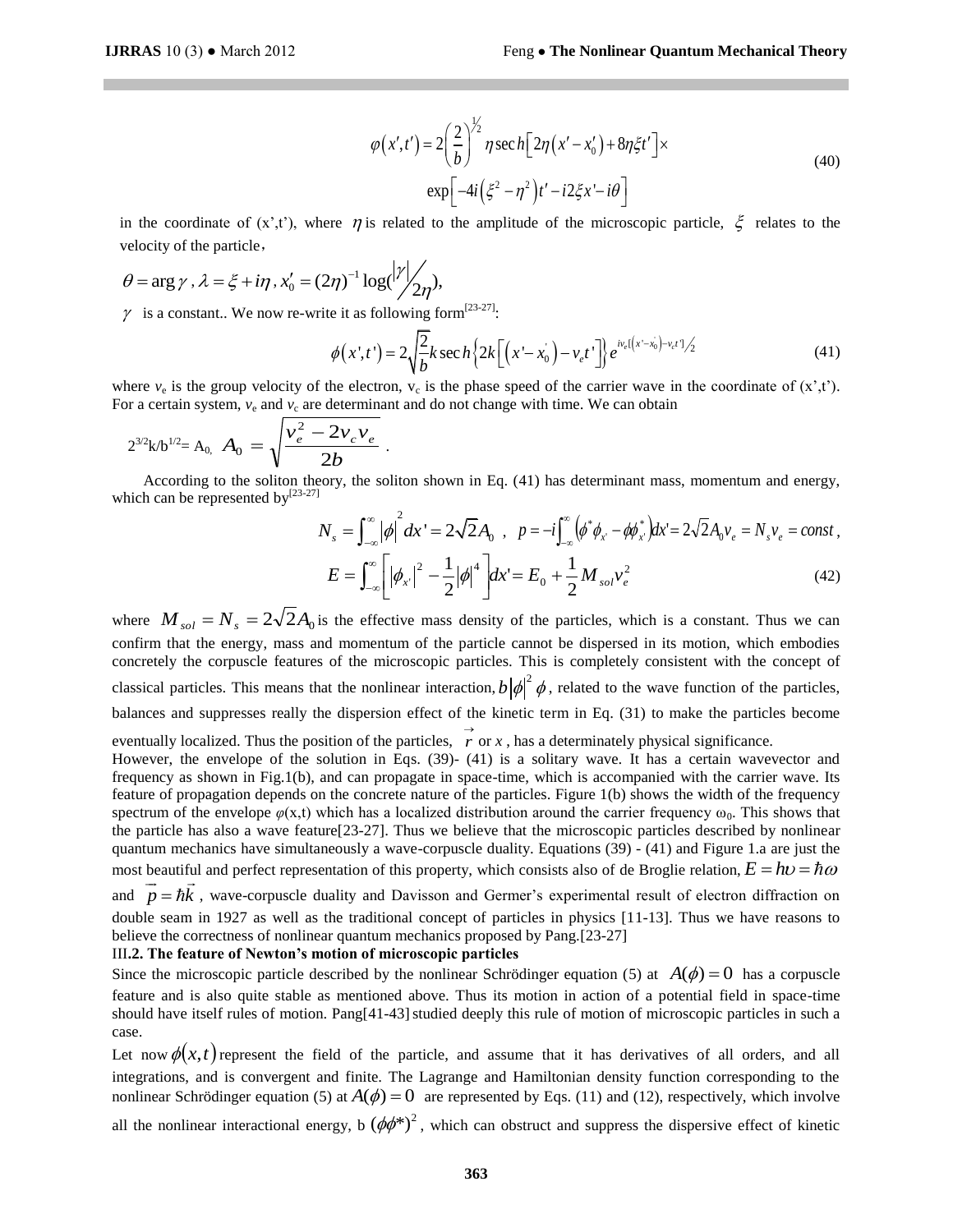energy of microscopic particles. In the general case, the total energy of the particles is a function of  $t'$  and is represented by

$$
E(t') = \int_{-\infty}^{\infty} \left[ \left| \frac{\partial \phi}{\partial x'} \right|^2 - \frac{b}{2} \left| \phi \phi^* \right|^2 + V(x') \left| \phi \right|^2 \right] dx'
$$
(43)

However, in this case, b and  $V(x')$  are not functions of  $t'$ . So, the total energy of the systems is a conservative quantity, i.e.,  $E(t')$ =E=const.. We can demonstrate<sup>[46-47]</sup> that when  $x' \to \pm \infty$ , the solutions of Eq. (5) at  $A(\phi) = 0$  and  $\phi(x', t')$  should tend to zero rapidly, i.e.,

$$
\lim_{\substack{|x'| \to \infty \\ \text{Then}}} \phi(x', t') = \lim_{\substack{|x| \to \infty \\ \text{then}}} \frac{\partial \phi}{\partial x'} = 0
$$

Then  
\n
$$
\int_{-\infty}^{\infty} \phi^* \phi dx' = \int_{-\infty}^{\infty} \rho(x') dx' = \text{constant, or}
$$
\n
$$
\frac{\partial}{\partial t} \int_{-\infty}^{\infty} \phi^* \phi dx' = 0
$$

which is the mass conservation of the microscopic particle. Therefore,  $\phi^* \phi dx' = \rho(x') dx'$  can be regarded as the mass in the interval of x' to x'+dx'. Thus the position of mass centre of a microscopic particle at  $x_0 + v_e t$ ' in nonlinear quantum mechanics can be represented by

presented by  
\n
$$
\langle x' \rangle = x'_g = x_0 = \int_{-\infty}^{\infty} \phi^{*} x' \phi dx' / \int_{-\infty}^{\infty} \phi^* \phi dx'
$$
 (44)

since

$$
v = v_g = \frac{d}{dt} \left\{ \int_{-\infty}^{\infty} \phi * x' \phi dx' / \int_{-\infty}^{\infty} \phi * \phi dx' \right\} =
$$
  

$$
\int_{-\infty}^{\infty} (\phi_t^* x' \phi + \phi * x' \phi_t) dx' / \int_{-\infty}^{\infty} \phi * \phi dx'
$$
  
(45)

then from Eq. (31) and its conjugate equation we can get that the velocity of mass centre of microscopic particle can<br>be denoted by<br> $v_g = d\langle x'\rangle/dt' = -2i\int_{-\infty}^{\infty} \phi^* \phi_x dx'/\int_{-\infty}^{\infty} \phi^* \phi dx'$  (46) be denoted by

$$
v_g = d\left\langle x'\right\rangle/dt' = -2i\int_{-\infty}^{\infty} \phi^* \phi_x dx'/\int_{-\infty}^{\infty} \phi^* \phi dx'
$$
 (46)

Otherwise, we know that the solution Eq. (41), shown in Fig.1, of the nonlinear Schrödinger equation (5) with different potentials at  $A(\phi) = 0$ , has the behavior of  $\frac{\partial \phi}{\partial \phi} = 0$ *x* '  $\frac{\partial \phi}{\partial x} =$  $\frac{\partial \varphi}{\partial x'} = 0$  at  $x' = x_0'$ . Thus we can infer that the position of

the soliton is localized at  $x' = x_0'$  at t'=0, which is just the position of the mass center of microscopic particle, and is defined by Eq. (44). Its velocity is represented in Eq. (45). We now determine the acceleration of the mass center of the microscopic particles and its rules of motion in an externally applied potential.

Now utilizing Eq. (5) at 
$$
A(\phi) = 0
$$
 and its conjugate equation as follows  
\n
$$
-i\hbar \frac{\partial \phi^*}{\partial t} = -\frac{\hbar^2}{2m} \nabla^2 \phi^* \pm b |\phi|^2 \phi^* + V(\vec{r}, t) \phi^* \tag{47}
$$

we can obtain

$$
Ct \t 2m
$$
  
\n
$$
\frac{d}{d} \int_{-\infty}^{\infty} \phi^* \phi_x dx = \int_{-\infty}^{\infty} \phi^* \phi_x dx + \int_{-\infty}^{\infty} \phi^* (\phi_t)_x dx
$$
  
\n
$$
= i \int_{-\infty}^{\infty} {\{\phi^* \frac{\partial}{\partial x} [\phi_{xx} + b\phi^* \phi^2 - V\phi] - V\phi^* ]\phi_x} dx
$$
  
\n
$$
= i \int_{-\infty}^{\infty} \phi^* \frac{\partial V}{\partial x} \phi dx
$$
\n(48)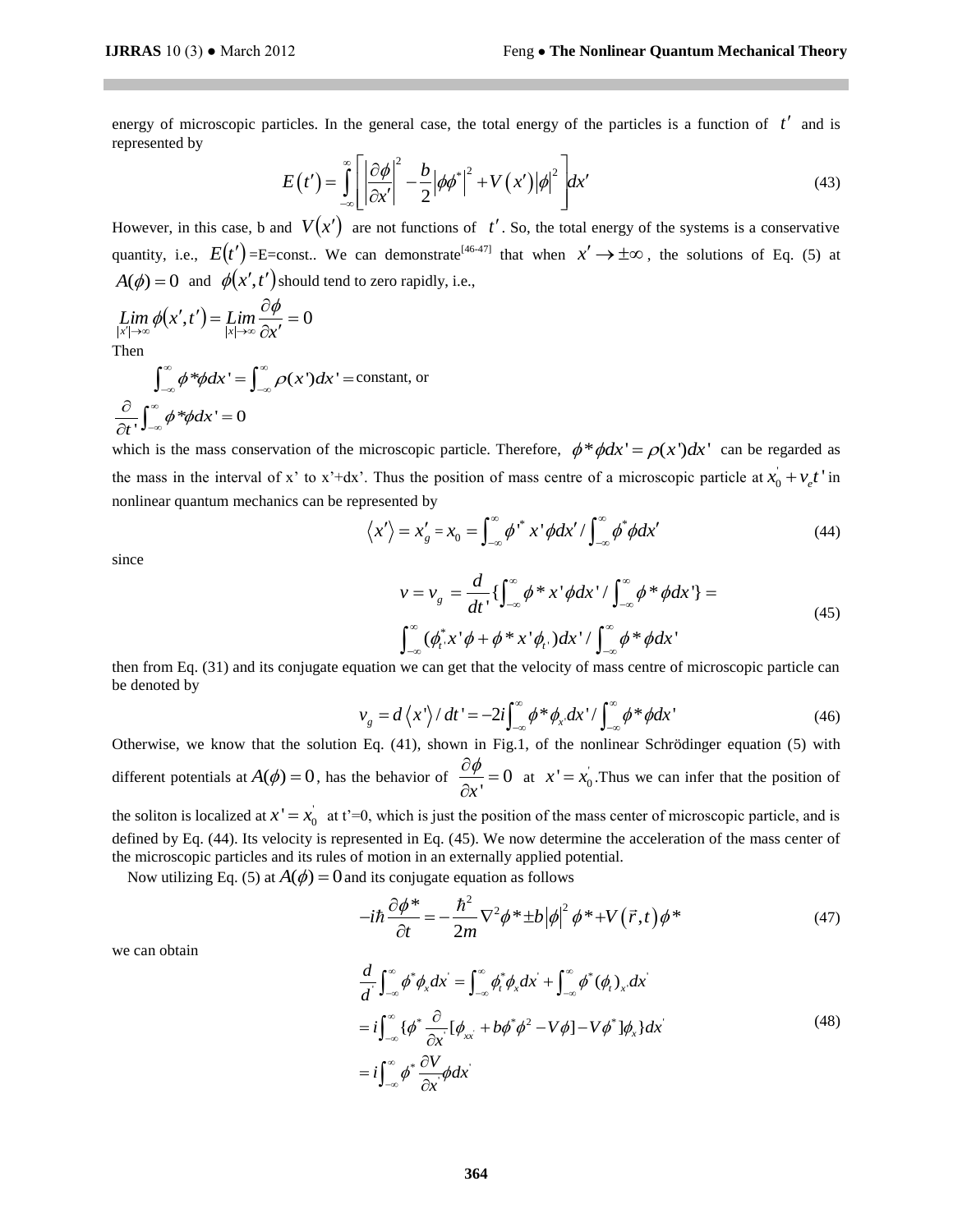where  $x' = x / \sqrt{\hbar^2 / 2m}$ ,  $t' = t / \hbar$ . We here utilize the following relations and the boundary conditions:<br> $\int_{-\infty}^{\infty} (\phi^* \phi_{x'x'} - \phi_{x'x}^* \phi_x) dx' = 0$ ,  $\int_{-\infty}^{\infty} b (\phi^* \phi_{x'} + \phi^* \phi^2 \phi_x^*) dx' = 0$   $\int \phi^* \phi dx' = \text{constant}$  (or

where 
$$
x' = x / \sqrt{\hbar^2 / 2m}
$$
,  $t' = t / \hbar$ . We here utilize the following relations and the boundary of  $\int_{-\infty}^{\infty} (\phi^* \phi_{x'x'} - \phi_{x'x}^* \phi_x) dx' = 0$ ,  $\int_{-\infty}^{\infty} b (\phi^* \phi_{x'} + \phi^* \phi^2 \phi_{x'}^*) dx' = 0$ ,  $\int \phi^* \phi dx' = \text{constant}$  (or a function of t') and

$$
\lim_{|x| \to \infty} \phi * x' \frac{\partial \phi}{\partial x'} = \lim_{|x| \to \infty} \frac{\partial \phi *}{\partial x'} x' \phi = 0,
$$
\n
$$
\lim_{|x| \to \infty} \phi(x', t') = \lim_{|x| \to \infty} \phi_{x'}(x', t') = 0
$$
\nwhere  $\phi_x = \frac{\partial \phi}{\partial x}, \phi_{xxx} = \frac{\partial^3 \phi}{\partial x^3}$ . Thus, we can get\n
$$
\frac{d}{dt'} \int_{-\infty}^{\infty} \phi^* x' \phi dx' = \int_{-\infty}^{\infty} (\frac{\partial \phi^*}{\partial t'} x' \phi + \phi^* x' (\frac{\partial \phi}{\partial t'}) dx' = -2i \int_{-\infty}^{\infty} \phi^* \phi_x dx'
$$
\n(49)\nIn the systems, the position of mass centre of microscopic particle can be represented by Eq. (44), thus the velocity

$$
\frac{d}{dt'}\int_{-\infty}^{\infty} \phi^* x' \phi dx' = \int_{-\infty}^{\infty} \left(\frac{\partial \phi^*}{\partial t'} x' \phi + \phi^* x' \frac{\partial \phi}{\partial t'}\right) dx' = -2i \int_{-\infty}^{\infty} \phi^* \phi_x dx'
$$
\n(49)

of mass centre of microscopic particle is represented by Eq. (45). Then, the acceleration of mass centre of microscopic particle can also be denoted by

ted by  
\n
$$
\frac{d^2}{dt^2} \langle x \rangle = -2i \frac{d}{dt} \left\{ \int_{-\infty}^{\infty} \phi^* \phi_x dx' / \int_{-\infty}^{\infty} \phi^* \phi dx' \right\}
$$
\n
$$
= -2 \int_{-\infty}^{\infty} \phi^* V_x \phi^* dx' = -2 \left\langle \frac{\partial V}{\partial x} \right\rangle
$$
\n(50)

If  $\phi$  is normalized, i.e.,  $\int_{-\infty}^{\infty} \phi^* \phi dx' = 1$ , then the above conclusions also are not changed.  $\int_{-\infty}^{\infty} \phi^* \phi dx' =$ 

where V=V(x<sup>2</sup>) in Eq. (50) is the external potential field experienced by the microscopic particles. We expand  $\frac{\partial V}{\partial \theta}$ *x*  $\partial$  $\partial x'$ 

at the mass centre 
$$
x' = \langle x' \rangle = x'_0
$$
 as  
\n
$$
\frac{\partial V(x)}{\partial x} = \frac{\partial (\langle x' \rangle)}{\partial \langle x' \rangle} + (x - \langle x' \rangle) \frac{\partial^2 V(\langle x' \rangle)}{\partial \langle x' \rangle^2} + \frac{1}{2!} (x - \langle x' \rangle)^2 \frac{\partial^3 V(\langle x' \rangle)}{\partial \langle x' \rangle^3} + \cdots
$$

Taking the expectation value on the above equation, we can get  
\n
$$
\left\langle \frac{\partial V(x')}{\partial x'} \right\rangle = \frac{\partial V()}{\partial } + \frac{1}{2!} < (x'- \frac{\partial^3 V()}{\partial ^3}
$$

where

$$
\Delta_{ij} = \langle ((x - \langle x' \rangle)^2) \rangle = \langle (x'_i - x'_0)(x'_j - x'_0) \rangle = \langle (x'_i - \langle x'_i \rangle)(x'_j - \langle x'_j \rangle) \rangle
$$

For the microscopic particle described by Eq. (5) at  $A(\phi) = 0$  or Eq. (31), the position of the mass center of the particle is known and determinant, which is just  $\langle x \rangle = x'_0$  = constant, or 0. Since we here study only the rule of motion of the mass centre  $x_0$ , which means that the terms containing  $x'_0$  in  $\langle x'^2 \rangle$  are considered and included, then  $\langle (x'-\langle x'\rangle)^2 \rangle = 0$  can be obtained. Thus  $\partial V(x') \Big\backslash \begin{array}{c} \circ \\ \partial V() \end{array}$ 

$$
\left\langle \frac{\partial V(x')}{\partial x'} \right\rangle = \frac{\partial V()}{\partial }
$$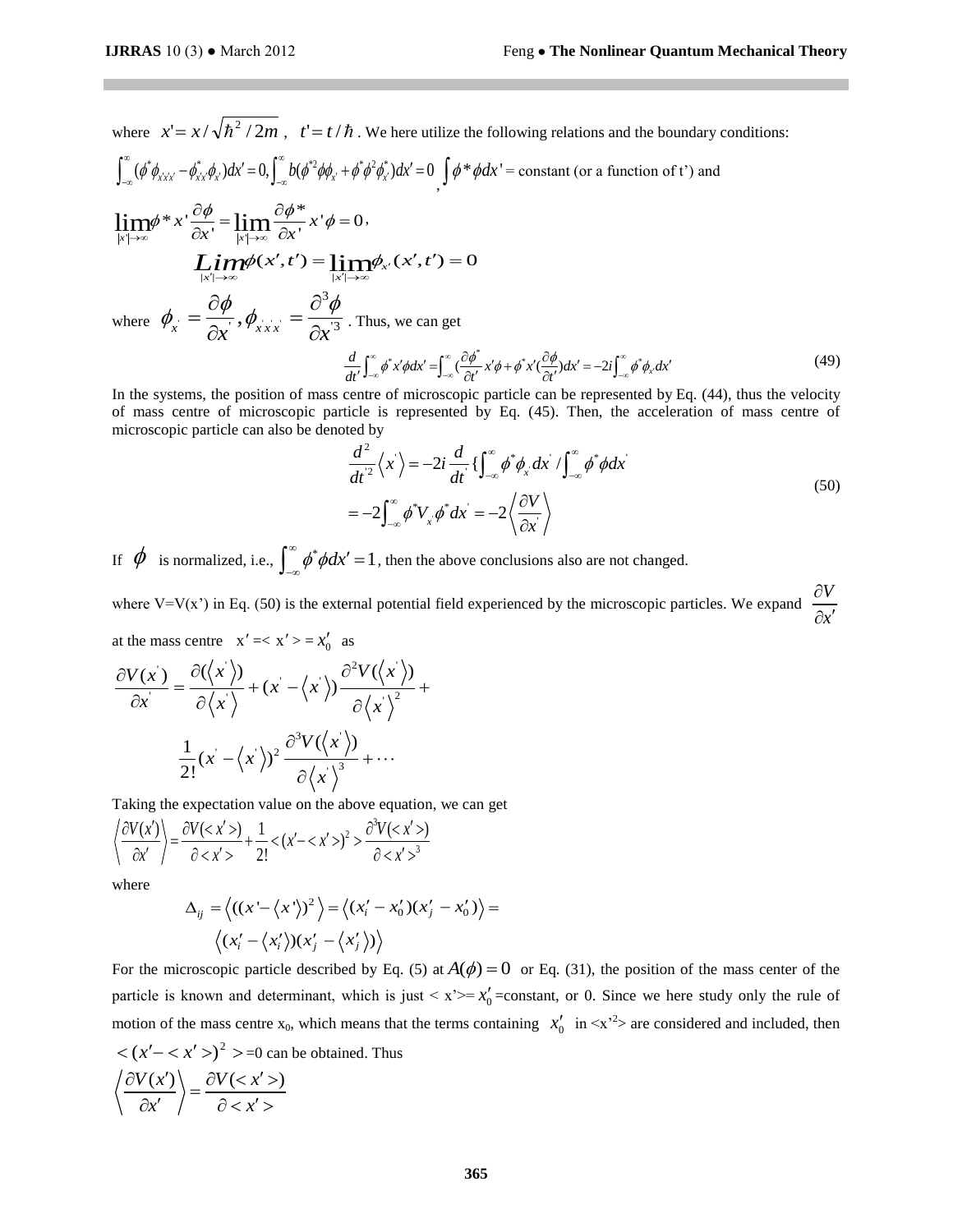Pang[20-21] finally obtained the acceleration of mass center of microscopic particle in the nonlinear quantum mechanics, Eq. (49), which is denoted as

$$
\frac{d^2}{dt'^2} < x' > = -2\frac{\partial V < x' >)}{\partial < x' >}
$$
\n(51)

Returning to the original variables, the equation (51) becomes

*m*

$$
n\frac{d^2x_0}{dt^2} = -\frac{\partial V}{\partial x_0} \tag{51}
$$

where  $x'_0 = \langle x' \rangle$  is the position of the mass centre of microscopic particle. Equation (51) is the equation of motion of mass center of the microscopic particles in the nonlinear quantum mechanics. It resembles quite the Newton-type equation of motion of classical particles, which is a fundamental dynamics equation in classical physics. Thus it is not difficult to conclude that the microscopic particles depicted by the nonlinear quantum mechanics have a property of the classical particle.

**III.3. The properties of solution of nonlinear Schrödinger equation under influence of weak potential energy**  We now find the properties of solution of nonlinear Schrödinger equation  $(5)$ at  $A(\phi) = 0$  and small  $V(x')$  by the linear perturbed theory. In such a case Pang [23-27]introduced a small parameter  $\varepsilon$  to denote the small external perturbation potential  $V(x)$ . Thus equation (5) with  $A(\phi) = 0$  can now be written as:<br> $i \frac{\partial \phi}{\partial x^2} + b |\phi|^2 \phi = cV(x) \phi$ 

$$
i\frac{\partial\phi}{\partial t} + \frac{\partial^2\phi}{\partial x'^2} + b|\phi|^2 \phi = \varepsilon V(x')\phi,
$$
\n(52)

where  $t' = t/\hbar$ ,  $x' = \sqrt{2m/\hbar^2 x}$ . Pang [44-48] assumed the following form for the linear perturbed solution of Eq. (52)  $(t')$ 

$$
\phi = \phi_0 + \phi_1 = (f + \varepsilon F(x))e^{i\theta(x',t')}
$$
\n(53)

where  $\phi_0 = f(x', t') e^{i\theta(x', t')}$  $\phi_0 = f(x', t') e^{i\theta(x', t')}$  which is an unperturbed solution of Eq. (52)) with  $\varepsilon = 0$ . This is the same as Eq.(40), where  $2\eta$  and  $4\xi$  are respectively the amplitude and group velocity of the microscopic particle. Inserting Eq. (53) into Eq. (52)) and neglecting terms higher than the second order in  $\epsilon$ , we obtain the following equation for  $F(x', t')$ :

$$
i\frac{\partial F}{\partial t'} + \frac{\partial^2 F}{\partial X'^2} - v^2 \Big[ 1 - 4\sec h^2(vX') \Big] F +
$$
  
2v<sup>2</sup> sec h<sup>2</sup> (vX')F<sup>\*</sup> = v $\sqrt{\frac{2}{b}}$  sec h(vX')V (X'+v<sub>e</sub>t') (54)

where

$$
\sqrt{b}
$$
  

$$
X' = x' - v_e t', v^2 = (v_e^2 - 2v_e v_e) / 4 = (v_e / 2)^2 \delta, \delta = 1 - 2v_e / v_e
$$
 (55)

Performing the transformation  $y = vX'$  and  $v^2t' = \tau$ , we let

$$
F(y,\tau) = F_1(y,\tau) + iF_2(y,\tau)
$$
\n<sup>(56)</sup>

and by inserting it into Eq. (3.90) we can get

$$
\frac{\partial F_1}{\partial \tau} + \frac{\partial^2 F_2}{\partial y^2} - (1 - 2\sec h^2 y) F_2 = 0
$$
\n(57)

$$
\frac{\partial F_2}{\partial \tau} + \frac{\partial^2 F_1}{\partial y^2} = \left(1 - b \sec h^2 y\right) F_1 = \frac{1}{v} \sqrt{\frac{2}{b}} \sec hyV(y, \tau)
$$
(58)

Differentiating Eqs.(57)-(58) with respect to  $\tau$  results in the following equation: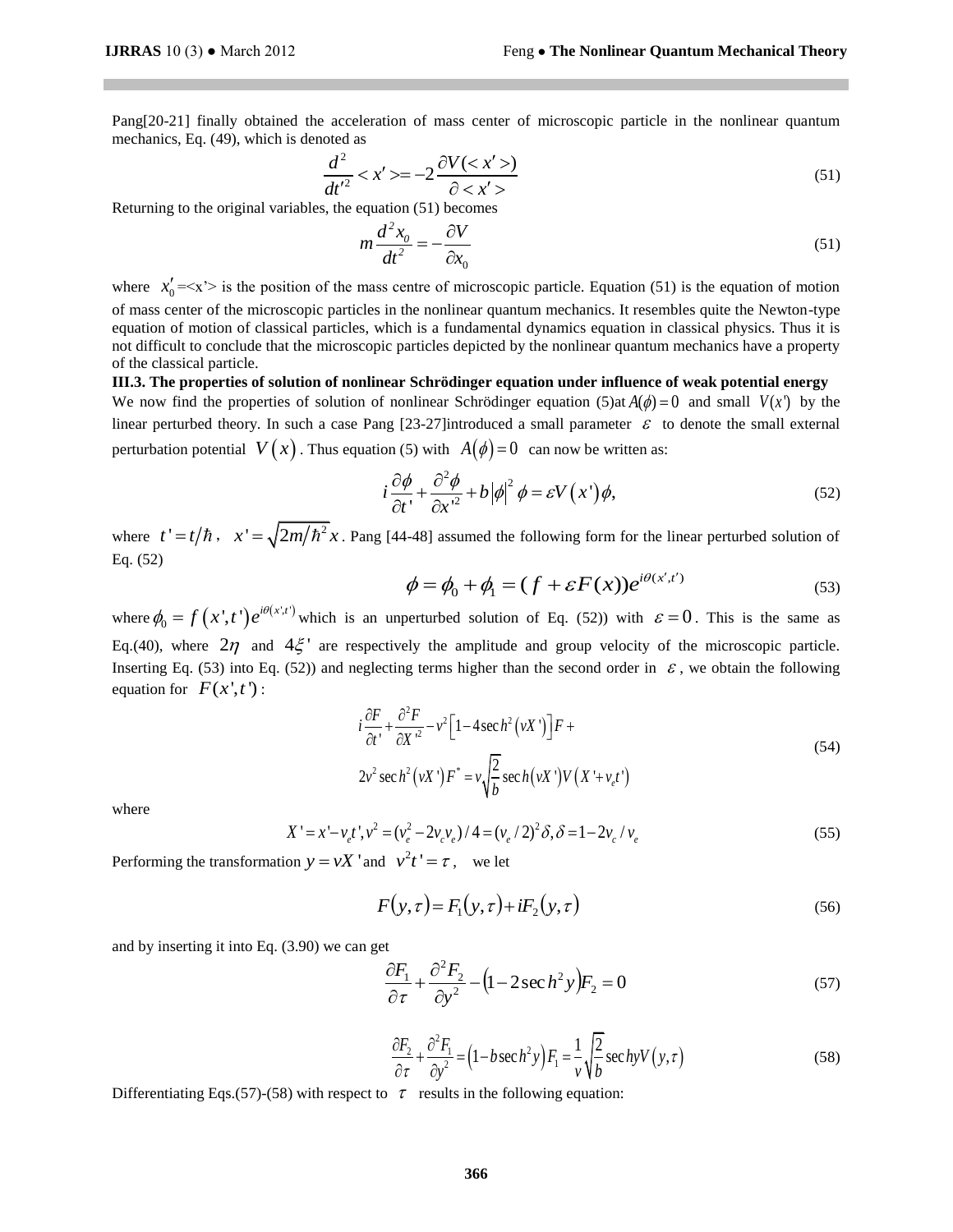*A*

$$
\frac{\partial^2 F_2}{\partial \tau^2} + \hat{M}_2 F_2 = A_2(y, \tau), \quad \frac{\partial^2 F_1}{\partial \tau^2} + \hat{M}_1 F_1 = A_1(y, \tau)
$$
  
\nwith  
\n
$$
A_2 = -\frac{v^2}{v_e^2} \sqrt{\frac{2}{b}} \sec \hbar y \frac{\partial v}{\partial y}
$$
  
\n
$$
A_1 = -\frac{1}{v} \sqrt{\frac{2}{b}} \left( 2 \sec \hbar y \tan y \frac{\partial V}{\partial y} - \sec \hbar y \frac{\partial^2 V}{\partial y^2} \right)
$$
  
\n
$$
\hat{M}_1 = \frac{d^4}{dy^4} - 2(1 - 4 \sec \hbar^2 y) \frac{d^2}{dy^2} - 24 \sec \hbar^2 y \tanh y \frac{d}{dy} + (1 + 16 \sec \hbar^2 y - 24 \sec \hbar^2 y) \frac{d^2}{dy^2} - 8 \sec \hbar^2 y \tanh y \frac{d}{dy} + 1
$$
  
\nClearly, A<sub>2</sub> possesses the properties of a force. The operator  $\hat{M}$   
\n
$$
\hat{M}_2 g_2 (vX') = \left( \frac{\hbar}{v} \frac{\hat{M}_1 g_1 (vX')}{v} \right) = \left( \frac{\hbar}{v} \frac{\hat{M}_1 g_1 (vX')}{v} \right) = \left( \frac{\hbar}{v} \frac{\hbar}{v} \frac{d}{v} \right) = \frac{\hbar}{v} \frac{\hbar}{v} \left( \frac{\hbar}{v} \frac{d}{v} \right) = \frac{\hbar}{v} \frac{\hbar}{v} \left( \frac{\hbar}{v} \frac{d}{v} \right) = \frac{\hbar}{v} \frac{\hbar}{v} \left( \frac{\hbar}{v} \right) = \frac{\hbar}{v} \frac{\hbar}{v} \left( \frac{\hbar}{v} \right) = \frac{\hbar}{v} \frac{\hbar}{v} \left( \frac{\hbar}{v} \right) = \frac{\hbar}{v} \frac{\hbar}{v} \left( \frac{\hbar}{v} \right) = \frac{\hbar}{v} \frac{\hbar}{v} \left( \frac{\hbar}{v} \right) = \frac{\hbar}{v} \frac{\hbar}{v} \left( \frac{\h
$$

2 4  $\frac{d^2y}{dx^4} - 2(1 - 4\sec h^2 y)\frac{dy}{dx^2} - 8\sec h^2 y \tanh y \frac{dy}{dx} +$ *dy dy* Clearly, A<sub>2</sub> possesses the properties of a force. The operator  $\mathcal{M}_1$  and  $\mathcal{M}_2$  satisfy the following eigenequations:

$$
\hat{M}_2 g_2 \left( vX' \right) = \left( \frac{\omega}{v^2} \right)^2 g_2 \left( vX' \right) \tag{59}
$$

$$
\hat{M}_1 g_1(vX') = \left(\frac{\omega}{v^2}\right)^2 g_1(vX')
$$
\n(60)

We can easily show that  $\hat{M}_1$  and  $\hat{M}_2$  are not Hermitian operators, but are Hermite conjugates to each other, *i.e.*,  $\overline{M_1}^+ = \overline{M_2}$  , and  $\overline{M_2}^+ = \overline{M_1}$  . Their eigenfunctions are also orthogonal to each other, *i.e.* 

$$
\int g_2^*(X',\omega)g_1(X',\omega')dX' = \delta(\omega-\omega').
$$

The eigenfunctions belong to the eigenvalues  $\omega = \pm (vk^2 + v^2)$  and  $\omega = 0$  in Eqs. (59)-(60) can be obtained easily, *k* taking any value,  $-\infty < k < \infty$ , when  $\omega = 0$ . The eigenfunctions are:  $g_1(x') = c_1 \sec h(vX') \tanh(vX'),$ 

$$
g_2(x') = c_2 \sec h(vX'). \tag{61}
$$

where  $c_1 = c_2 = \sqrt{2\nu}$ .

Pang showed that Eq. (61) provides only *some* local solutions to Eqs. (57) - (60) when  $\omega = 0$ .

We now seek a power-series solution for  $\hat{M}_2$ . Pang considers first the asymptotic behavior of  $\overline{M}_{2}$  when  $y \rightarrow \infty$ , *i.e.*,

$$
\overline{M}_2 \underset{y \to \infty}{\longrightarrow} \frac{d^4}{dy^4} - 2\frac{d^2}{dy^2} + 1.
$$

The characteristic equation of  $\overline{M}_2$  is

$$
-\frac{\omega^4}{v^4} + k^4 + 2k^2 + 1 = 0,
$$

or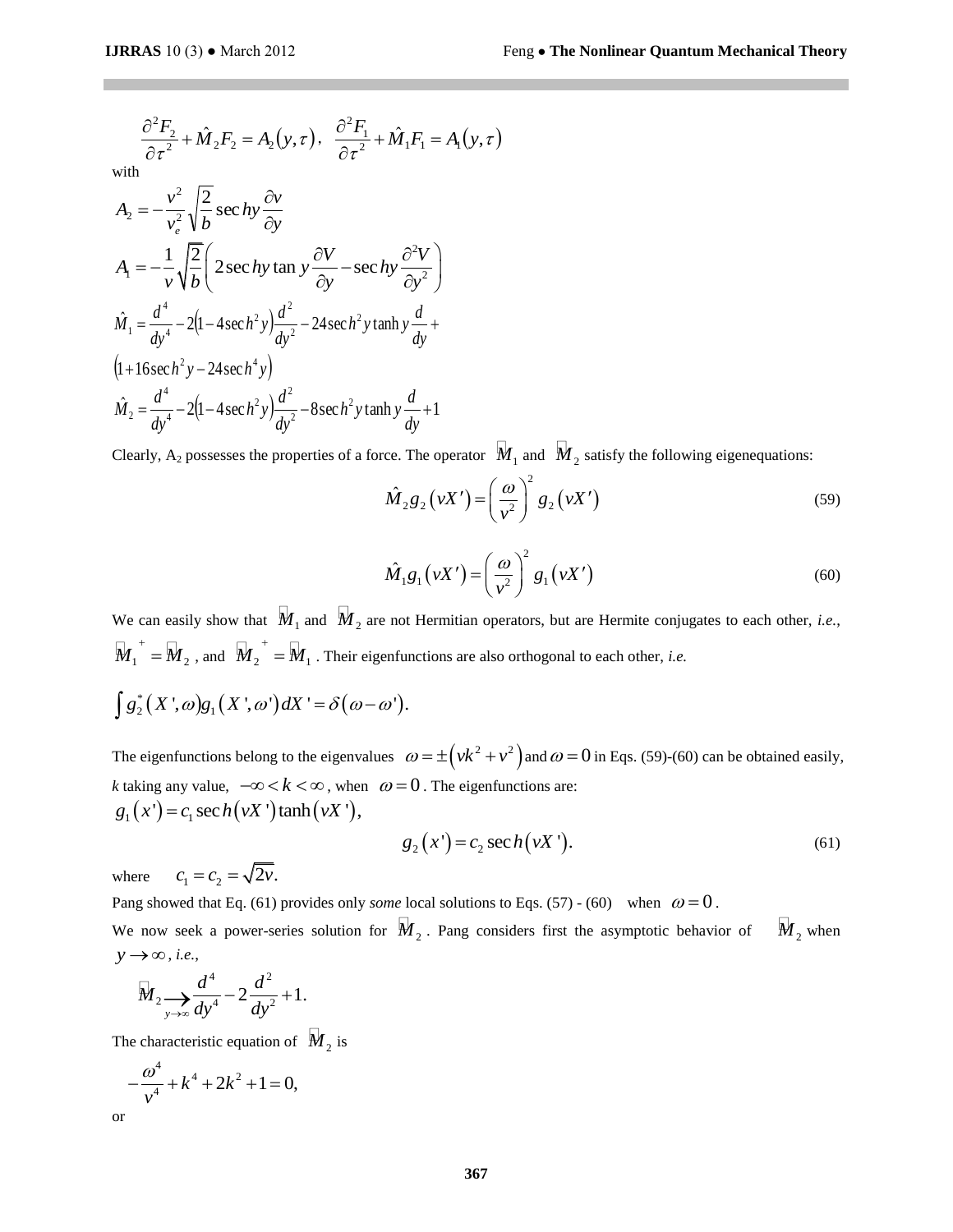$$
\omega^2 = \left(v^2k^2 + v^2\right)^2.
$$

We assume the following trial solution to it

to it  
\n
$$
g_2(y,k) = h_a \cos(ky) + h_b \sin(ky).
$$
\n(62)

Substituting Eq. (62) into Eq. (60), and using the fact that  $\cos(ky)$  and  $\sin(ky)$  are linearly independent, we obtain:

$$
\omega^2 = (v^2k^2 + v^2)
$$
  
\nWe assume the following trial solution to it  
\n
$$
g_2(y, k) = h_a \cos (k)
$$
  
\nSubstituting Eq. (62) into Eq. (60), and using the fact that  
\nobtain:  
\n
$$
\frac{d^4h_a}{dy^4} - \left[6k^2 + 2(1 - 4 \sec h^2 y)\right] \frac{d^2h_a}{dy^2} -
$$
  
\n8sec h<sup>2</sup> y tanh y  $\frac{dh_a}{dy} - 8k^2 \sec h^2 yh_a$   
\n+4k  $\left[\frac{d^3h_b}{dy^3} - (k^2 + 1 - 4 \sec h^2 y)\frac{dh_b}{dy} - 2 \sec h^2 y \tanh yh_b\right] = 0,$   
\nand  
\n
$$
\frac{d^4h_b}{dy^4} - \left[6k^2 + 2(1 - 4 \sec h^2 y)\right] \frac{d^2h_b}{dy^2} -
$$
  
\n8sec h<sup>2</sup> y tanh y  $\frac{dh_b}{dy} - 8k^2 \sec h^2 yh_b$   
\n-4k  $\left[\frac{d^3h_a}{dy^3} - (k^2 + 1 - 4 \sec h^2 y)\frac{dh_a}{dy} - 2 \sec h^2 y \tanh yh_a\right] = 0.$   
\nA further transformation, z = tan y, was made by Pang. Unc  
\n
$$
\left(\begin{array}{ccc} N_1 & N_2 \\ -N_2 & N_1 \end{array}\right) \begin{array}{ccc} h \\ h \end{array}
$$
  
\nwhere  
\n
$$
N_1 = (1 - z^2)^3 \frac{d^4}{dz^4} - 12z(1 - z^2) \frac{d^3}{dz^3} -
$$
  
\n
$$
2(1 - z^2)(3k^2 + 1 - 14z^2) \frac{d^2}{dz^2} - 4z(3k^2 - 1) \frac{d}{dz} - 8k^2.
$$
  
\nwith the following unitary transformation  
\n
$$
S = \frac{1}{\sqrt{2}} \begin{pmatrix} 1 & i \\ i & 1 \end{pmatrix}, S^{-1} = \frac{1}{\sqrt{2}} \begin{pmatrix} 1 & -i \\ -i & 1 \end{pmatrix},
$$
  
\nequation (64

A further transformation,  $z = \tan y$ , was made by Pang. Under this transformation, equation (60) becomes

$$
\begin{pmatrix} N_1 & N_2 \ -N_2 & N_1 \end{pmatrix} \begin{pmatrix} h_a \\ h_b \end{pmatrix} = 0,
$$
\n(63)

where

$$
N_1 = (1 - z^2)^3 \frac{d^4}{dz^4} - 12z(1 - z^2) \frac{d^3}{dz^3} - N_2 = 4k \left[ (1 - z^2)^2 \frac{d^3}{dz^3} - 6z(1 - z^2) \frac{d^2}{dz^2} - (k^2 - 1 - 2z^2) \frac{d}{dz} - 2z \right].
$$
  
2(1 - z<sup>2</sup>)(3k<sup>2</sup> + 1 - 14z<sup>2</sup>)  $\frac{d^2}{dz^2}$  - 4z(3k<sup>2</sup> - 1) $\frac{d}{dz}$  - 8k<sup>2</sup>.

with the following unitary transformation

$$
S = \frac{1}{\sqrt{2}} \begin{pmatrix} 1 & i \\ i & 1 \end{pmatrix}, \quad S^{-1} = \frac{1}{\sqrt{2}} \begin{pmatrix} 1 & -i \\ -i & 1 \end{pmatrix},
$$

equation (63) becomes

$$
\begin{pmatrix} N_1 - iN_2 & 0 \ 0 & N_1 + iN_2 \end{pmatrix} \begin{pmatrix} h_a + ih_b \ i(h_a - ih_b) \end{pmatrix} = 0.
$$
 (64)

Equation (64) is equivalent to two equations. Their solutions can be assumed to take the form:  
\n
$$
h_a = z^p \sum_{n=0}^{\infty} c_n z^n, h_b = z^r \sum_{m=0}^{\infty} b_m z^m.
$$
\n(65)

The solution of Eq. (64) can be obtained by substituting Eq. (65) into it. Since we desire a finite solution in the complete range of interest, the series in Eq. (65) must be truncated. It can be shown that this truncation is only a kind of case. Besides a constant coefficient, in such a case, it has a group of solutions taking the following form: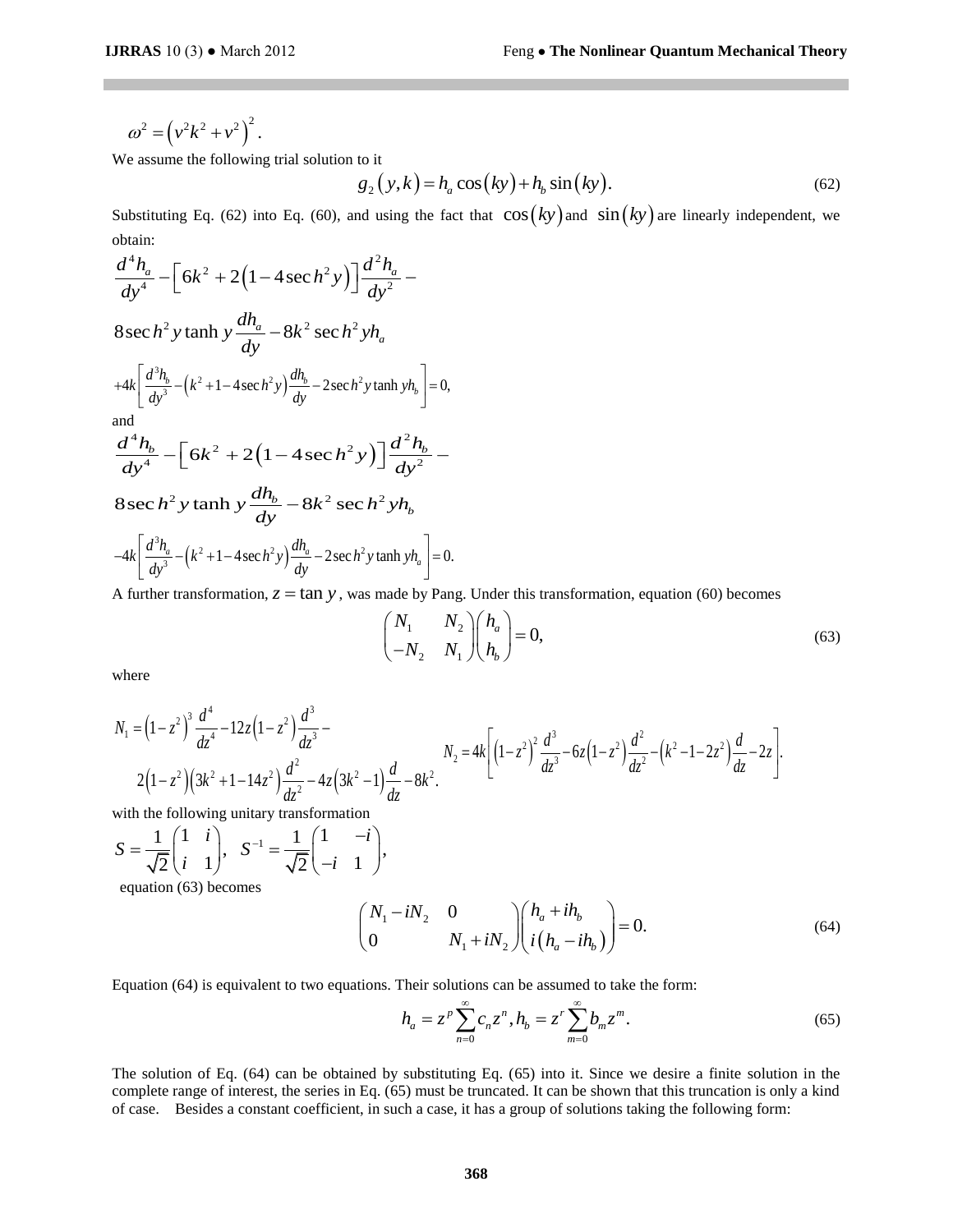(67)

 $h_a(z) = (k^2 - 1) + 2kz,$  $h_{b}(z) = (k^{2}-1)-2kz$ 

The solutions 
$$
g_1
$$
 and  $g_2$  can be then be expressed as  
\n $g_1(x') = c_1 \sec h(vX')$  tanh $(vX')$ ,  $g_2(x') = c_2 \sec h(vX')$ ,

when  $\omega = 0$ , and

when 
$$
\omega = 0
$$
, and  
\n
$$
g_1(X',k) = \frac{1}{k^2 + 1} \sqrt{\frac{v}{2\pi}} \left[ \frac{k^2 - 1 + 2k \tanh(vX') + 2\sech^2(vX') \cos(kvX') + 1}{k^2 - 1 + 2k \tanh(vX') + 2\sech^2(vX') \sin(kvX')} \right]
$$
\n
$$
g_2(X',k) = \frac{1}{k^2 + 1} \sqrt{\frac{v}{2\pi}} \left[ \frac{k^2 - 1 + 2k \tanh(vX') \cos(kvX') + 1}{k^2 - 1 + 2k \tanh(vX') \sin(kvX')} \right]
$$
\nwhich is  $\omega = \pm (v^2 k^2 + v^2)$ , where  $g_1$  and  $g_2$  satisfy the following orthogonality and normalization conditions:  
\n
$$
\int_{-\infty}^{\infty} g_1(X') g_2(X',k) dX' = 0, \quad \int_{-\infty}^{\infty} g_1(X',k) g_2(X',k') dX' = \delta(k - k'),
$$
\n
$$
\int_{-\infty}^{\infty} g_1(X',k) g_1(X') dX' = \frac{\pi k}{3\sqrt{2}} \sech\left(\frac{\pi k}{2}\right), \quad \int_{-\infty}^{\infty} g_2(X',k) g_1(X') dX' = \sqrt{\frac{\pi}{2}} \sech\left(\frac{\pi k}{2}\right),
$$
\n
$$
\int_{-\infty}^{\infty} g_1^2(X') dX' = 2/3, \quad \int_{-\infty}^{\infty} g_2(X') g_1(X',v) = 0, \quad \int_{-\infty}^{\infty} g_2^2(X') dX' = 2
$$
\n(66)

Thus  $F_1$  and  $F_2$  can be expanded using the eigenfunction  $g_1$  and  $g_2$ , i.e.,  $F_1(y,\tau) = \varphi_{10}(\tau)g_1(y) + \int_{-\infty}^{\infty} dk \varphi_{1k}(\tau)g_1(y,k)$  $F_2(y,\tau) = \varphi_{20}(\tau)g_2(y) + \int_{-\infty}^{\infty} dk \varphi_{2k}(\tau)g_2(y,k)$ 

Applying the conditions in Eq. (66), Pang finally arrived at:

$$
\hbar \frac{d^2 \phi_{k}(\tau)}{d\tau^2} + (k^2 + 1)^2 \phi_{k}(\tau) = A_1(\tau, k), \hbar \frac{d^2 \phi_{2k}(\tau)}{d\tau^2} + (k^2 + 1)^2 \phi_{2k}(\tau) = A_2(\tau, k) \tag{68}
$$

and

and  
\n
$$
\frac{d^2\varphi_{00}(\tau)}{d\tau^2} = \frac{3}{2}A_1(\tau) - \sqrt{\frac{\pi}{8}} \int_{-\infty}^{+\infty} dk A_1(\tau, k) k \sec h\left(\frac{\pi k}{2}\right) = H_1(\tau),
$$
\n
$$
\frac{d^2\varphi_{20}(\tau)}{d\tau^2} = \frac{1}{2}A_2(\tau) - \sqrt{\frac{\pi}{8}} \int_{-\infty}^{+\infty} dk A_2(\tau, k) k \sec h\left(\frac{\pi k}{2}\right) = H_2(\tau),
$$
\n(69)

where  $A_1(\tau) = \int_{-\infty}^{+\infty} A_1(\tau, y) g_1(y) dy, A_2(\tau) = \int_{-\infty}^{+\infty} A_2(\tau, y) g_2(y) dy,$  $+2(x)$   $\sqrt{8} \int_{-\infty}^{\infty} dx_2(x, \theta) d\theta$ ,  $A_2(\tau) = \int_{-\infty}^{+\infty} A_2(\tau, y) g_2(x, \theta)$ 

$$
y_1 \, dy_1 \, dy_2 \, dz_1 = \int_{-\infty}^{\infty} A_1(t, y) \, g_2(y) \, dy,
$$
\n
$$
A_1(\tau, k) = \int_{-\infty}^{\infty} A_1(\tau, y) \, g_1(y, k) \, dy, A_2(\tau, k)
$$
\n
$$
= \int_{-\infty}^{\infty} A_2(\tau, y) \, g_2(y, k) \, dy.
$$
\n(70)

Once the external potential  $V(x')$  is known, then we can find the solutions of Eqs. (68)-(69), and can determine as  $\varphi_{1k}$ ,  $\varphi_{2k}$ ,  $\varphi_{10}$  and  $\varphi_{20}$ . Inserting them into Eq. (67) gives us  $F_1$  and  $F_2$ . From Eqs. (56)-(58) and Eq. (53) we can then obtain  $\phi$  of Eq. (52). Obviously, the solution has soliton characters.

Also, from Eqs. (68)-(69), we can see that the amplitudes of the "classical modes",  $\varphi_{10}(\tau)$  and  $\varphi_{20}(\tau)$  in Eq. (69), which possess discrete eigenvalues, satisfy the Newton-type of motion equation.

The amplitudes of the "quantum modes",  $\varphi_{1k}(\tau)$  and  $\varphi_{2k}(\tau)$  in Eq.(68), which possesses continuous eigenvalues, satisfy the wave equations. There is a gap,  $\delta$ , between the "classical modes" and the "quantum"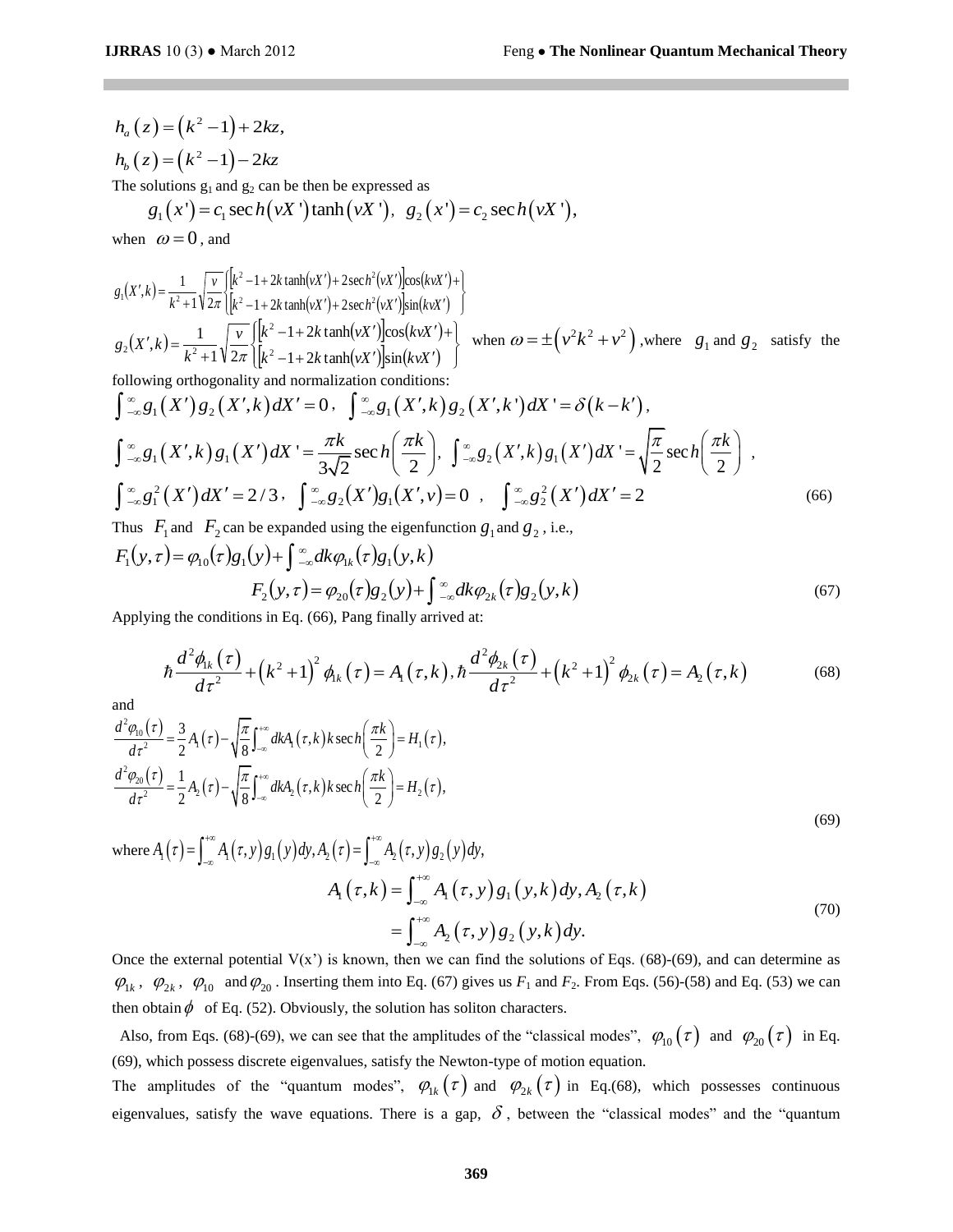modes", of size  $\Delta E = v^2$ . When the system is quantized, *i.e.*,  $\delta \rightarrow 0$ , the "quantum mode" is near the "classical mode", and the gap approaches zero.

When  $\delta = 0$ , the "classical modes" disappears, and only the "quantum mode" remains. However, when the classical condition is satisfied, *i.e.*,  $v_e \rightarrow \infty$ , the gap approaches infinity. The two "quantum modes" are separated at  $\pm \infty$ . Now there is only a "classical mode". In this case the system shows pure classical behavior, a Newton-type of motion equations is sufficient. Therefore, for external potential field  $V(x')$ , the solutions of the nonlinear Schrödinger equation possess, not only classical mechanical properties, but also quantum mechanical properties. This is a very interesting result and worth studying deeply.

# **4. THE APPLICATIONS OF NONLINEAR QUANTUM MECHANICS IN MOLECULAR CRYSTALS**

We now study a concrete example, i.e., the nonlinear properties of the exciton occurred in molecular crystal by the above nonlinear quantum –mechanical theory.

#### **4.1 The structure of molecular crystals and nonlinear excitation of the exciton**

The acetanilide  $\left(\text{CH}_3\text{COHNC}_4\text{H}_5\right)_{\text{x}}$ , or CAN is a typ-

ical molecular crystal, in which the two close

chains of hydrogen-bonded amide-I groups which consists of atoms of carbon, oxygen, nitrogen and hydrogen (CONH) run through the acetanilide crystal [44-48]. This crystal structure has been determined and a unit cell of ACN is shown in Fig. 2. The space group is  $D_{2h}^{15}$  $D_{2h}^{15}(P_{bca})$  and the unit cell or factor group is  $D_{2h}$  for this crystal. The average lattice constants are  $a = 1.9640$  nm,  $b = 0.9483$  nm, and  $c = 0.7979$  nm. There are eight molecules in an unit cell and at the amide- I frequency, each of these has one degree of freedom (d.f.). Thus, there are three infrared-active modes ( $B_{1u}$ ,  $B_{2u}$ , and  $B_{3u}$ ), four Raman-active modes ( $A_g$ ,  $B_{1g}$ ,  $B_{2g}$  and  $B_{3g}$ ), and one inactive mode ( $A$ <sub>u</sub>). However, at low frequency ( $<$  200  $cm^{-1}$ ), each molecule exhibits 6 d.f. (three translations and three rotations. This gives 48 low-frequency modes: 24 Raman active modes ( $6A_g + 6B_{1g} + 6B_{2g} + 6B_{3g}$ ), 18 infrared-active modes ( $6B_{1u} + 6B_{2u} + 6B_{3u}$ ) and six ( $A_u$ ) modes corresponding to acoustic modes of translation and rotation). All of these active modes are seen in infrared absorption and Raman experiments. Meanwhile, in ACN, the nearly planar amide-I groups have bond lengths, which are close to those found in polypeptide (see Fig. 3). Since the physical properties of such hydrogen bonded amide-I systems are very sensitive to bond lengths, hence, studies of ACN can reveal new phenomena. For example, in experiments of infrared absorption and Raman scattering, a new amide-I band red-shifted from the main peak at 1666 cm<sup>-1</sup> by about 16 cm<sup>-1</sup>, when the crystalline acetanilide is cooled from 320 to 10 K, but no other major changes occur from 4000 to 800  $cm^{-1}$ .

The intensity of this new band increases steadily from room temperature to 70 K. The band at  $1650 \text{ cm}^{-1}$  is not present in amorphous materials or ACN methylated at the position where hydrogen-bonded distances occur, but it is recovered after annealing. Similar phenomena can be observed in Raman scattering experiments[49-55]. As it is known, the characteristic feature of amide-I group, CONH, in polypeptides is amide-I mode, which mainly involves the stretching of C=O bond.



Fig. 2. Various views of the cell unit of ACN, with cell parameters  $a = 19.640^\circ A$ ,  $b = 9.483^\circ A$ , and  $c = 7.979$   $^{\circ}$ A.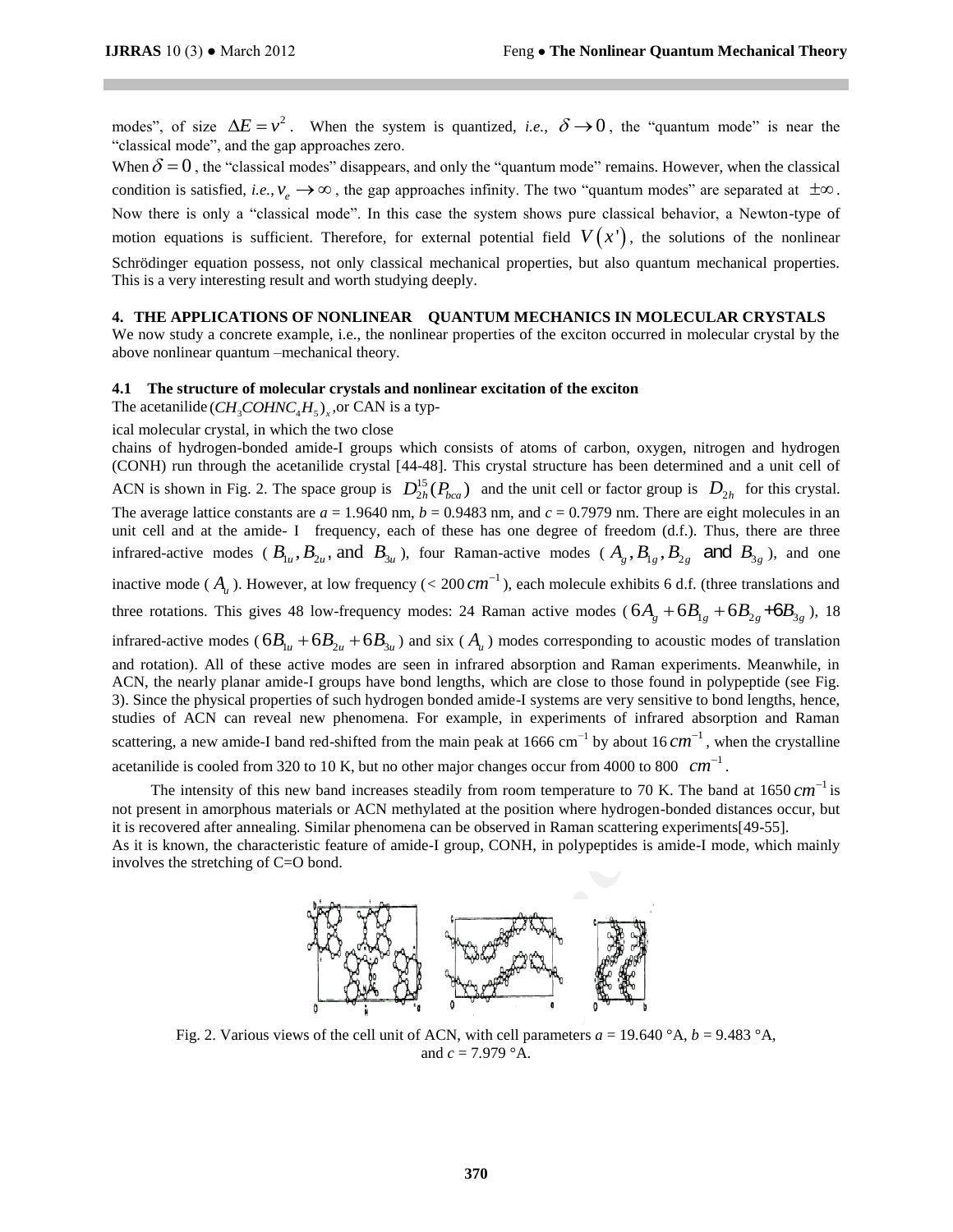

Fig.3. Comparisons between of ACN and a protein molecule.

This mode is observed as an infrared absorption peak at 1666 cm<sup>-1</sup> in ACN and near this value in a wide variety of materials, including the amide-I groups. The corresponding spectroscopic evidence of the new band at 1650 cm<sup>-1</sup> has been mentioned earlier, but detailed measurements of the crystal structure and specific heat as a function of temperature peptide groups preclude assignment of the new band to (1) a conventional amide-I mode, (2) crystal defect states, (3) Fermi resonance or (4) frozen kinetics between two different subsystems. The correct assignment is the self-trapping of the amide-I vibrational energy. These conclusions are based on the following experimental facts: (1) the <sup>15</sup>N substitution induces a small shift to the amide-I at 1666 cm<sup>-1</sup>, and the new band is also shifted by the same amount; (2) deuterium substitution at the NH position strongly affects both the amide-I and the new band in a complicated way; (3) upon cooling a decrease in the integrated absorption of the normal amide-I and a corresponding increase in the integrated absorption of the 1650 cm<sup>-1</sup> band are observed; (4) the 1650 cm<sup>-1</sup> band and the amide-I band show the same dichroism over the temperature range integrated; and (5) the measurements of specific heat, the dielectric constant and the volume expansion as a function of temperature rule out the occurrence of rotational isomerism or polymorphic transition which would affect some other infrared and Raman absorption bands, but not the new band. The self-trapping mechanism of amide-I vibrational energy used by Scott and Eilbeck et al[49-57] comes from the Davydov model of vibration energy transport in alpha-helix protein molecules [58-64] . They have given a good account of the properties of first excited state in this model. Scott and co-workers, Alexander and Krumbansl have also obtained an exponential dependence of the absorption intensity on temperature, exp (-βT<sup>2</sup>) [55-57], and explained the experimentally observed intensity change of the new band with decreasing temperature in terms of a complementary polaron or soliton of the self- trapping state of exciton on the basis of the Davydov model (Davydov referred to the intramolecular excitation occurred in the systems as exciton in such a case). However, the red shift of a few cm<sup>-1</sup> given by this model is much smaller than the experimental value of 16 cm<sup>-1</sup>. This indicates that these models need further improvement and development.

# **4.2. Theory of nonlinear excitation of excitons**

Pang et al [65-73] also proposed that the new band of amide-I is caused by the self- trapping of amide-I vibrational quanta (exciton) in their soliton model (the vibrational quantum is referred to as exciton, in accordance with the exciton theory by Davydov). But this model is different from Davydov's soliton model or Alexander's complementary polaron model,where it is nonlinear interaction between the localized amide-I vibrational-quantum and low frequency vibrations of the lattice (phonons) that result in self-trapping of the exciton as a soliton. The mechanism of this soliton model can be described as follows: Through their intrinsic nonlinear interaction, an amide-I vibrational quantum acts as a source of low-frequency phonons and causes shifts in the average positions of the lattice molecules in ground state. These shifts, or lattice distortions, in turn, react through the same nonlinear interaction, as a potential well to trap the amide-I vibrational quantum, resulting in the soliton, and preventing the energy dispersion of the amide-I vibrational quantum via the dipole-dipole interaction that occurs in neighboring peptides with certain electric moments. Evidently, the soliton is formed by the self-trapping of excitons interacting with low frequency lattice phonons, and is a dynamic self-sustaining entity. This entity propagates, together with the lattice deformation along the molecular chains. The main property of the soliton is that it can move over macroscopic distances at velocity *v* and retain its wave form, energy, momentum, and other quasi-particle properties. Using this model, Pang and coworkers also assigned an exponential dependence of the infrared-absorption intensity to the temperature which is consistent with experimental result [65-73].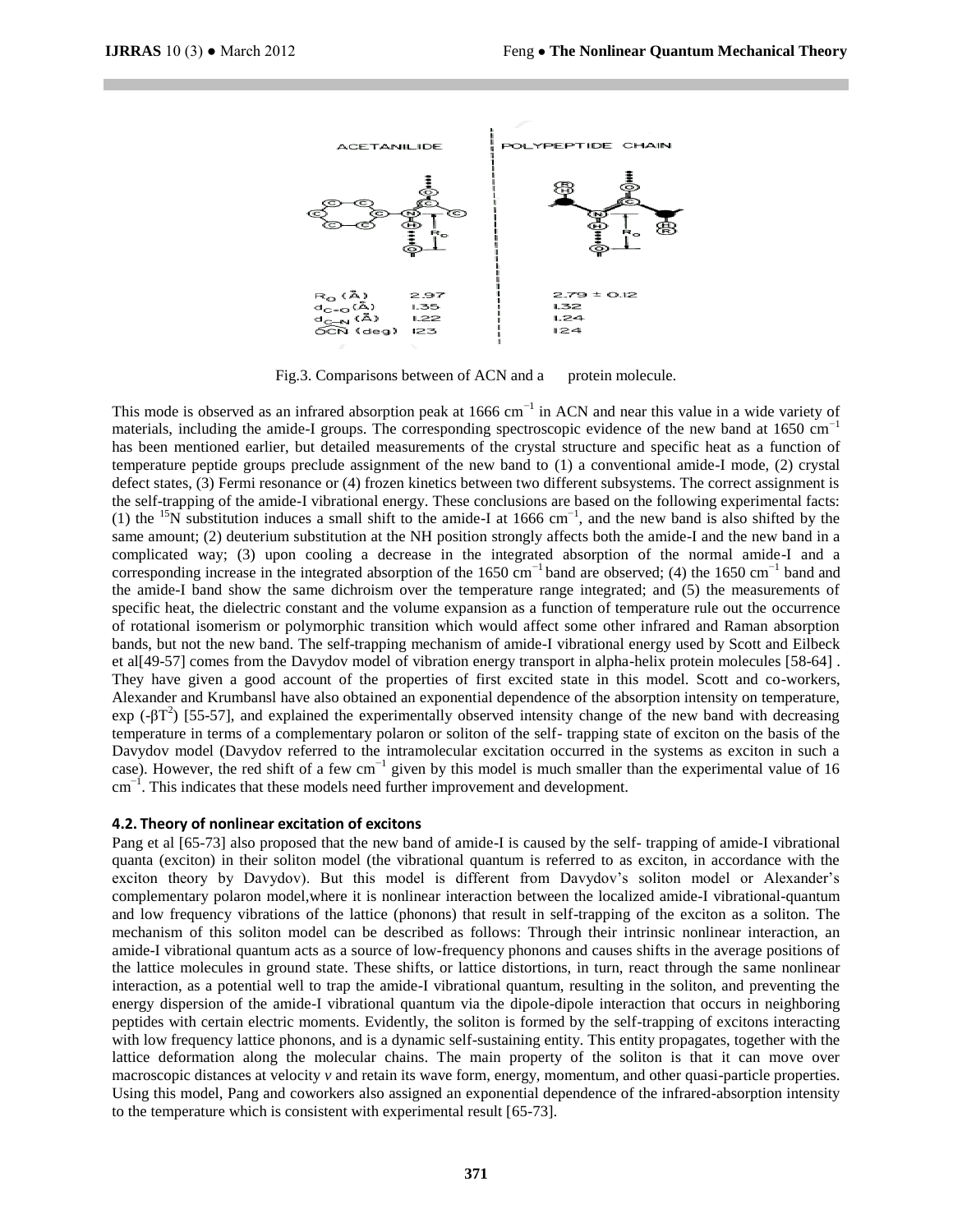.

From these studies, we know that collective excitations can result from a localized fluctuation of the amide-I vibrational quanta and structural deformation of peptide groups due to photon-excitation in molecular crystals. The

Hamiltonian of the systems given by Pang[65-73] is as follows:  
\n
$$
H = H_{ex} + H_{ph} + H_{int} = \frac{1}{2m} \sum_{n} p_{n}^{2} + \frac{m\omega_{0}^{2}}{2} \sum_{n} r_{n}^{2} + \frac{m\omega_{1}^{2}}{2} \sum_{n} r_{n} r_{n+1} + \frac{1}{2M} \sum_{n} P_{n}^{2} + \frac{\beta}{2} \sum_{n} (R_{n} - R_{n-1})^{2} + m\chi_{1} \sum_{n} (R_{n+1} - R_{n-1})r_{n}^{2} + \frac{1}{2M} \sum_{n} (R_{n+1} - R_{n})r_{n}^{2} + \frac{1}{2M} \sum_{n} (R_{n+1} - R_{n})r_{n}^{2} + \frac{1}{2M} \sum_{n} (R_{n+1} - R_{n})r_{n}^{2} + \frac{1}{2M} \sum_{n} (R_{n+1} - R_{n})r_{n}^{2} + \frac{1}{2M} \sum_{n} (R_{n-1} - R_{n})r_{n}^{2} + \frac{1}{2M} \sum_{n} (R_{n+1} - R_{n})r_{n}^{2} + \frac{1}{2M} \sum_{n} (R_{n-1} - R_{n})r_{n}^{2} + \frac{1}{2M} \sum_{n} (R_{n-1} - R_{n})r_{n}^{2} + \frac{1}{2M} \sum_{n} (R_{n-1} - R_{n})r_{n}^{2} + \frac{1}{2M} \sum_{n} (R_{n-1} - R_{n})r_{n}^{2} + \frac{1}{2M} \sum_{n} (R_{n-1} - R_{n})r_{n}^{2} + \frac{1}{2M} \sum_{n} (R_{n-1} - R_{n})r_{n}^{2} + \frac{1}{2M} \sum_{n} (R_{n-1} - R_{n})r_{n}^{2} + \frac{1}{2M} \sum_{n} (R_{n-1} - R_{n})r_{n}^{2} + \frac{1}{2M} \sum_{n} (R_{n-1} - R_{n})r_{n}^{2} + \frac{1}{2M} \sum_{n} (R_{n-1} - R_{n})r_{n}^{2} + \frac{1}{2M} \sum_{n} (R_{n-1} - R_{n})r_{n}^{
$$

 This Hamiltonian includes vibrational excitation of amide-I caused by localized fluctuation and vibration of the peptide groups. This is, in turn, caused by structural deformation of molecular chains, and the interaction between the two modes of motion in the respective crystals. Here *m* is the mass of amide-I vibrational quantum (exciton),  $\omega_0$  and  $\omega_1$  are diagonal and off-diagonal elements of the dynamic matrix of vibrational quantum,  $\omega_0$  is also a Einstein vibrational frequency of the exciton, and  $m\omega_1^2 r_n r_{n+1}/2$  is the interaction between the nearest neighboring excitons caused by the dipole-dipole interaction in molecular chains. Likewise  $\mathbf{r}_n$  and  $\mathbf{p}_n = m(\boldsymbol{\gamma}_n)$  are  $\bullet$ the normal coordinates of the *n*th excitons and its canonical conjugate momentum, respectively, *M* the mass of a peptide group in the unit cell,  $\chi_1 = \partial \omega_0^2 / \partial R_n$  and  $\chi_2 = \partial \omega_1^2 / \partial R_n$  are the change of energy of exciton and of

coupling interaction between the excitons for an unit extension of molecular chain, respectively.  $R_n$  and  $P_n = M$ 

 $R_n$  are the canonically conjugate operators of displacement and the momentum of peptide group and  $\beta$  the elastic constant of molecular chains. *Hex* in *H* is the Hamiltonian of harmonic vibration of amide-I including the off-diagonal factor,  $H_{ph}$  is the Hamiltonian of harmonic vibration of the peptide group and  $H_{int}$  is the interaction Hamiltonian between the two modes of motion.

This Hamiltonian is significantly different from that of the Davydov model used by Scott and co- workers. As far as the vibration of amide-I is concerned, we adopt a harmonic oscillator model with optical vibration that includes an off-diagonal factor, which comes from the interaction between excitons, and interaction with displacement of peptide groups. Thus, vibrational frequencies of amide-I are related to displacements of peptide groups, which shows the occurrence of the interaction between amide-I vibrations and displacement of peptide groups. Their

relationship is described by:  
\n
$$
\omega_0^2 (R_n) \approx \omega_0^2 - \frac{\partial \omega_0^2}{\partial R_n} (R_n - R_{n-1}) = \omega_0^2 + \chi_1 (R_n - R_{n-1}), \quad \omega_1^2 (R_n) \approx \omega_1^2 + \chi_2 (R_n - R_{n-1}).
$$

Inserting the above into the vibrational Hamiltonian of amide-I, and taking into account the effect of the neighboring peptide groups on the excitons in both sides, the result seen in equation (71) can be obtained. Therefore, the Hamiltonian given above has a one-to-one correspondence for the interactions.

However, the Hamiltonian in the Davydov mode does not have such a one-to-one correspondence. In other words, there is no interaction between the amide-I vibrational quantum and displacement of the peptide groups resulting from the interaction between the neighboring excitons in the Davydov model. Thus, the Davydov model[58-63]has encountered many difficulties in the study of the dynamics of energy transport in the systems.

The Hamiltonian given above does not include only the optical vibration of amide-I, but also the resonant interaction caused by the dipole-dipole interaction between neighboring excitons; *and* it also takes into account both the change of the relative displacement of neighboring peptide groups resulting from the vibration of amide-I *and* the correlation interaction between neighboring excitons. Therefore, the Hamiltonian given above has a one-to-one correspondence in  $H_{ex}$  and  $H_{int}$ . Thus it can give a more complete description on the dynamics of systems compared to Davydov model and other models.

 Since amide-I vibration and vibration of peptide groups are all quantized, we here introduce the following canonical second quantization transformation,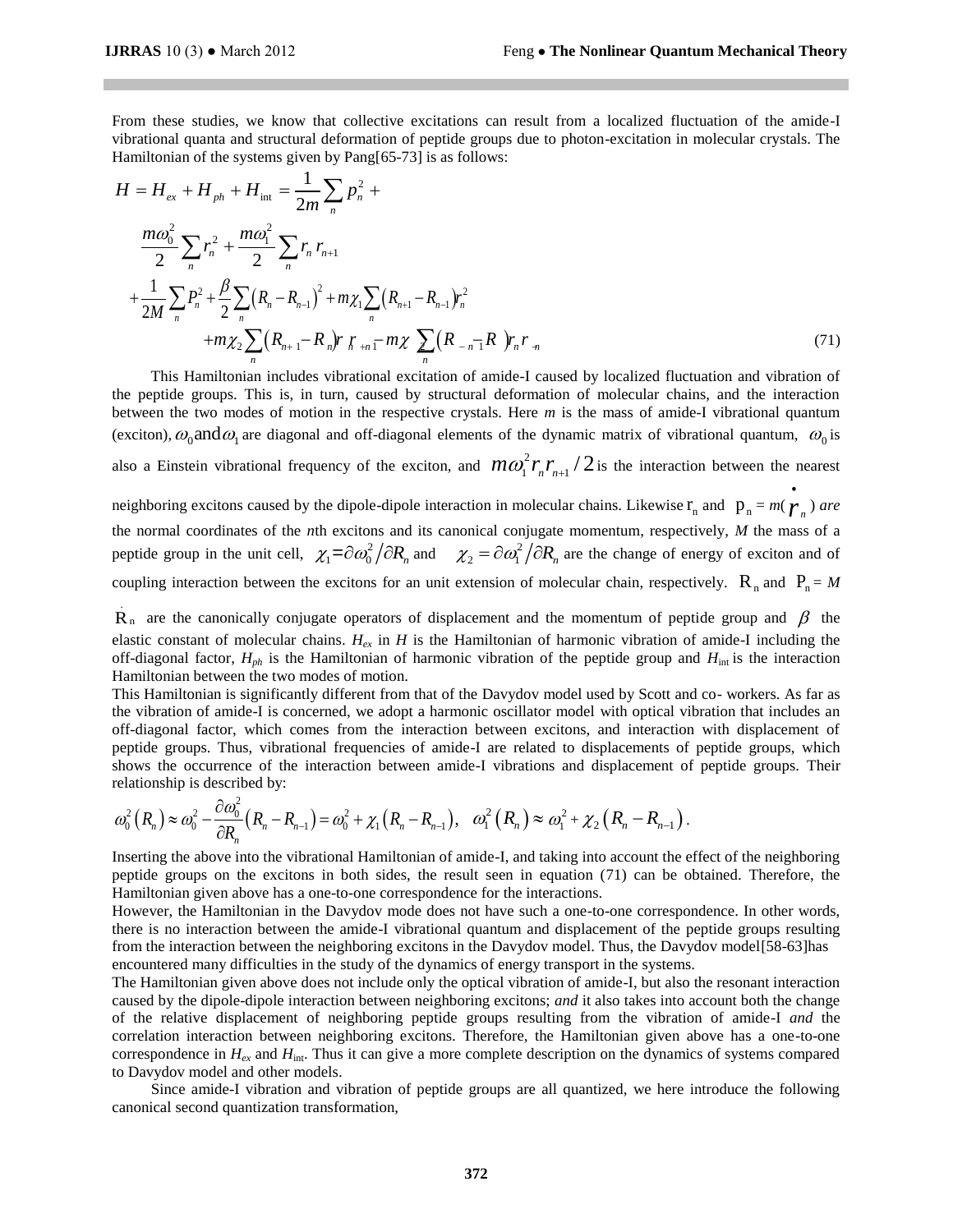(74)

$$
r_n = \sqrt{\frac{\hbar}{2m\omega_0}} \left( b_n^+ + b_n \right), p_n = -i \sqrt{\frac{2m\omega_0}{\hbar}} \left( b_n - b_n^+ \right) \tag{72}
$$

$$
= \sqrt{\frac{2m\omega_0}{2m\omega_0}} (b_n^{\top} + b_n), p_n = -i\sqrt{\frac{h}{\hbar}}} (b_n - b_n^{\top})
$$
\n(72)\n
$$
R_n = \sum_{q} \left[ \frac{\hbar}{2NM \omega_q} \right]^{1/2} e^{iq\omega_0} (a_{-q}^{\top} + a_q),
$$
\n(73)\n
$$
P_n = i \sum_{q} \left[ \frac{M \hbar \omega_q}{2N} \right]^{1/2} e^{iq\omega_0} (a_{-q}^{\top} - a_q),
$$
\n(74)\n
$$
2(\beta/M)^{1/2} \sin (r_0 q/2) \text{ is the frequency of the phonon with wave vector } q, N \text{ the}
$$
\nthe molecular chain,  $r_0$  the distance between the molecules,  $b_n^{\top}(b_n)$  and  $a_q^{\top}(a_q)$  are the  
\nreator of the exciton and phonon, respectively.\n3), equation (71) becomes\n
$$
-J \sum_{n} (b_n^{\top} b_{n+1} + b_n b_{n+1}^{\top}) + \sum_{n,q} \left[ g(q) (b_n^{\top} b_n + b_n b_n^{\top}) + g_1(q) (b_n^{\top} b_{n+1} + b_n b_{n+1}^{\top}) - g_2(q) (b_n^{\top} b_{n-1} + b_n b_{n-1}^{\top}) \right] (a_q + a_{-q}^{\top}) e^{imq}
$$
\n(74)\n
$$
\omega_0,
$$
\n
$$
\left(\frac{\hbar \chi_1}{2\omega_0}\right) \left[ e^{i\omega_q} - e^{-i\omega_q} \right],
$$
\n(75)\n
$$
\int_{0}^{1/2} \left( \frac{\hbar \chi_2}{2\omega_0} \right) \left[ e^{-i\eta_q} - 1 \right].
$$
\ncriticalations generated by the localized fluctuation of the excitons and structural deformation  
\n(9) =  $|\varphi(x)|U(|0)|_{\varphi_n} = \frac{1}{\rho} \left( 1 + \sum_{n} \varphi_n(t) b_n^{\top} \right) |0\rangle_{\alpha} \cdot U(t) |0\rangle_{\beta}.$ \n
$$
U(t) = \exp \left\{ \sum_{n} \frac{1}{i\hbar} \left[ u_n(t) P_n - \pi
$$

where  $i = \sqrt{-1}$ ,  $\omega_q = 2(\beta/M)^{1/2} \sin(r_q q/2)$  is the frequency of the phonon with wave vector *q*, *N* the number of unit cells in the molecular chain,  $r_0$  the distance between the molecules,  $b_n^+(b_n)$  and  $a_q^+(a_q)$  are the creation (annihilation) operator of the exciton and phonon, respectively.

Using Eqs. (72) and (73), equation (71) becomes

creation (annihilation) operator of the exciton and phonon, respectively.  
\nUsing Eqs. (72) and (73), equation (71) becomes  
\n
$$
H = \sum_{n} \mathcal{E}_0 \left( b_n^+ b_n + \frac{1}{2} \right) - J \sum_{n} \left( b_n^+ b_{n+1} + b_n b_{n+1}^+ \right) + \sum_{n,q} \left[ g(q) \left( b_n^+ b_n + b_n b_n^+ \right) + g_1(q) \left( b_n^+ b_{n+1} + b_n b_{n+1}^+ \right) - \sum_{q} \hbar \omega_q \left( a_q^+ a_q + \frac{1}{2} \right) + g_2(q) \left( b_n^+ b_{n-1} + b_n b_{n-1}^+ \right) \left[ a_q + a_{-q}^+ \right] e^{i n r_0 q}
$$

where

where  
\n
$$
\varepsilon_0 = \hbar \omega_0, J = \hbar \omega_1^2 / 4 \omega_0,
$$
\n
$$
g(q) = \left(\frac{\hbar}{2NM \omega_q}\right)^{1/2} \left(\frac{\hbar \chi_1}{2\omega_0}\right) \left[e^{i v_0 q} - e^{-i v_0 q}\right],
$$
\n
$$
g_1(q) = \left(\frac{\hbar}{2NM \omega_q}\right)^{1/2} \left(\frac{\hbar \chi_2}{2\omega_0}\right) \left[e^{i v_0 q} - 1\right],
$$
\n
$$
g_2(q) = \left(\frac{\hbar}{2NM \omega_q}\right)^{1/2} \left(\frac{\hbar \chi_2}{2\omega_0}\right) \left[e^{-i v_0 q} - 1\right].
$$

Because the collective excitations generated by the localized fluctuation of the excitons and structural deformation of the peptide groups have a coherent feature , thus Pang [65-73] represented the excitation states of the excitons and vibrations of peptide group (phonons) by the following wave function:<br>  $|\Phi\rangle = |\varphi(t)\rangle U(t)|0\rangle_{ph} = \frac{1}{\rho}$ 

vibrations of peptide group (phonons) by the following wave function:  
\n
$$
|\Phi\rangle = |\varphi(t)\rangle U(t)|0\rangle_{ph} = \frac{1}{\rho} \left(1 + \sum_{n} \varphi_{n}(t) b_{n}^{+}\right) |0\rangle_{ex} \cdot U(t)|0\rangle_{ph}
$$
\n(75)

with

$$
U(t) = \exp\left\{\sum_{n} \frac{1}{i\hbar} \Big[u_n(t) P_n - \pi_n(t) R_n\Big]\right\}
$$
 (76)

or

or  
\n
$$
U(t) = \exp \left\{ \sum_{q} \left[ \alpha(t) a_{q}^{+} - \alpha_{q}^{*}(t) a_{q} \right] \right\}
$$
\nwhere  $|0\rangle_{\text{ex}}$  and  $|0\rangle_{\text{ph}}$  are the excitonic and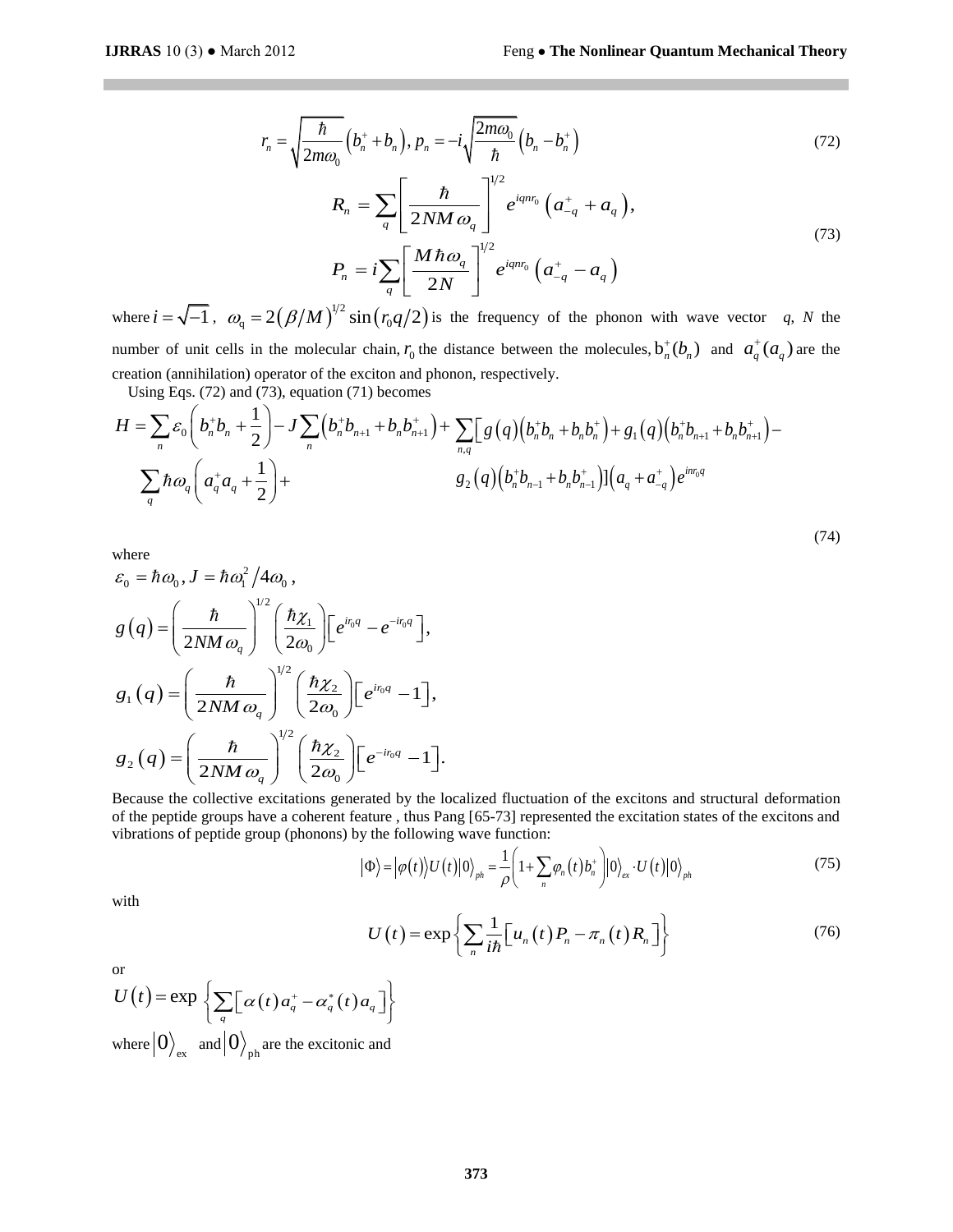phononic ground-states, respectively. The  $\rho$  is the normalization factor. We assume hereafter that  $\rho = 1$  for convenience of calculation unless it is explicitly noted otherwise. The  $\varphi_n(t)$ ,  $u_n(t) = \langle \Phi | R_n | \Phi \rangle$  and  $\pi_{n}(\mathbf{t}) = \langle \Phi | P_{n} | \Phi \rangle$  are three unknown functions.

In Eq. (75) the wave function of the excitons is  $|\varphi\rangle = \frac{1}{\rho} \left(1 + \sum_{n} \varphi_n(t) b_n^+ |0\rangle_{ex}\right)$  $^{+}$  $=\frac{1}{\Omega}\Big(1+\sum_{n} \varphi_n(t) b_n^{\dagger} \big|0\big>_{\text{ex}}\Big)$ , which is different from  $\langle \varphi_D \rangle = \sum_n \varphi_n(t) B_n^+ |0\rangle_{ex}$  in the Davydov wave function  $|D_2\rangle$ , and it is not an excitation state of a single particle, but rather a coherent state, or more accurately, a quasi-coherent state. In the case of small  $\varphi_n(t)$  (i.e.,  $|\varphi_n(t)| \ll 1$  and it can be approximately written as

 $\left|\varphi_n(t)\right| \ll 1$  and it can be approximately written<br>  $\left|\varphi\right\rangle \Box \frac{1}{\rho} \exp\left[-\frac{1}{2} \sum_n \left|\varphi_n(t)\right|^2\right] \exp\left[\sum_n \varphi_n(t) b_n^+\right] \left|0\right\rangle_{\text{ex}}$  $\frac{1}{2}$ exp $\sum \varphi_n(t) b_n^+ - \varphi_{n}^*(t)$  $\int_{\rho}^{\rho} \exp \left[ \sum_{n} \varphi_{n}(t) b_{n}^{+} - \varphi_{n}^{*}(t) b_{n} \right] |0\rangle_{\text{ex}}$ 1) and it can be approximately written as<br>  $\left[-\frac{1}{2}\sum_{n}|\varphi_{n}(t)|^{2}\right] \exp\left[\sum_{n}\varphi_{n}(t)b_{n}^{+}\right]|0\rangle_{ex} = \frac{1}{\ln w}$  $\left[\sum_{n} \varphi_{n}(t) b_{n}^{+} - \varphi_{n}^{*}(t) b_{n}\right]$  $\left[0\right]_{ex}$  $\frac{1}{\sqrt{2}} \exp\left[-\frac{1}{2} \sum_{n} |\varphi_n(t)| \right] \exp\left[\sum_{n} \varphi_n(t) \right]$ nd it can be approximately writ<br>  $\sum_{n} |\varphi_n(t)|^2 \left] \exp \left[ \sum_{n} \varphi_n(t) b_n^+ \right] \right]$  $\sum$  $\Box$ in which the final representation is a standard coherent

state, which is normalized.

Since the condition  $\sum_{n} |\varphi_n(t)|^2 = 1$ , is required in this calculation, then the condition,  $|\varphi_n(t)| < 1$ , is naturally satisfied for the acetanilide consisting of several hundreds peptide groups. Therefore, the above representation is correct. Thus, the wave function in Eq. (75) is also normalized at  $\rho = 1$ .

 In fact, the wave function of the exciton state in Eq. (75) should be viewed as an effective truncation of a standard coherent state, in which the aforementioned two terms are retained. Thus it is referred to as a quasi-coherent state. However, it is not an eigenstate of the number operator  $\hat{N} = \sum_{n} b_{n}^{+} b_{n}$  since  $\hat{N} | \varphi \rangle = \sum_{n} b_{n}^{+} b_{n} | \varphi \rangle = | \varphi \rangle - | 0 \rangle_{ex} \neq | \varphi \rangle$ .

$$
\hat{N}|\varphi\rangle = \sum_{n} b_{n}^{+} \mathbf{b}_{n} |\varphi\rangle = |\varphi\rangle - |0\rangle_{\text{ex}} \neq |\varphi\rangle.
$$

Hence,  $|\varphi\rangle$  represents a coherent superposition of the one-quantum amide-I vibrational state and the ground state of the exciton. But, the number of quantum are determinate in this state and it contains only one exciton because:

$$
\mathrm{N}=\left\langle \varphi \middle| \hat{N} \middle| \varphi \right\rangle = \left\langle \varphi \middle| \sum_{n} b_{n}^{+} \mathrm{b}_{n} \middle| \varphi \right\rangle = \sum_{n} \left| \varphi_{n} \left( t \right) \right|^{2} = 1.
$$

Therefore,  $|\varphi\rangle$  given in Eq.(75) not only exhibits coherent feature of collective excitations of the excitons caused by the nonlinear interaction generated by means of the exciton-phonon interaction, which makes the wave functions of the states of the exciton and phonon symmetrical (because the wave function of the phonon was already a standard coherent sate), but it can also make the number of the excitons conserved for the Hamiltonian in Eq. (74) as well.

 Meanwhile, the wave function given above has another advantage, i.e., the equation of motion of the exciton can be obtained from the following Heisenberg equations for the creation and annihilation operators in Eqs. (74) – (76)

$$
i\hbar \frac{\partial}{\partial t} \langle \Phi | b_n | \Phi \rangle = | \Phi \rangle [b_n, H] | \Phi \rangle,
$$
  
\n
$$
i\hbar \frac{\partial}{\partial t} \langle \Phi | a_q | \Phi \rangle = | \Phi \rangle [ a_q, H] | \Phi \rangle
$$
\n(77)

From these equations we can obtain the following equations of  $\varphi_n(t)$ ,  $\alpha_q(t)$  and  $\alpha_{-q}^*(t)$ <br>  $i\hbar \varphi_n = \hbar \omega_0 \varphi_n - J(\varphi_{n+1} + \varphi_{n-1}) +$ 

$$
i\hbar\varphi_{_{n}}=\hbar\omega_{_{0}}\varphi_{_{n}}\!-\!J\big(\varphi_{_{n+1}}+\varphi_{_{n-1}}\big)+\\\sum_{_{q}}\!\big\{2\;\!g\;\!\big(q\big)\!\big(\alpha_{_{q}}+\alpha_{_{-q}}^{^{*}}\big)\varphi_{_{n}}+\\
$$

.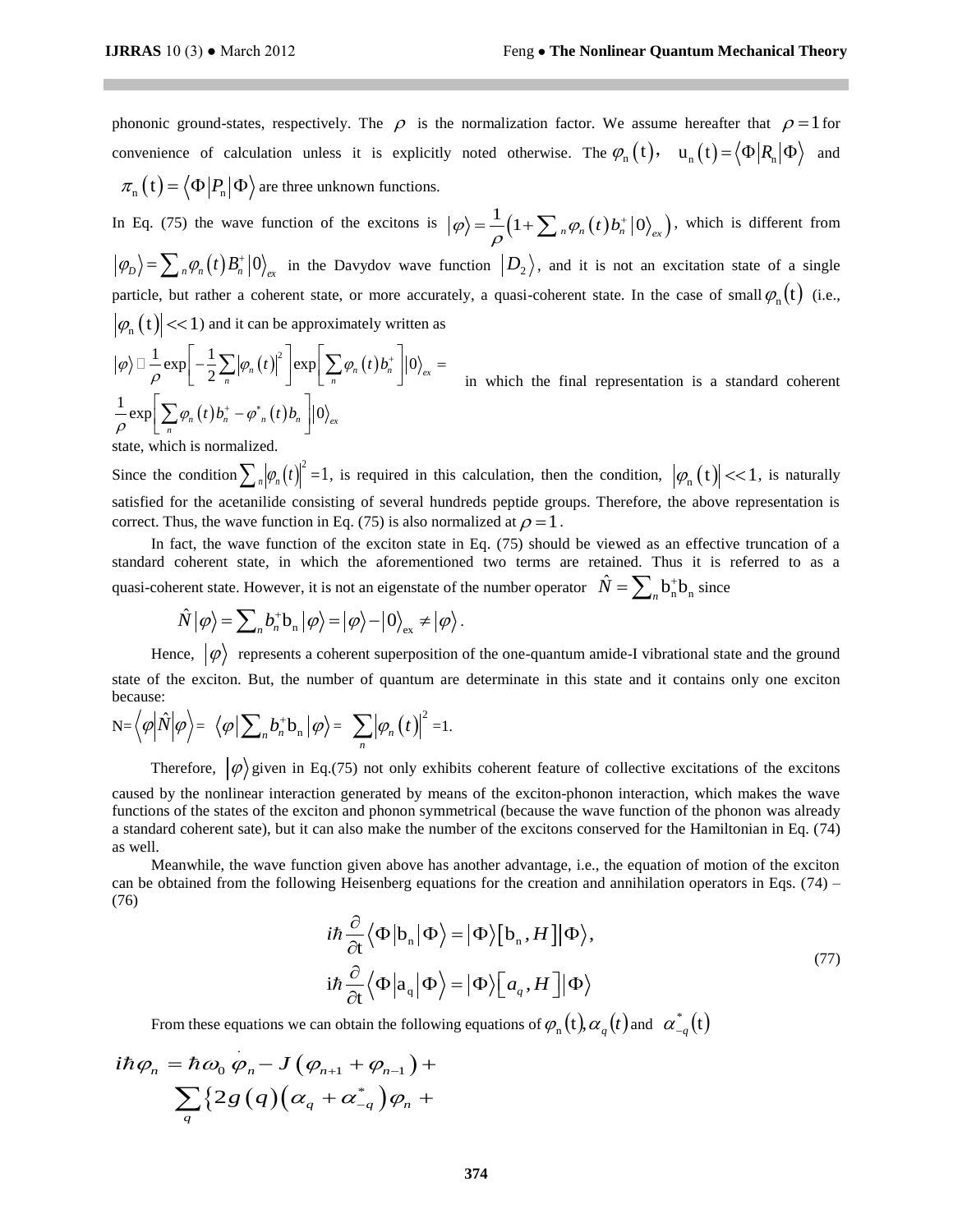$$
(g_1(q) - g_2(q))[(\alpha_q + \alpha_{-q}^*)\varphi_{n+1} + (\alpha_q + \alpha_{-q}^*)\varphi_{n-1}] \} e^{i r_0 q n},
$$
  
\n
$$
i\hbar \dot{\alpha}_q = \hbar \omega_q \alpha_q +
$$
\n(78)

$$
i\hbar \dot{\alpha}_q = \hbar \omega_q \alpha_q + \sum_n \left\{ 2g(q) \left| \varphi_n(t) \right|^2 + \left[ g_1(q) - g_2(q) \right] \left( \varphi_n^* \varphi_{n+1} + \varphi_n^* \varphi_{n-1} \right) \right\} e^{-i r_0 q n}
$$
\n
$$
i\hbar \dot{\alpha}_{-q}^* = -\hbar \omega_q \alpha_{-q}^* - \tag{79}
$$

$$
\sum_{n} \left\{ 2g(q) |\varphi_{n}(t)|^{2} + \left[ g_{1}(q) - g_{2}(q) \right] \left( \varphi_{n} \varphi_{n+1} + \varphi_{n} \varphi_{n-1} \right) \right\}^{c}
$$
\n
$$
i\hbar \dot{\alpha}_{-q}^{*} = -\hbar \omega_{q} \alpha_{-q}^{*} - \sum_{n} \left\{ 2g(q) |\varphi_{n}(t)|^{2} + \left[ g_{1}(q) - g_{2}(q) \right] \left( \varphi_{n}^{*} \varphi_{n+1} + \varphi_{n}^{*} \varphi_{n-1} \right) \right\} e^{-i\eta_{q} n} \tag{80}
$$

$$
(g_1(q)-g_2(q))[(\alpha_q+\alpha_{-q}^*)\varphi_{n+1}+(\alpha_q+\alpha_{-q}^*)\varphi_{n-1}]\}
$$
  
\n
$$
i\hbar\dot{\alpha}_q = \hbar\omega_q\alpha_q + \sum_{\substack{n=1\\n \neq j}} \left[2g(q)|\varphi_n(t)|^2 + [g_1(q)-g_2(q)](\varphi_n^*\varphi_{n+1}+\varphi_n^*\varphi_n^*\right]
$$
  
\n
$$
i\hbar\dot{\alpha}_{-q}^* = -\hbar\omega_q\alpha_{-q}^*\right]
$$
  
\nFrom Eqs. (6.9) and (6.10), we can get:  
\n
$$
\ddot{\alpha}_{-q}^* + \ddot{\alpha}_q = -\omega_q^2(\alpha_q+\alpha_{-q}^*) - \sum_{\substack{n=1\\n \neq j}} \left[2g(q)|\varphi_n(t)|^2 + [g_1(q)-g_2(q)](\varphi_n^*\varphi_{n+1}+\varphi_n^*\varphi_{n-1})\right]e^{-i\omega_q\alpha}.
$$
  
\nFrom Eqs. (6.9) and (6.10), we can get:  
\n
$$
\ddot{\alpha}_{-q}^* + \ddot{\alpha}_q = -\omega_q^2(\alpha_q+\alpha_{-q}^*) - \sum_{\substack{n=1\\n \neq j}} \left[2g(q)\varphi_n\varphi_{n+q} + \varphi_n^*\varphi_{n+1}\varphi_n^*\varphi_{n+1}\right]e^{-i\omega_q\alpha}.
$$
  
\n
$$
\text{If the variable, } \mathbf{u}_n = \langle\Phi|R_n|\Phi\rangle \text{, as:}
$$
  
\n
$$
\mathbf{u}_n = \frac{1}{\sqrt{N}} \sum_q \mathbf{u}_q(t)e^{iqx},
$$
  
\nwhere  $x=n \mathbf{r}_0$  and  $\mathbf{u}_q(t) = \sqrt{\frac{\hbar}{2M\omega_q}(\alpha_q+\alpha_q^*)}.$   
\nThus we get in the long-wave length approximation  
\n
$$
\ddot{u}_q + v_0^2q^2u_q = \frac{1}{\sqrt{N}} \sum_{n=1} \left[\frac{2iq\hbar v_0\chi_1}{\Delta\omega_0}|\varphi_n|^2 + \frac{iq\hbar v_0\chi_2}{\Delta\omega_0}(\varphi_n^*\varphi_{n+
$$

Also, from Eq. (73) we get the Fourier transformation

of the variable,  $\mathbf{u}_n = \langle \Phi | R_n | \Phi \rangle$ , as:

$$
u_n = \frac{1}{\sqrt{N}} \sum_q u_q(t) e^{iqx},
$$

where x=n  $\mathbf{r}_0$  and  $\mathbf{u}_q(t) = \sqrt{\frac{n}{2M\omega}} (\alpha_q + \alpha_q^*)$ . q  $u_q(t) = \sqrt{\frac{\hbar}{2M\omega_q}}\left(\alpha_q + \alpha_q^*\right).$  $=\int \frac{\hbar}{2M} (\alpha_{\rm q} + \alpha_{\rm q}^*)$ .

Thus we get in the long-wave length approximation  
\n
$$
\ddot{u}_q + v_0^2 q^2 u_q =
$$
\n
$$
\frac{1}{\sqrt{N}} \sum_n \left\{ \frac{2iq\hbar r_0 \chi_1}{M \omega_0} |\varphi_n|^2 + \frac{iq\hbar r_0 \chi_2}{M \omega_0} (\varphi_n^* \varphi_{n+1} + \varphi_n^* \varphi_{n-1}) \right\} e^{-i r_0 q n} \text{ where } \omega_q = \mathbf{v}_0 \mathbf{q}, \mathbf{v}_0 = \mathbf{r}_0 (\beta/\mathbf{M})^{1/2}.
$$

Now, multiplying the above equation by  $exp(i r_0 q n) / \sqrt{N}$ , summing over the wave number, q, and making the continuum approximation, we [65-73] get:<br> $\frac{\partial^2 u(x, t)}{\partial x^2}$ 

$$
\frac{\partial^2 u(x,t)}{\partial t^2} - \nu_0^2 \frac{\partial^2 u(x,t)}{\partial x^2} = \frac{2\hbar r_0 (x_1 + x_2)}{M \omega_0} \frac{\partial |\varphi(x,t)|^2}{\partial x}.
$$
\n(81)

At the same time, equation (77) becomes:<br> $i\hbar \frac{\partial \varphi(x,t)}{\partial t}$ 

$$
7) \text{ becomes:}
$$
\n
$$
i\hbar \frac{\partial \varphi(x,t)}{\partial t} = (\hbar \omega_0 - 2J) \varphi(x,t) - Jr_0^2 \frac{\partial^2 \varphi(x,t)}{\partial x^2} + \frac{2\hbar r_0(\chi_1 + \chi_2)}{\omega_0} \varphi(x,t) \frac{\partial u(x,t)}{\partial x}
$$
\n(82)

Inserting Eq. (81) into Eq. (82), we can get the following nonlinear Schrödinger equation for motion of the exciton:<br>  $i\hbar \frac{\partial \varphi(x,t)}{\partial t} = (\hbar \omega_0 - 2J) \varphi(x,t) - Jr^2 \frac{\partial^2 \varphi(x,t)}{\partial t} +$ exciton:

$$
i\hbar \frac{\partial \varphi(x,t)}{\partial t} = (\hbar \omega_0 - 2J) \varphi(x,t) - Jr_0^2 \frac{\partial^2 \varphi(x,t)}{\partial x^2} + \frac{4\hbar^2 r_{0}^2 (\chi_1 + \chi_2)^2}{M \omega_0 (\nu^2 - \nu_0^2)} |\varphi(x,t)|^2 \varphi(x,t)
$$
\n(83)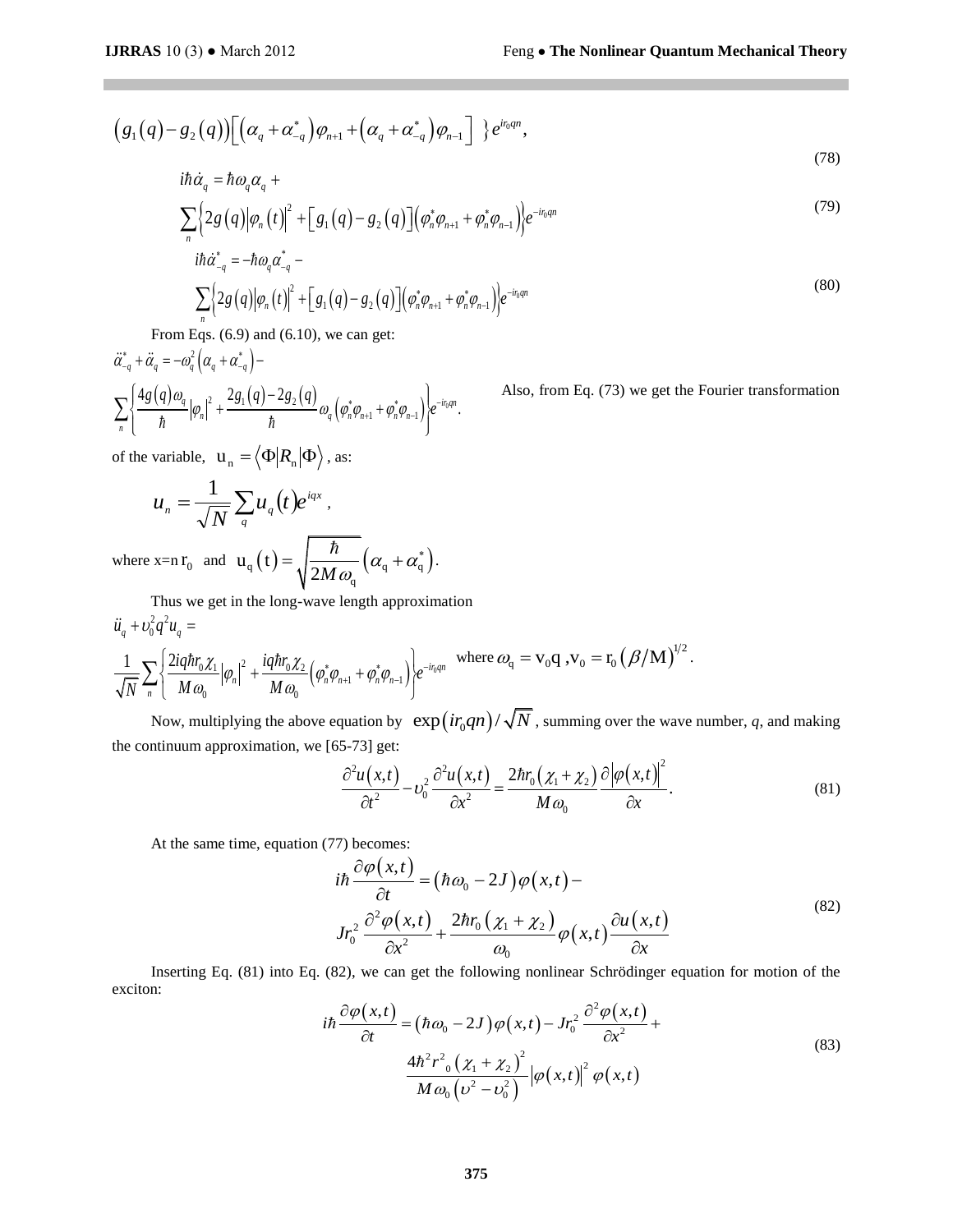where  $\hbar^2/2m = Jr_0^2$ . Here *m* is the effective mass of the exciton. Equation (83) is a nonlinear Schrödinger

equation, its solution is a soliton and can be represented by:  
\n
$$
\varphi(x,t) = \sqrt{\frac{\mu}{2}} \sec h \left[ \mu \left( x - x_0 - vt \right) \right] \exp \left\{ \frac{i}{\hbar} \left[ \frac{\hbar^2 v(x - x_0)}{2Jr_0^2} - E_{\text{sat}} t \right] \right\},\tag{84}
$$
\n
$$
\mu(x,t) = -\frac{\hbar (x_1 + x_2)}{2Jr_0^2} \tanh \left[ \mu \left( x - x_0 - vt \right) \right]
$$

$$
u(x,t) = -\frac{\hbar(x_1 + x_2)}{2\omega_0 \beta \left(1 - s^2\right)} \tanh\left[\mu\left(x - x_0 - vt\right)\right]
$$
\n(85)

where

$$
\mu = \frac{G}{4J}, G = \frac{4\hbar^2 r_0^2 (\chi_1 + \chi_2)^2}{M v_0^2 \omega_0^2 (1 - s^2)}, \mu = \frac{\mu}{r_0},
$$
  

$$
s = \frac{U}{v_0}, \varepsilon = \hbar \omega_0 - 2J, \varepsilon_0 = \hbar \omega_0,
$$
 (86)

Using

$$
\alpha_{\mathbf{q}} = \sqrt{\frac{M\omega_{\mathbf{q}}}{2\hbar}}\mathbf{u}_{\mathbf{q}} + \mathbf{i}\sqrt{\frac{1}{2M\hbar\omega_{\mathbf{q}}}}\pi_{\mathbf{q}},
$$

and the results given above, we found that 
$$
\alpha_q(t)
$$
 in Eq. (73) is given by:  
\n
$$
\alpha_q(t) = \frac{1}{\sqrt{N}} \sum_n \alpha_n(t) e^{-iqx} = \frac{i\hbar(\chi_1 + \chi_2)\pi M(\omega_q + \nu q)}{2M v_0^2 \omega_0 (1 - s^2) \hbar N \omega_q} \sinh\left(\frac{\pi r_0 q}{2\mu}\right) e^{iq\nu t} = \alpha_q e^{iq\nu t}.
$$
\n(87)

These results clearly show that the excitation, and motion of the excitons in the ACN, are a nonlinear quantum mechanical problem, and can satisfy or obey the laws of nonlinear quantum mechanics. Thus the exciton-soliton has the properties of

microscopic articles.

Obviously, in this model the motions of the exciton and phonon and their interaction were all considered, the nonlinear interactions for the exciton and phonon occur simultaneously. In this case the nonlinear interaction energy (*G*), is provided by the coupling between the excitons and phonons. Just so, the exciton is a self-trapped as a soliton in this case.

### **4.3. The effects of nonlinear interactions**

4.3. The effects of nonlinear interactions  
\nThe energy of the soliton can be found by using Eqs. (84) and (85) and is given by:  
\n
$$
E_{sol} = \int_{-\infty}^{\infty} H d\xi = \varepsilon_0 - 2J + \frac{\hbar^2 v^2}{4Jr_0^2} - \frac{\mu^2 J}{3} = E_0 + \frac{M_{sol}v^2}{2}
$$
, where  
\n
$$
E_0 = \varepsilon_0 - 2J - \frac{\hbar^4 (\chi_1 + \chi_2)^4}{3\beta^2 J \omega_0^4}
$$

is the rest energy of the soliton. The mass of the soliton is given by: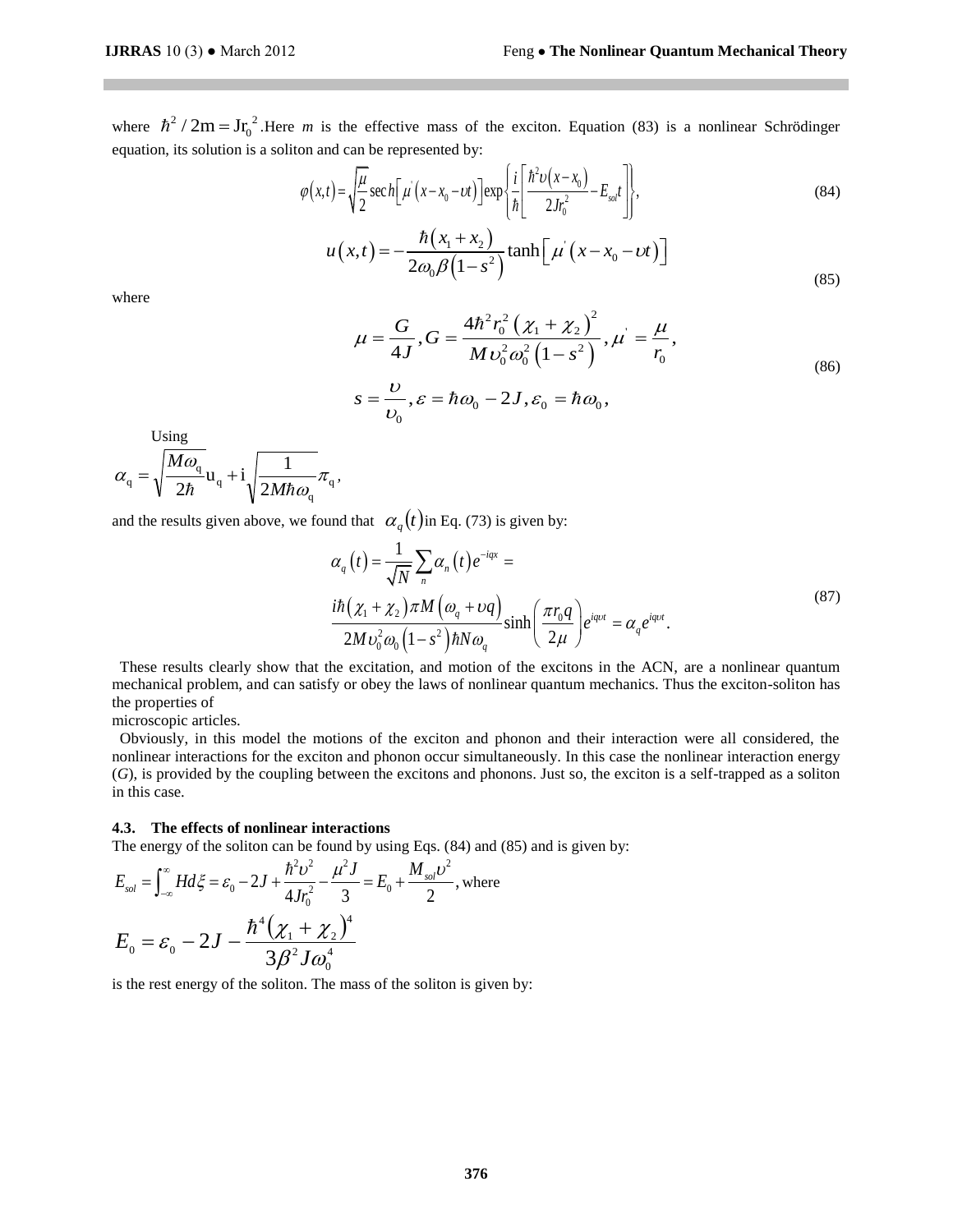$$
M_{sol} = m + \frac{4h^4 (\chi_1 + \chi_2)^4 (1 - 3s^2/2 - s^4/2)}{3\beta^2 J \omega_0^4 \omega_0^2 (1 - s^2)^2} > m
$$

Therefore, the energy and the rest energy of the

soliton are  $\hbar^4 (\chi_1 + \chi_2)^4 / 3 \beta^2 J \omega_0^4 (1 - s^2)$  and  $\hbar^4 (\chi_1 + \chi_2)^4 / 3 \beta^2 J \omega_0^4$ , respectively, both of which are lower

than those of the exciton,  $\vec{E} = \varepsilon_0 - 2J + \frac{1}{2}mv^2$ 0  $2J + \frac{1}{2}$ mv 2  $\vec{E} = \varepsilon_0 - 2J + \frac{1}{2}mv^2$  and  $\vec{E}_0 = \varepsilon_0 - 2J$ , respectively.

Therefore, the exciton-soliton is stable. But the mass of the soliton is greater than that of the exciton, *m*. Pang et.al. Fraction, the choiceal school is stated to the mass of the solidar is given than that of the entertoin, the range change [26-31] also studied the influence of anharmonic vibration of the peptide groups on the soliton. The Hamiltonian in Eq. (71) is replaced by

placed by  
\n
$$
H_{ph} = \frac{1}{2M} \sum_{n} P_n^2 + \sum_{n} \left[ \frac{\beta}{2} \left( R_n - R_{n-1} \right)^2 + \frac{1}{3} \lambda_1 \left( R_n - R_{n-1} \right)^3 \right]
$$
\n(88)

It was found that only terms such as  $(\hbar \omega_0 - 2J)\varphi(x, t)$  in Eq. (83) are changed. Thus only the phase, velocity, energy, amplitude and width of the soliton are affected.

 From the above studies we know that exciton-soliton or localization of exciton occurs due to nonlinear exciton-phonon interaction. In such a case, the phonon is also localized at the same time, and moves in a soliton in the systems. This can be verified from Eqs.(81)–(82). In such a case, from Eqs. (84)–(85) and  $\mu = (\chi_1 + \chi_2)^2 \hbar^2 / J M v_0^2 \omega_0^2 (1 - s^2)^2$ ,

$$
\mu = (\chi_1 + \chi_2)^2 \hbar^2 / J M v_0^2 \omega_0^2 (1 - s^2)^2,
$$

where  $s = v / v_0$ , we can get

$$
\frac{\partial}{\partial x} |\varphi(\chi, t)|^2 = \frac{2(\chi_1 + \chi_2)^3 \hbar^3}{r_0^3 \beta J^2 (1 - s^2) \omega_0^3} \left[ u - \frac{4\omega_0^2 (1 - s^2)^2 \beta^2}{\hbar^2 (\chi_1 + \chi_2)^2} u^3 \right]
$$
(89)

Substituting Eq. (89) into Eq. (81), we obtain

$$
u_{tt} - v_0^2 u_{xx} = \frac{4(\chi_1 + \chi_2)^4 \hbar^4}{Mr_0^2 \beta J^2 (1 - s^2) \omega_0^4} \left[ u - \frac{4\omega_0^2 (1 - s^2)^2 \beta^2}{\hbar^2 (\chi_1 + \chi_2)^2} u^3 \right]
$$
(90)

This is a  $\phi^4$ -equation for  $u(x, t)$ . It has a soliton solution given in Eq. (85). Thus phonon has been localized in this case. Obviously, the localization of phonon is due to the nonlinear exciton-phonon interaction in ACN. If  $\chi_1 = \chi_2 = 0$ , then Eq.(90) reduces to a linear wave equation,  $u_n - v_0^2 u_{xx} = 0$ , which has a solution of plane wave,  $u = A \sin(\omega t - \theta_0)$ . This manifests that the peptide groups performs harmonic vibration in this case, which is dispersive. Then, the localization or soliton excitation of phonons is carried out by virtue of exciton-phonon coupling, which results in nonlinear interaction B'u<sup>3</sup> in Eq.(90) because  $B' = 16(\chi_1 + \chi_2)^2 h^2 \beta (1 - s^2) / M v_0^2 \omega_0^2 J$ . Thus, its motion should be described by nonlinear quantum mechanics, instead of linear quantum mechanics.

These results show that the nonlinear interactions are acted to both microscopic particles (or excitons) and background field (or phonons). In other words, in such a case, the microscopic particles (excitons) and vibration of background field (or phonons) are localized and possess the wave-corpuscle duality simultaneously. This also confirms the validity of the conclusion, i.e., the nonlinear action and counteraction exist simultaneously for interacting particles in nonlinear quantum mechanics.

### **5. CONCLUSIONS, DIFFICULTIES OF QUANTUM MECHANICS AND ITS RESOLUTION**

### **5.1. The essences and limitations of the quantum mechanics**

As known, the states and properties of microscopic particle were described by the linear Schrödinger equation (1) in the quantum mechanics. As far as quantum mechanics is concerned, we should affirm that its birth was a revolution of physics or science, it was the foundation of modern science, it triggered great successes in applications, especially on hydrogen atom and molecule as well as helium atom and molecule, in which the theoretical results obtained were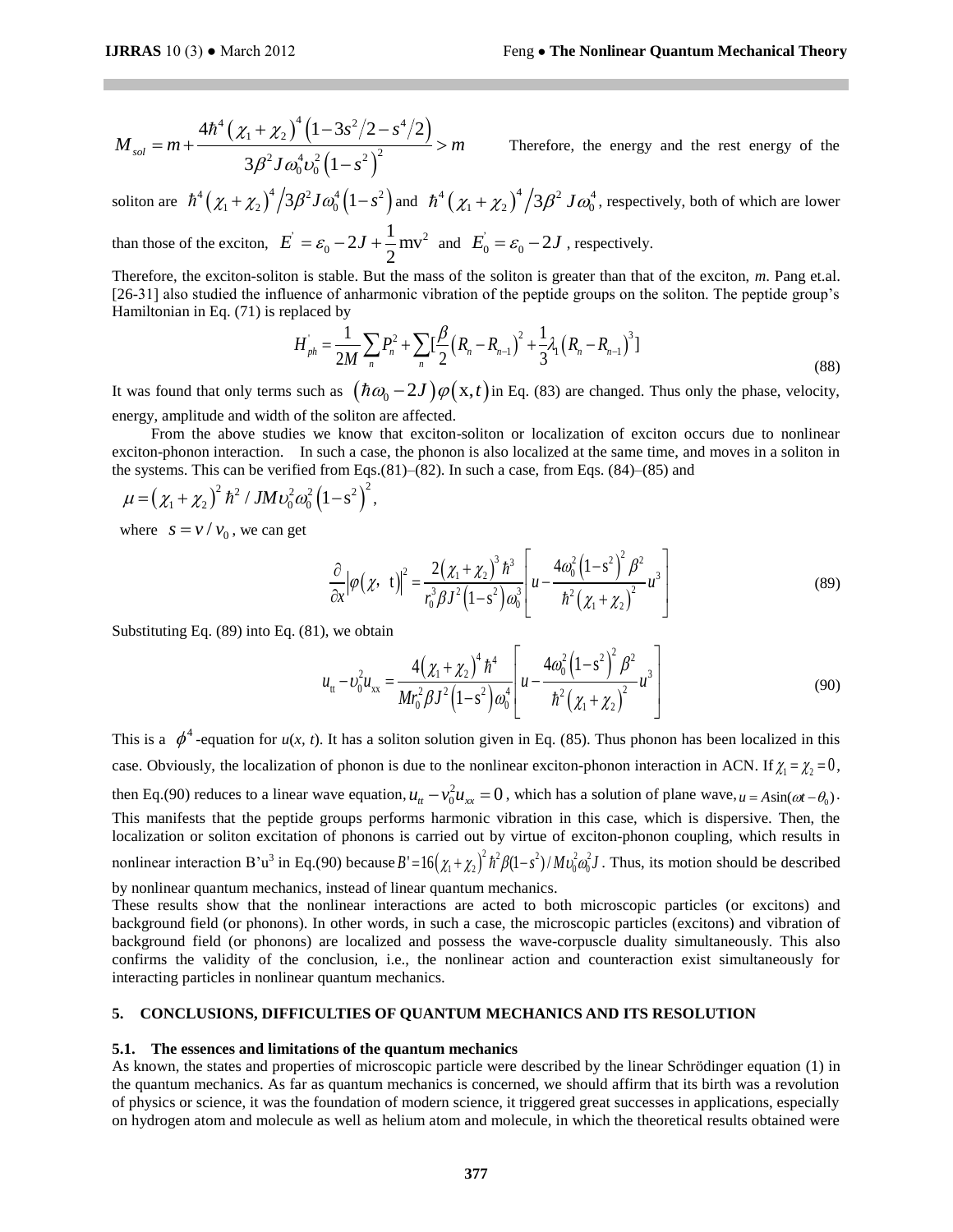basically consistent with experimental data due to small nonlinear interaction. However, this theory makes only the microscopic particle display a wave feature and no corpuscle nature. This brings just about an uncertainty description for the microscopic particles, such as the existence of particles at a point in time-space is represented by a probability, the sizes of mechanical quantities are expressed by some average values, conjugate physical quantities, such as coordinate and momentum, cannot determined simultaneously and meet an uncertainty relation, and so on. These features concert not the traditional concept of particles and are contradictory with the experimental results of electronic diffraction on double seam by Davisson and Germer in 1927 and de Broglie's relation of wave-corpuscle duality[11-13]. Therefore, the probability description of the microscopic particles brings also about plenty of difficulties and troubles to understand the natures and essences of the linear quantum mechanics and results in intense controversies in physics, which elongate and continue a century. Very surprisingly, these difficulties and controversies have not been solved up to now as described in section 1.This displays sufficiently the limitations of the linear quantum mechanics. These limitations and shortages are embodied concretely in the basic hypotheses of linear quantum mechanics. The linearity of the theory, containing the linear superposition principle, linearity of dynamic equation and the independence of Hamiltonian operator of the systems on states of microscopic particles, and so on, are its great fault and defect. This feature is inconsistent with practical cases. In the applications it cannot be used to give the true properties and rules of the microscopic particles in the systems of many particles and many bodies. When the quantum mechanics is used to study the properties of motion of microscopic particles in these complicated systems, we have to use an average potential to replace the complicated and real nonlinear interaction among these particles, or between the particle and backgrounds through using some approximate methods, such as, the signal and free electronic approximations, compact-binding approximation and average field approximation, and so on. In such a case we obtained only some approximate results from linear quantum mechanics[1-13,25-27]. Therefore the linear Schrödinger equation is a linear dynamic equation. Quantum mechanics is also only a linear and approximate theory, and can be used to describe the motions of microscopic particles in simple systems, such as hydrogen atom and molecules as well as helium atom, in which the nonlinear interaction is very small.

Another great defects of linear quantum mechanics is to neglect the truthful motions of each microscopic particles, of which the physical systems are composed, and true interactions of the particle with other particles or background field, in other word, the motions of other particles and background field are fully frozen, plenty of complicated and nonlinear interactions among the particles or between the particle and background field have been completely blotted out, an average interaction unrelated to the states of particles is used to contain some interactions in the systems. This results necessarily in the independence of the Hamiltonian operator of the system on the states of particles, then the dispersed effect of kinetic energy cannot be canceled, finally the microscopic particles have only a wave feature in linear quantum mechanics. Thus it can only describe the properties and states of a single microscopic particle in the system of fewer bodies. Therefore linear quantum mechanics is an approximate theory, it cannot obtain in truth the properties and states of motion of microscopic particles in complicated systems, and is only correct in some simple atoms. This is just the essence and limitation of linear quantum mechanics.

# **5.2. Successes of nonlinear quantum mechanics and resolution of difficulties of linear quantum mechanics**  On the contrary, we have broken through the hypothesis of independence of Hamiltonian

operator of the systems on states of microscopic particles, forsaken the above linearity hypothesis of linear quantum mechanics and taken into account the true motions of each particle and background field and the interactions between them, thus the microscopic particles accepted a nonlinear interaction and their laws of motion are then described by Eqs. (5)-(8).

Finally we built a new nonlinear quantum mechanics based on these results. This means that the significance of the wave function displays essential variations, thus natures and properties of the microscopic particles show also considerable changes when compared with those in linear quantum mechanics. The changes can be summarized as  $follows<sup>[17-37]</sup>$ .  $\rightarrow$ 

(1) In this new theory although the states of microscopic particles are still represented as a wave function  $\phi(r)$ in

Eq. (4), its absolute square,  $|\phi(\vec{r},t)|^2 = |\phi(\vec{r},t)|^2 = \rho(\vec{r},t)$ , denotes no longer the probability of finding the microscopic particle at a given point in the space-time, and give just the mass density of the microscopic particles at

that point. Thus we can find out the particle number or the mass of the particle from  $\int_{0}^{\infty} |\phi|^{2} d\tau = N$  $\int_{-\infty}^{\infty} |\phi| d\tau = N$ , the concept of

probability is abandoned thoroughly in nonlinear quantum mechanics. Then the difficulty of statistical interpretation for the wave function of microscopic particle in quantum mechanics is solved .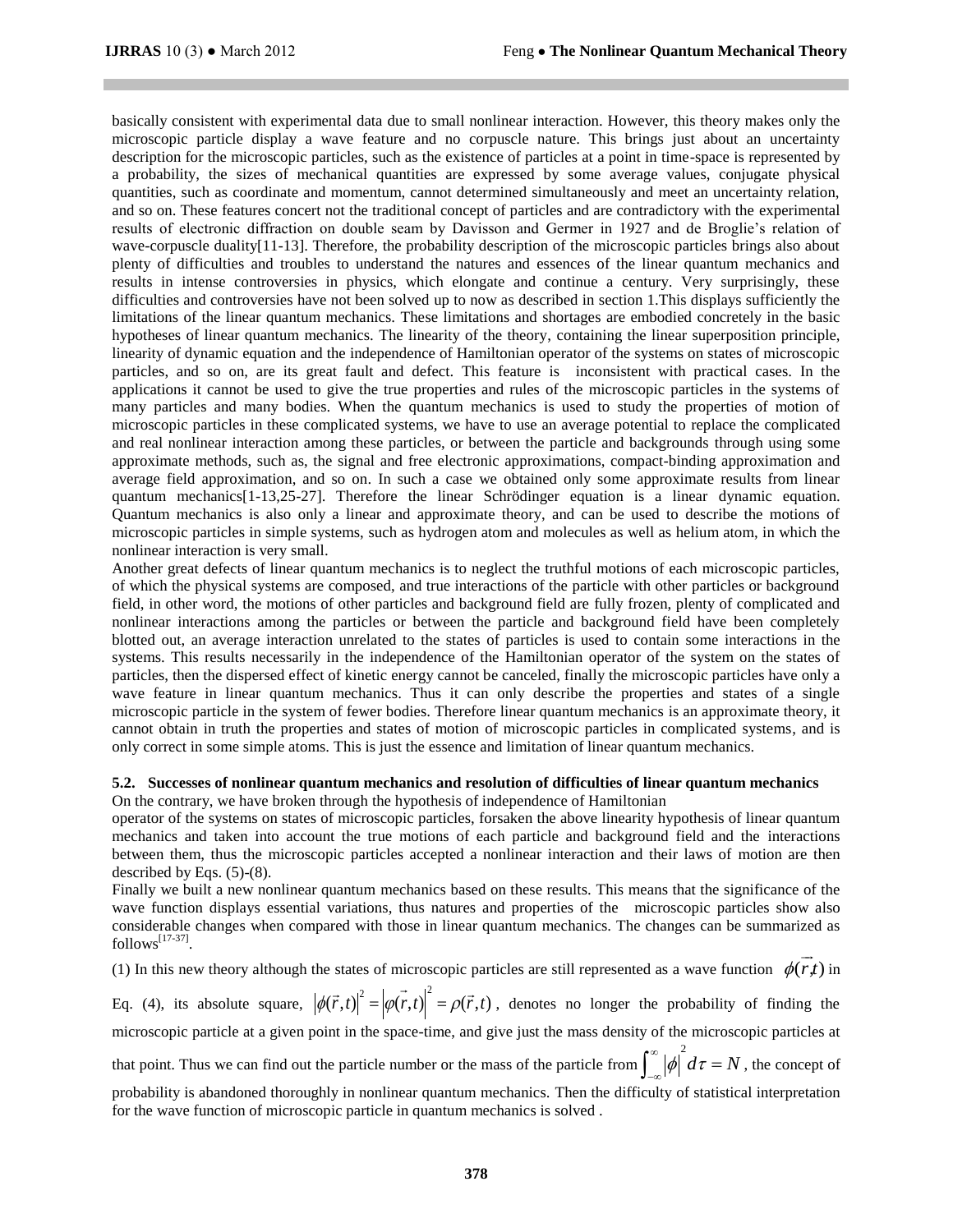(2) The dynamic equations the particles satisfy are not the linear Schrödinger equation in Eq. (1) and linear Klein-Gordon equation, but nonlinear Schrödinger equations in Eqs. (5)- (6) and nonlinear Klein-Gordon equations in Eqs. (7)-(8). Their solutions have a wave-

corpuscle duality, which is embedded by organic combination of envelope and carrier wave as shown in Fig.1. In such a case the particle has not only wave features, such as a certain amplitude, velocity, frequency, and wavevector, but also corpuscle natures, such as, a determinant mass centre, size, mass, momentum and energy. This is the first time to clearly explain physically the wave- corpuscle duality of microscopic particles in quantum systems.This is a great advance of modern quantum theory, thus nonlinear quantum mechanics solved a most great difficulty of one century existed in quantum mechanics.

At the same time, we proved that the wave-corpuscle duality of microscopic particles is quite stable, even though in an externally applied potential fields. Meanwhile we obtained that the corpuscle feature of microscopic particles differs from the classical particles, the wave feature differs also from those of both linear wave, such as de Broglie wave in linear quantum mechanics and KdV solitary wave. It is a special solitary wave, which can embody both wave feature and corpuscle feature of microscopic particles. Therefore, it has nontrivial physics significances and is the goal sought by physicists.

(3) In nonlinear quantum mechanics, 
$$
\int_{-\infty}^{\infty} \phi * x \phi \, d\tau
$$
, 
$$
\frac{\partial}{\partial t} \int_{-\infty}^{\infty} \phi * x \phi \, d\tau
$$
, 
$$
\frac{\partial^2}{\partial t^2} \int_{-\infty}^{\infty} \phi * x \phi \, d\tau
$$
 and 
$$
\int \phi * \overline{H} \phi \, dx
$$
 or

 $\langle \phi | \overline{H} | \phi \rangle$ (please see chapter 4) are no longer some average values of the physical quantities in linear quantum

mechanics, but represent the position, velocity and acceleration of the mass center and energy of the microscopic particles, respectively, and have determinant values. Thus, the presentations of physical quantities in the nonlinear quantum mechanics appear considerably the variations relative to those in linear quantum mechanics. This has solved the difficulty arising from the average values, which represent the physical quantities in linear quantum mechanics.

(4) The microscopic particles have determinant mass, momentum and energy, and obey universal conservation laws of mass, momentum, energy and angular momentum. Their motions satisfy not only nonlinear Schrödinger equations but also Newtonian law, Lagrangian equation and Hamilton equation. This amount to bridge over the gap between the classical mechanics and linear quantum mechanics.

(5)The microscopic particles meet also the classical collision rule, when they collide with each other. Although these particles are deformed in the collision process, which denotes its wave feature, they can still retain their form and amplitude to move towards after collision, where a phase shift occurs only. This feature denotes that the microscopic particles in nonlinear quantum mechanics possess both corpuscle and wave property, but the corpuscle property differs from classical particles.

(6) The position and momentum of the mass centre of microscopic particles are determinant, but their uncertainties obey only to a minimal uncertainty relation due to the wave-corpuscle duality, which differs from those in linear quantum mechanics. This means that the coordinate and momentum of microscopic particles may be simultaneously determined at a certain degree. This amount also to bridge over the gap between the classical mechanics and linear quantum mechanics.

These new and interesting natures and properties of the microscopic particles are completely different from those of the linear quantum mechanics, thus nonlinear quantum mechanics solved and eliminated all difficulties and problems in linear quantum mechanics. These show clearly the necessity, validity and importance of establishing nonlinear quantum mechanics, and make us see clearly the essences and limitations of linear quantum mechanics Thus the difficulties of linear quantum mechanics can be also solved thoroughly by nonlinear quantum mechanics. Therefore, to develop and to establish NLQM can solve problems disputed by scientists in the LQM field for about a century<sup>[7-9]</sup>, can promote the development of physics and enhance and raise the knowledge and recognition levels to the essences of microscopic matter. We can predict that nonlinear quantum mechanics has extensive applications in physics, chemistry, biology, polymers, and so on.

# **Acknowledgements**

I would like to acknowledge the Major State Basic Research Development Program (973 program) of China for the financial support (grate No: 212011CB503 701).

### **REFERENCES**

- [1]. Bohr, D. and J. Bub, A proposed solution of the measurement problem in quantum mechanics, *Phys. Rev.,* Vol.48 ,1935 , pp.169-175
- [2]. Schrödinger, E. Collected paper on wave mechanics, London: Blackie and Son, 1928; Schrödinger E., Die gegenwartige situation in der quantenmechanik, *Naturwissenschaften*. Vol.**23**,1935, *pp.807-812; 823-828; 844-849*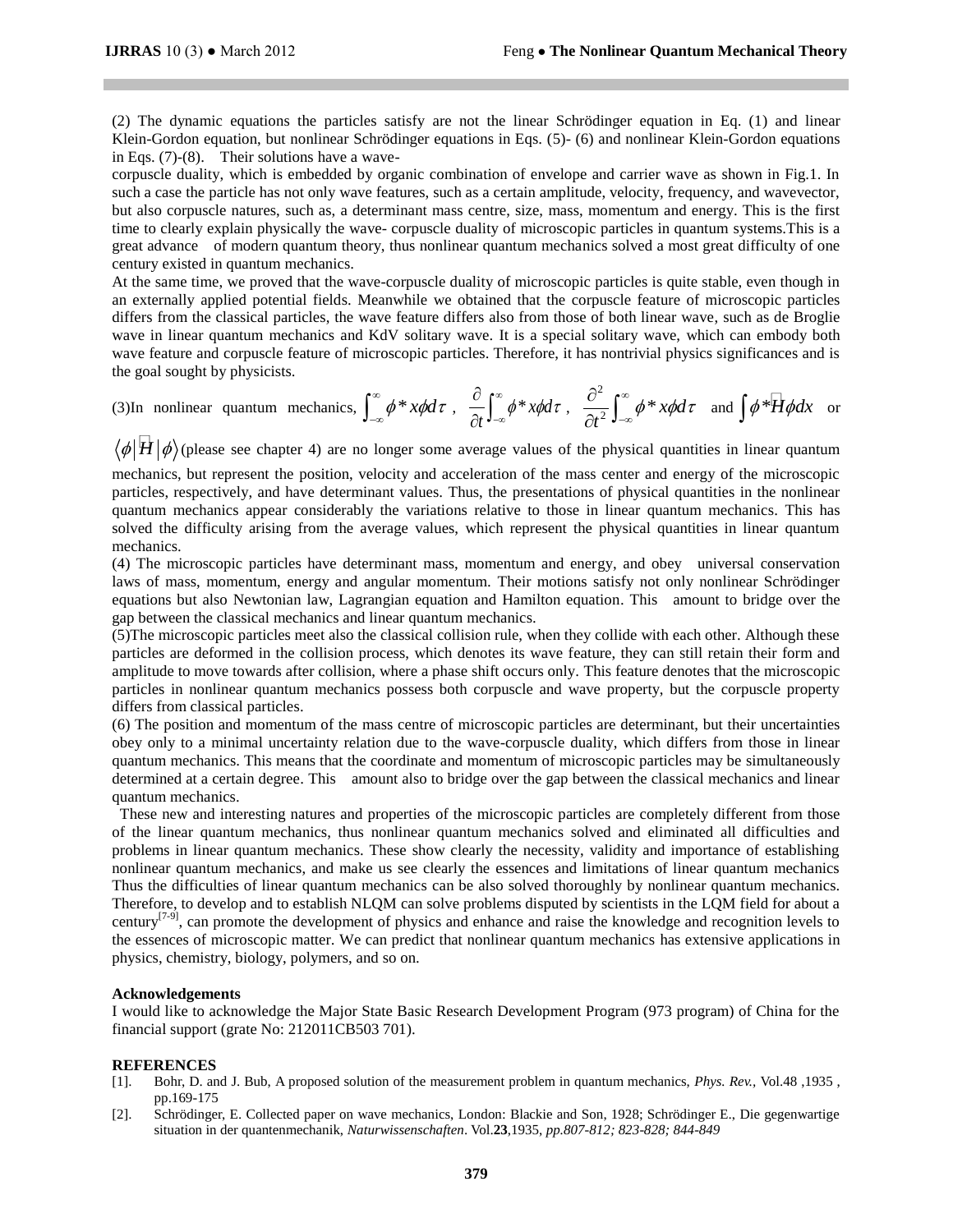- [3]. Schrödinger, E. The present situation in quantum mechanics, a translation of translation of Schrodinger "Catparadox paper", Proc. Cambridge Puil. Soc., Vol.31 1935, pp.555-559; Schrödinger, E. An undulatory theory of the mechanics of atoms and molecules, Phys. Rev.Vol.*28* ,1926, pp. 1049-1070.
- [4]. Heisenberg, W. Z. Über die quantentheoretische umdeutung kinematischer und mechanischer beziehungen. *Zeitschrift der Physik, Vol,33*,1925, pp.879-893; Heisenberg W. and H.Euler Folgerungen aus der Diracschen Theorie des Positrons, Zeitschr. Phys. Vol,98,No.11-12,1936,pp714-732.
- [5]. Born, M. and L. Infeld, Foundations of the New Field Theory, *Proc. Roy. Soc.* A, Vol.144,1934,pp425- 430; M Born & L Infeld, A useful review of the theory may be found in M .Born, Ann Inst Poincar´e ,Vol,7 , 1939, pp155-161
- [6]. Dirac, P. A.M., The Principles of Quantum Mechanics, Oxford: Clarendon Press, *, 1st ed., p.239; 2nd ed. p.252.1930;*  Dirac P. A. M., "Quantum Theory of Localizable Dynamical Systems," Phys. Rev. Vol.**73,** 1948, pp1092-1099
- [7]. Diner, S., D. Farque, G. Lochak, and F. Selleri, The Wave-Particle Dualism, 1th Edition, Dordrecht: Riedel, 1984
- [8]. Ferrero, M. and A. Van der Merwe, New Developments on Fundamental Problems in Quantum Physics, 1th Edition, Dordrecht: Kluwer, 1997
- [9]. Ferrero, M. and A. Van der Merwe, Fundamental Problems in Quantum Physics, Dordrecht: Kluwer, 1995; de Broglie, L., Nonlinear Wave Mechanics: A Causal Interpretation, 1th Edition, Amsterdam: Elsevier, 1960
- [10]. de Broglie, L.,Une Interprétation Nouvelle de la Méchanique Ondulatoire: Est-Elle Possible?, Nuovo Cimento,Vol.**1**,1955, pp37-42; L. de Broglie, Récherches sur la Théorie des Quanta, J. de Physique,Vol.**20**,1959, pp963-968 ; de Broglie, L., *An Introduction to the Study of Wave Mechanics,* E. 1th Edition, Physica Dutton and Co., New York, 1930.
- [11]. Bohm, D., Quantum theory, 1th Edition, Prentice-Hall Englewood Cliffs, New Jersey, 1951; D. Bohm, A Suggested Interpretation of the Quantum Theory in Terms of 'Hidden' Variables,", Phys. Rev. Vol. **85** ,1952, pp166-172 and pp180-187
- [12]. Potter..J, Quantum mechanics, 1th Edition, North- Holland publishing Co. Amstadam,1973
- [13]. Jammer.M,The concettual development of quantum mechanics, 1th Edition,Tomash, Los Angeles, 1989
- [14]. Bell, J. S., Speakable and unspeakable in quantum mechanics, 1th Edition, Cambridge University Press, Cambridge, 1987; Bell, J. S., On the problem of hidden variables in quantum theory, Rev. Mod. Phys. Vol.38,1966,pp 447-467
- **[15].** Einstein, A., B. Podolsky and N. Rosen, The appearance of this work motivated the present shall I say lecture or general confession? Phys. Rev. Vol.**47,** 1935, pp 777-783*.*
- [16]. French.A.P, Einstein, A centenary Volume, 1th Edition,Harvard University Press, Cambridge, 1979
- [17]. Pang Xiao-feng, Problems of nonlinear quantum mechanics, 1th Edition, Chengdu, Sichuan Normal University Press, 1985
- [18]. Pang Xiao-feng, The Schrodinger equation only describes approximately the properties of motion of microscopic particles in quantum mechanics, Nature Sciences, Vol.3,2008,pp29-41
- [19]. Pang Xiao-feng, The fundamental principles and theory of nonlinear quantum mechanics, *Chin. J. Potential Science*, Vol.5,1985,pp16-25 Nonlinear quantum mechanics, Proc. ICIPES, 13-15 December,Beijing, 1991, pp34-35
- [20]. Pang Xiao-feng, G-L theory of magnetic superconductors, *J. Res. Met. Mat. Sin*., Vol.12, 1986, pp 31-45; Macroscopic quantum mechanics, Chin. Nature Journal,Vol.4,1982,pp254-262;Pang Xiao-feng, Bose- condensed properties in superconducors,J. Science Exploration Sin., Vol.4,1986, pp70-79
- [21]. Pang Xiao-feng, The principle and theory for nonlinear quantum mechanics, 5-8, Agust, Proc. ICNLP, Shanghai, 1989,pp1098-1099
- [22]. Pang Xiao-feng, The theory of nonlinear quantum mechanics: in Research of New Sciences, eds. Lui Hong, Beijing, Chin. Science and Tech. Press, Beijing, 1991, pp16-20
- [23]. Pang Xiao-feng, The wave-corpuscle duality of microscopic particles depicted by nonlinear Schrodinger equation , Physica B Vol.403,2008, pp4292-4301
- [24]. Pang Xiao-feng, features and states of microscopic particles in nonlinear quantum –mechanics systems, Frontiers of physics in China, Vol.3,2008, pp413-456
- [25]. Pang Xiao-feng, Quantum Mechanics in Nonlinear Systems,1th Edition, Singapore, World Scientific Publishing Co., 2005, pp15-245
- [26]. Pang Xiao-feng, nonlinear quantum mechanics, Beijing, 1th Edition,Chinese Electronic Industry Press, Beijing, 2009, pp10- 200
- [27]. Pang Xiao-feng, The Theory of Nonlinear Quantum Mechanics, 1th Edition,Chongqing,Chinese Chongqing Press, 1994,pp23-354
- [28]. Pang Xiao-feng, Establishment of Nonlinear Quantum Mechanics, Research and Development and of World Science and Technology, Vol.28 ,2006, pp11-28
- [29]. Pang Xiao-feng, Rules of Motion of Microscopic Particles in Nonlinear Systems, Research and Development and of World Science and Technology, Vol.24 ,2003, pp 54-62
- [30]. Pang Xiao-feng, Features of motion of microscopic particles in nonlinear systems and nonlinear quantum mechanics in sciencetific proceding-physics and others,1th Edition,Beijing: Atomic Energy Press, 2006, pp67-81
- [31]. Parks R. D., Superconductivity, 1th Edition, Marcel. Dekker, 1969,.
- [32]. Josephson D. A., Josephson, [Supercurrents through barriers,](http://www.informaworld.com/smpp/content~db=all~content=a739212927) Adv. Phys. Vol.**14** ,1965,pp39-451; Josephson D. A.[, Possible](http://adsabs.harvard.edu/abs/1962PhL.....1..251J)  [new effects in superconductive tunnelling,](http://adsabs.harvard.edu/abs/1962PhL.....1..251J) Phys. Lett. Vo.**1** ,1962, pp151-253
- [33]. D.Suint-James, , et al., Type-II superconductivity, 5th Edition,Pergamon, Oxford, 1966, pp54-178.
- [34]. Bardeen L. N., L. N. Cooper and J. R. Schrieffer, Superconductivity theory, Phys. Rev. Vol.**108**,1957, pp1175-1191
- [35]. Barenghi C. F., R. J. Donnerlly and W. F. Vinen, Quantized vortex dynamics and superfluid turbulence, 1th Edition, Springer, Berlin, 2001,pp18-76